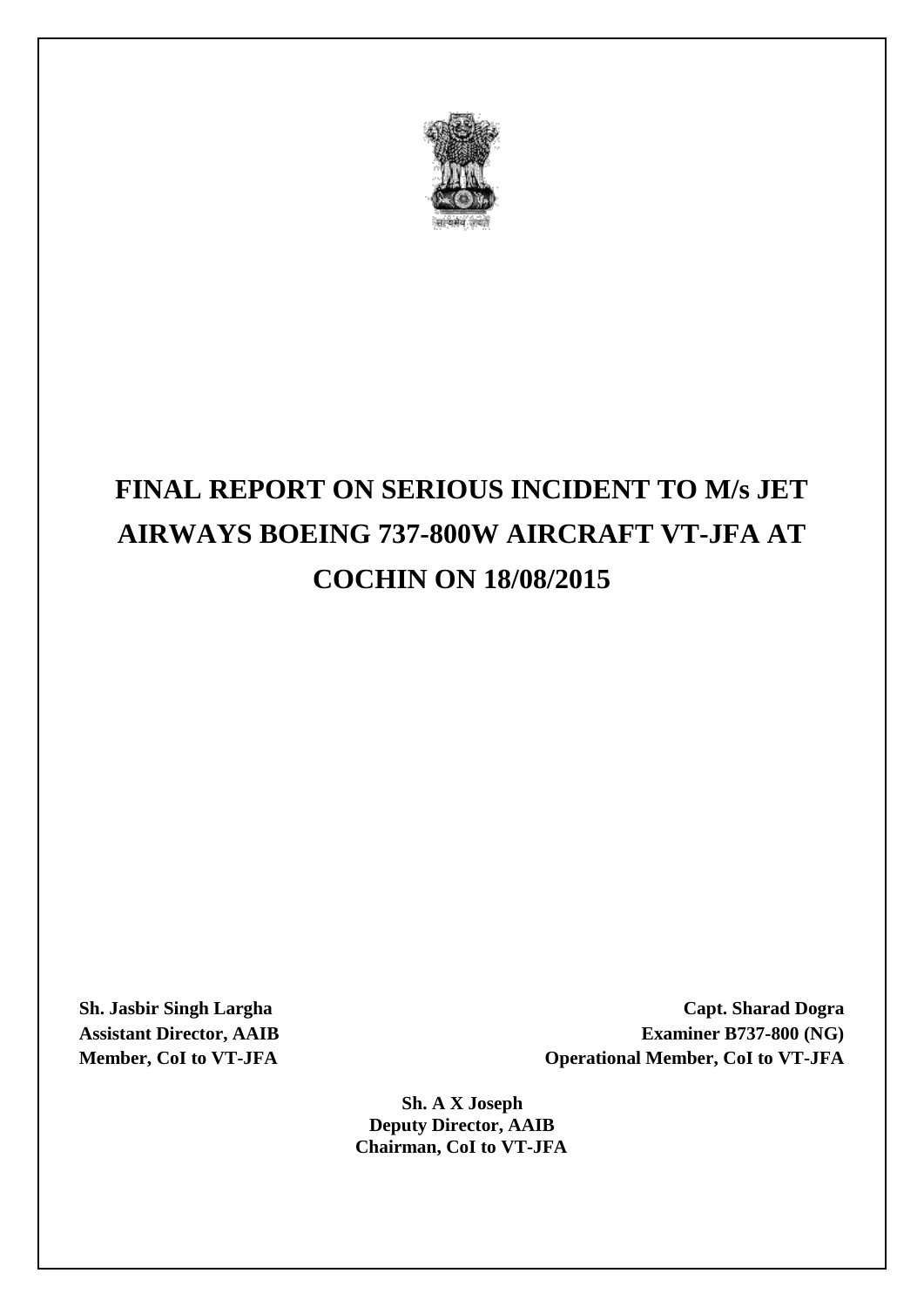# **Foreword**

*This document has been prepared based upon the evidences collected during the investigation, opinion obtained from the experts. The investigation has been carried out in accordance with Annex 13 to the convention on International Civil Aviation and under the Rule 11 of Aircraft (Investigation of Accidents and Incidents), Rules 2012 of India. The investigation is conducted not to apportion blame or to assess individual or collective responsibility. The sole objective is to draw lessons from this incident which may help to prevent such future accidents or incidents.*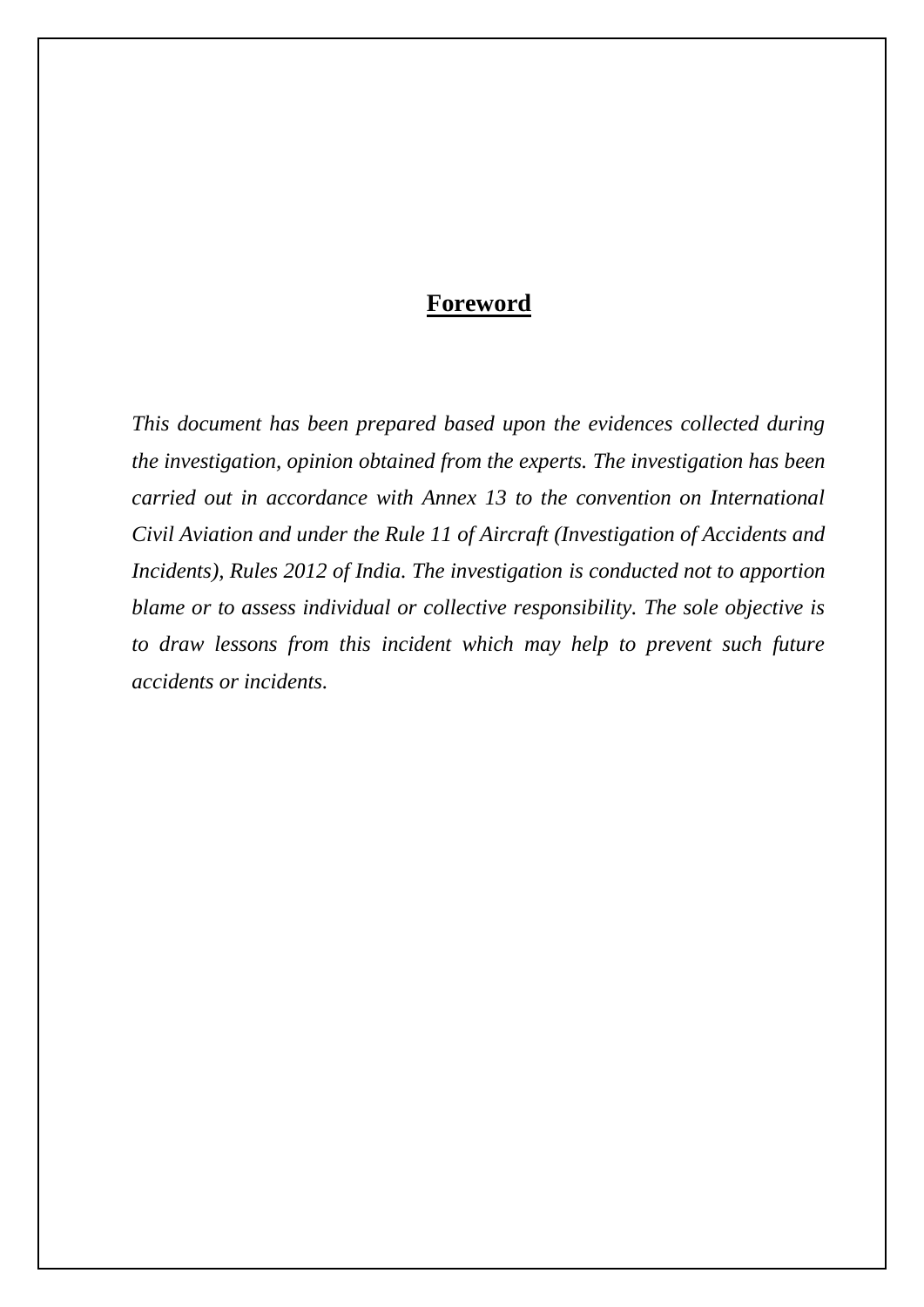| <b>INDEX</b> |                                         |                    |  |  |
|--------------|-----------------------------------------|--------------------|--|--|
|              | <b>CONTENTS</b>                         | <b>PAGE</b><br>No. |  |  |
|              | <b>SYNOPSIS</b>                         | 2                  |  |  |
| 1            | <b>FACTUAL INFORMATION</b>              | 3                  |  |  |
| 1.1          | <b>HISTORY OF THE FLIGHT</b>            | 3                  |  |  |
| 1.2          | <b>INJURIES TO PERSONS</b>              | 7                  |  |  |
| 1.3          | <b>DAMAGE TO AIRCRAFT</b>               | $\overline{7}$     |  |  |
| 1.4          | <b>OTHER DAMAGE</b>                     | 7                  |  |  |
| 1.5          | PERSONNEL INFORMATION                   | 7                  |  |  |
| 1.6          | <b>AIRCRAFT INFORMATION</b>             | 9                  |  |  |
| 1.7          | METEOROLOGICAL INFORMATION              | 14                 |  |  |
| 1.8          | <b>AIDS TO NAVIGATION</b>               | 14                 |  |  |
| 1.9          | <b>COMMUNICATIONS</b>                   | 15                 |  |  |
| 1.10         | AERODROME INFORMATION                   | 15                 |  |  |
| 1.11         | <b>FLIGHT RECORDERS</b>                 | 18                 |  |  |
| 1.12         | <b>WRECKAGE AND IMPACT INFORMATION</b>  | 20                 |  |  |
| 1.13         | MEDICAL AND PATHOLOGICAL INFORMATION    | 20                 |  |  |
| 1.14         | <b>FIRE</b>                             | 20                 |  |  |
| 1.15         | <b>SURVIVAL ASPECTS</b>                 | 20                 |  |  |
| 1.16         | <b>TESTS AND RESEARCH</b>               | 20                 |  |  |
| 1.17         | ORGANISATIONAL & MANAGEMENT INFORMATION | 21                 |  |  |
| 1.18         | ADDITIONAL INFORMATION                  | 21                 |  |  |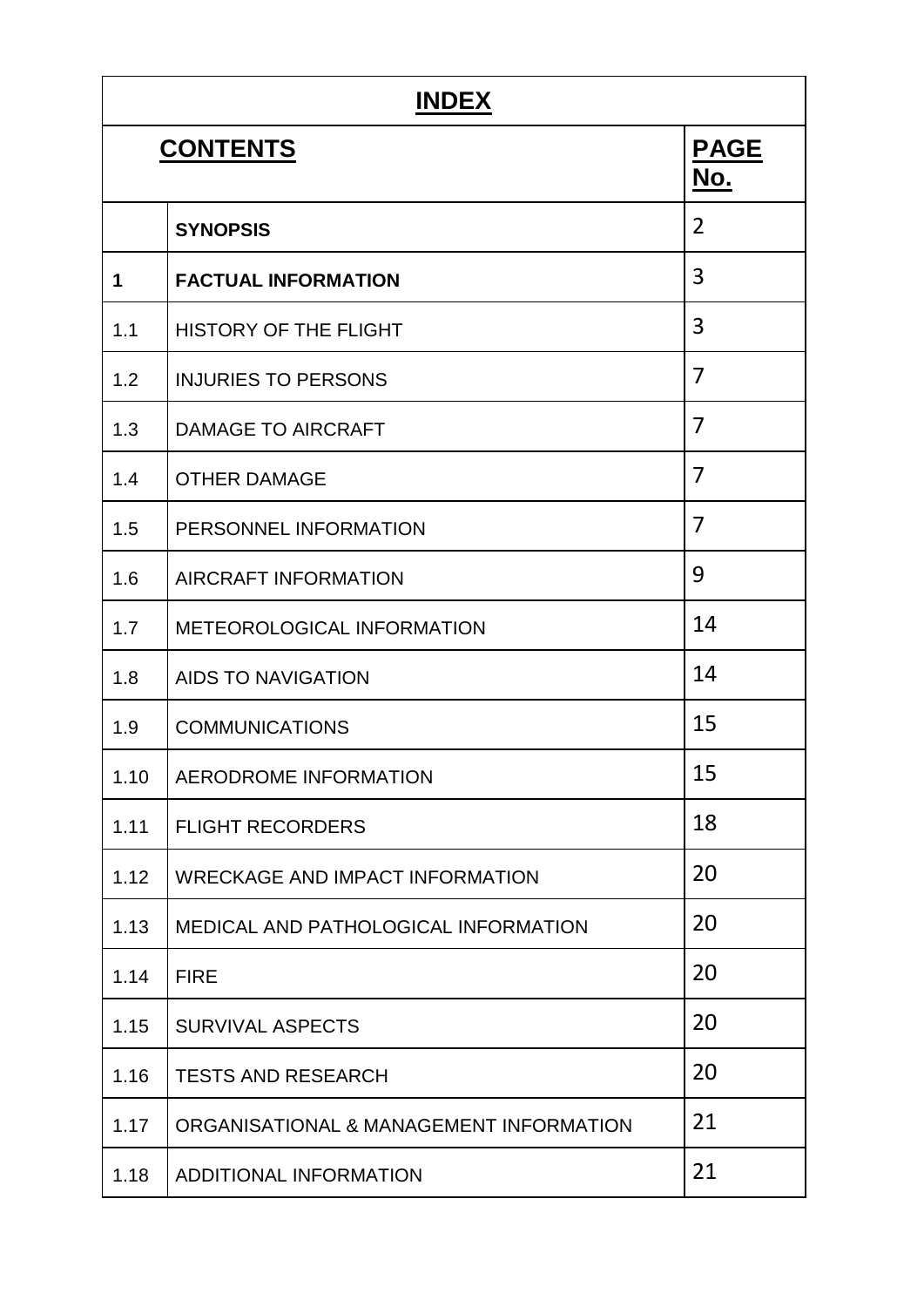| 1.19                    | USEFUL AND EFFECTIVE TECHNIQUES                                  | 29 |
|-------------------------|------------------------------------------------------------------|----|
|                         |                                                                  |    |
| 2 <sup>1</sup>          | <b>ANALYSIS</b>                                                  | 30 |
| 2.1                     | SERVICEABILITY OF AIRCRAFT                                       | 30 |
| 2.2                     | <b>FUEL PLANNING</b>                                             | 31 |
| 2.3                     | <b>WEATHER</b>                                                   | 31 |
| 2.4                     | PILOTDECISIONMAKINGANDSITUATIONAL<br><b>ASSESSMENT</b>           | 32 |
| 2.5                     | <b>CO-ORDINATION BETWEEN COCHIN AND</b><br><b>TRIVANDRUM ATC</b> | 37 |
| 2.6                     | <b>CIRCUMSTANCES LEADING TO THE INCIDENT</b>                     | 38 |
|                         |                                                                  |    |
| 3                       | <b>CONCLUSIONS</b>                                               | 39 |
| 3.1                     | <b>FINDINGS</b>                                                  | 39 |
| 3.2                     | PROBABLE CAUSE OF THE INCIDENT                                   | 43 |
|                         |                                                                  |    |
| $\overline{\mathbf{4}}$ | <b>SAFETY RECOMMENDATIONS</b>                                    | 43 |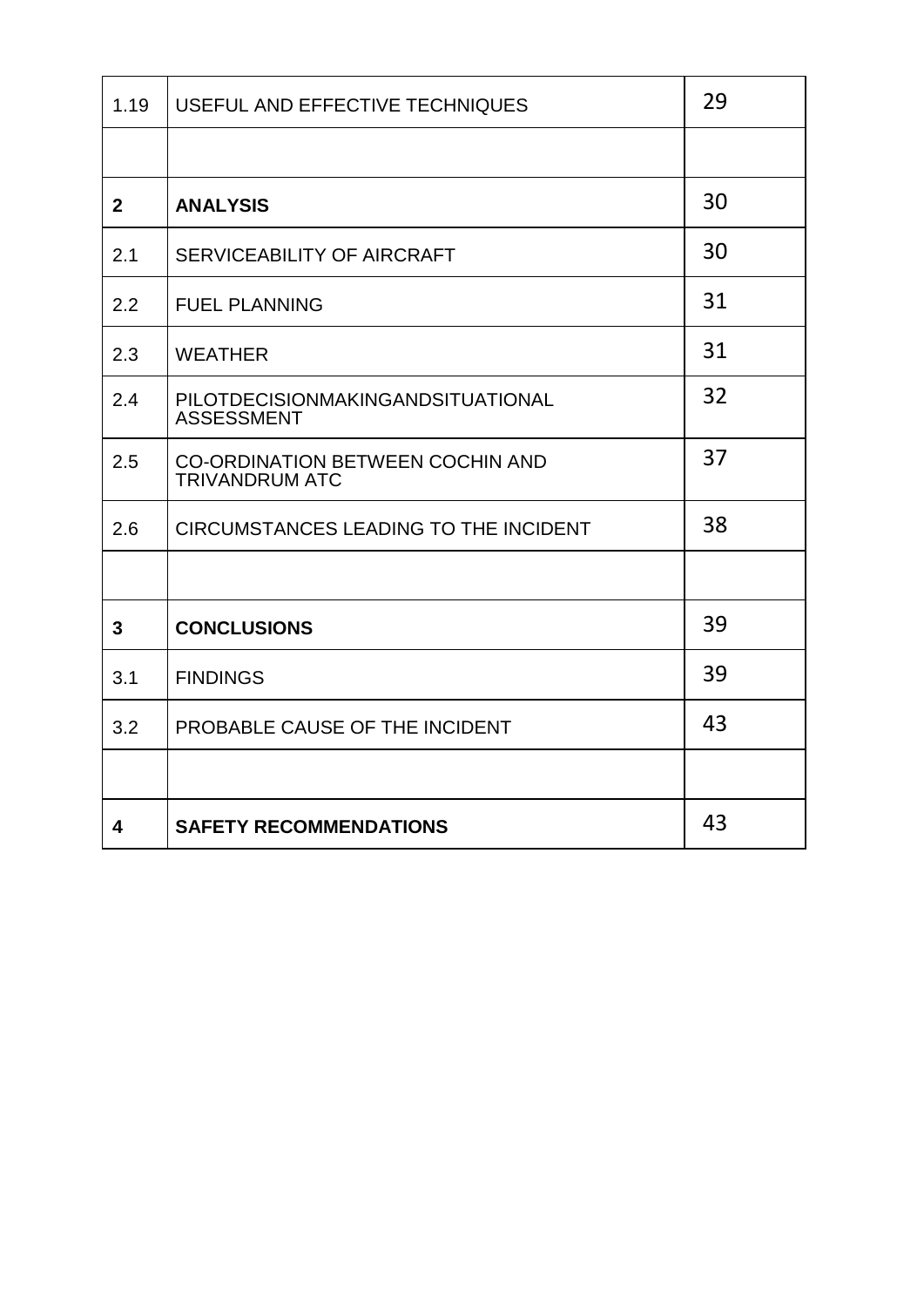# **FINAL REPORT ON SERIOUS INCIDENT TO M/s JET AIRWAYS BOEING 737-800W AIRCRAFT VT-JFA AT COCHIN ON 18/08/2015**

| 1. Aircraft Type<br>Nationality                      | : Boeing 737-800W<br>: INDIAN               |
|------------------------------------------------------|---------------------------------------------|
| Registration                                         | $: VT - JFA$                                |
| 2. Owner                                             | : M/s Celestial Aviation Trading 71 Limited |
| 3. Operator                                          | : Jet Airways.                              |
| 4. Pilot $-$ in $-$ Command<br>Extent of injuries    | : ATPL holder on type<br>: Nil              |
| 5. First Officer<br>Extent of injuries               | : CPL Holder qualified on type<br>: Nil     |
| 6. Place of Incident                                 | : Trivandrum Airport                        |
| 7. Date & Time of Incident                           | : $18^{th}$ August 2015 0139 UTC            |
| 8. Last point of Departure                           | : Doha, Qatar                               |
| 9. Point of intended landing                         | : Cochin                                    |
| 10. Type of operation                                | : Schedule Operation                        |
| 11. Crew on Board<br><b>Extent of injuries</b>       | : 02 cockpit crew & 06 cabin crew<br>: Nil  |
| 12. Passengers on Board<br><b>Extent of injuries</b> | 142<br>: Nil                                |
| 13. Phase of operation                               | : During landing                            |
| 14. Type of incident                                 | : Emergency Landing due low Fuel.           |

# (ALL TIMINGS IN THE REPORT ARE IN UTC)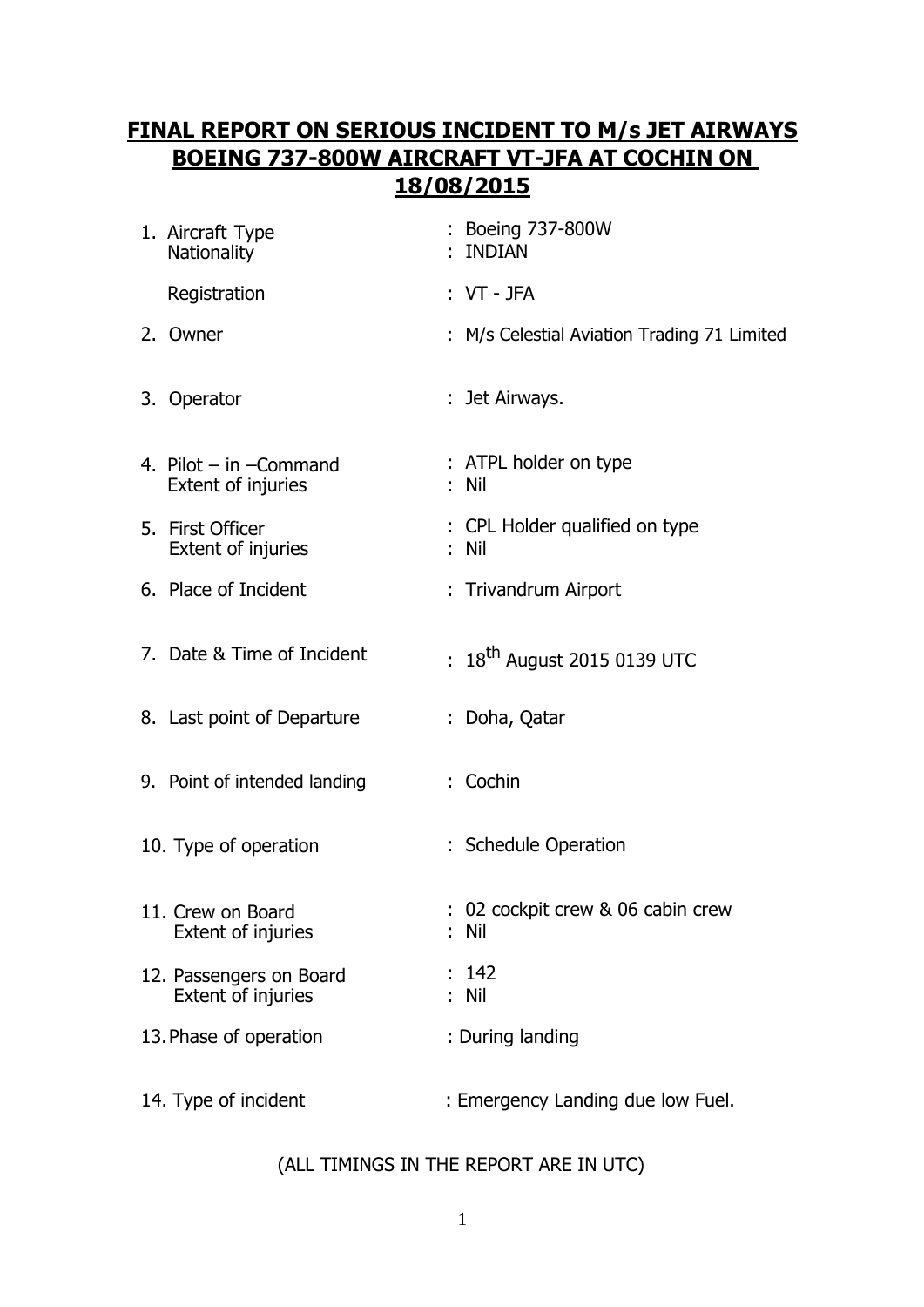#### **SYNOPSIS**

On 17/08/2015, M/s Jet Airways, Boeing B737-800 aircraft registration VT-JFA was scheduled to operate sector Doha-Cochin. Both the operating crew were duly qualified on type B737 aircraft to operate the flight. There were 142 passengers and 08 crew members on board the aircraft.

The flight from Doha to Cochin was uneventful, however due to presence of low clouds below decision altitude (DA) in approach path at Cochin, the crew carried out three go-around as visual contact with runway could not be established. While carrying out the third go-around the minimum reserve fuel became less than what was required for Bangalore, the designated alternate destination, hence the crew redesignated the alternate destination as Trivandrum. After the third go-around diverted to Trivandrum. The reported visibility at Trivandrum was 3000 meter. However after 9W-555 came in contact with Trivandrum ATC, the reported visibility was 1500 m. Trivandrum ATC cleared 9W-555 for VOR/DME approach runway 14. The flight crew of 9W-555 could not establish visual contact with the runway at Minimum Decision Altitude (MDA), carried out a go-around and declared "MAY-DAY" due fuel. After declaring "MAY-DAY" the PIC requested ATC for permission to carry out visual approach for runway 14. Thereafter the crew of 9W-555 made two more visual approaches for runway 14 and, however failed to establish visual contact with the runway and carried out go-around. The aircraft finally landed on runway 32 after making total of seven approaches during the flight. After engine shut down fuel on board was 349 Kgs.

The crew carried out refuelling at Trivandrum and again got airborne for Cochin. The aircraft landed safely at Cochin.

There was no damage to the aircraft. There were no fire and no injury to any of the occupants on board the aircraft.

Initially the incident was reported by M/s Jet Airways to DGCA only. Subsequently considering the seriousness of the occurrence, the AAIB classified the occurrence as serious incident and ordered an Inquiry under Aircraft (Investigation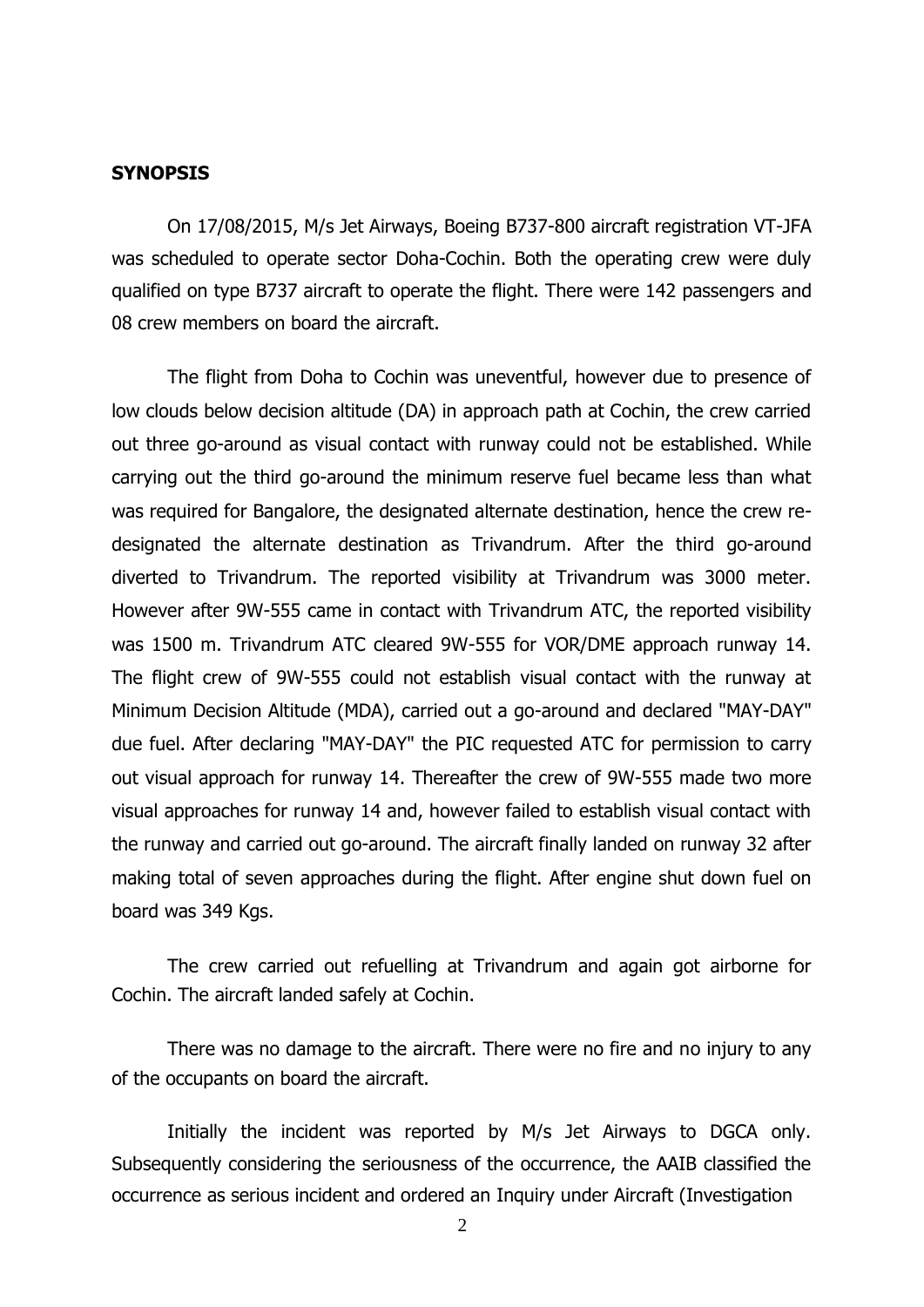of Accidents and Incidents), Rules 2012 to investigate into the cause of the serious incident vide Ministry of Civil Aviation Order No AV-15029/112/2015-DG dated December 2015.

The Sole objective of this investigation is not to blame or apportion liability on anyone and it is only to prevent the recurrence.

#### **1. FACTUAL INFORMATION**

#### **1.1 History of the flight**

On 17/08/2015, M/s Jet Airways, Boeing 737-800 aircraft VT-JFA was scheduled to operate flight 9W-555 (Doha-Cochin). The flight was under the command of PIC holding current Air Transport Pilot License (ATPL) along with First Officer (F/O) holding current Commercial Pilot License (CPL) respectively. Both the operating crew were duly qualified on type Boeing 737- NG aircraft to operate the flight. There were 142 passengers and 08 crew members on board the aircraft.

The crew had operated Cochin-Doha (COC-DOH) sector on the previous flight, the flight was uneventful. The crew were scheduled to operate flight DOH - COK on 17/8/2015 after the required rest. The flight departed Doha at 1940 UTC and was uneventful until top of descent into Cochin. The aircraft came in contact with Cochin ATC at time 2300 UTC and the weather reported by ATC was visibility 3500 meter haze, few clouds at 1500 ft and scattered clouds at 8000 ft. The 9W-555 arrived overhead Cochin at time 2348 UTC with 4844 Kgs of fuel on board. ATC cleared 9W-555 for ILS approach Runway (Rwy) 27. The visibility requirement was RVR 650m and the DA was 320 feet. During approach, the flight crew was not able to make visual contact with the runway due to low clouds and initiated a go-around at 256 feet by pressing TOGA at around 2358 UTC.

After the 1st go around, fuel on board was 4699 Kgs and the Minimum Diversion Fuel (MDF) for designated alternate destination Bangalore was 3306 Kgs. Thereafter the PIC followed the missed approach procedure and joined the holding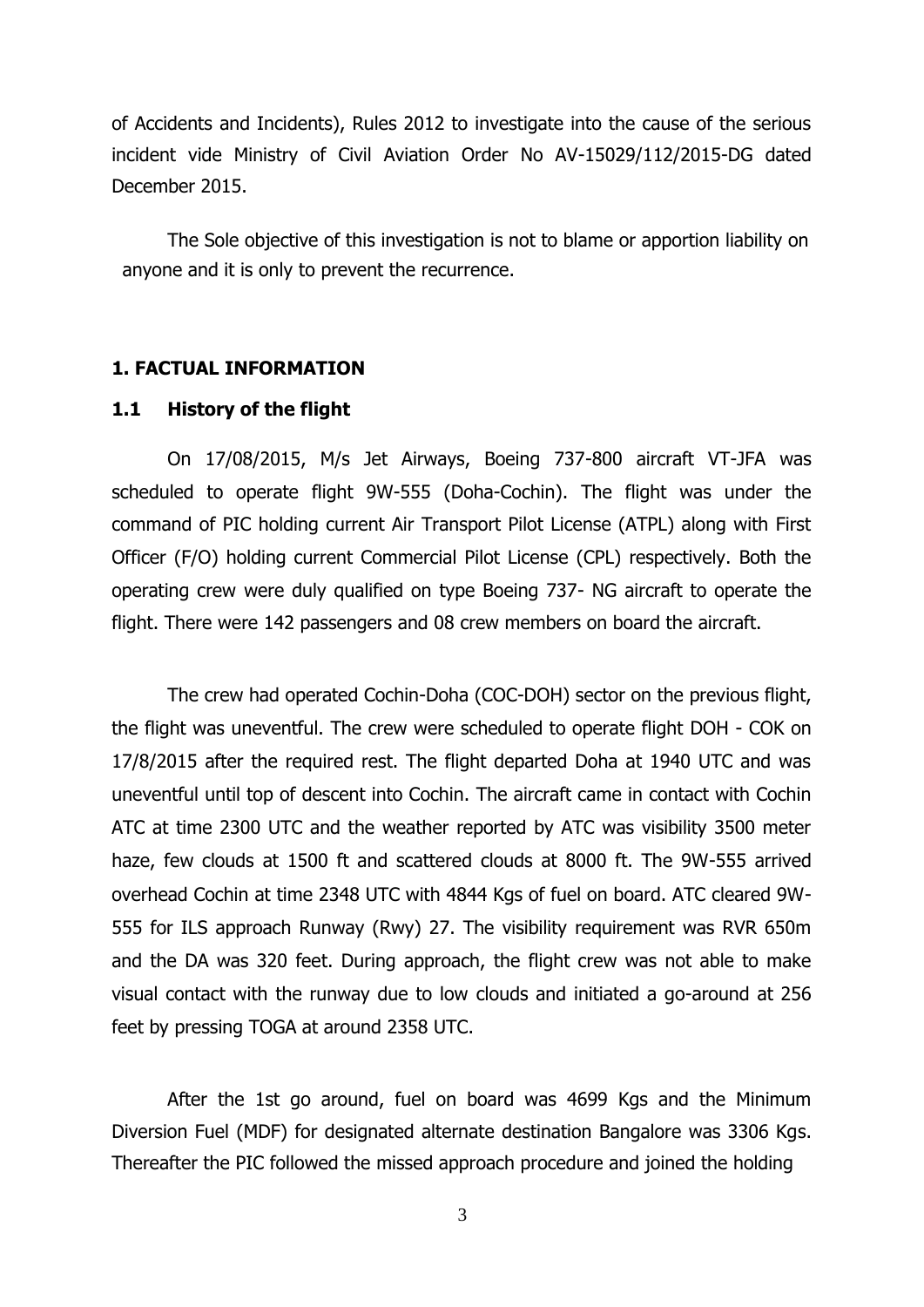pattern overhead Cochin. ATC cleared 9W-555 to proceed outbound for the second approach ILS Rwy 27 during which the crew discussed the alternate fuel requirements for Coimbatore and Trivandrum also. The F/O advised the Captain that at Trivandrum only VOR Approach is available as ILS is not available. The Captain responded that Trivandrum reported visibility is 3000 meter and is adequate to carry out the VOR Approach in Trivandrum.

While 9W-555 was heading overhead Cochin to proceed outbound on the second approach, Air India Express B737 aircraft operating flight 474 which was ahead of 9W-555 carried out go-around on R/W 27. ATC informed Air India Express flight 474 that an aircraft which was ahead of them had landed and reported sighting the runway at 1400 feet and reported moving clouds.

Subsequently, Cochin ATC advised 9W-555 that aircraft ahead of them (i.e. Air India Express flight 474) had executed a go-around and had reported low clouds at 600 feet and broadcasted that the visibility has dropped to 2500 meters. 9W-555 continued for 2<sup>nd</sup> approach and again on reaching DA did not sight the Runway and executed the 2<sup>nd</sup> go-around at 0017 UTC. The fuel on board after 2nd go-around was 3919 Kgs, and the MDF for Bangalore was 3306 Kgs.

After following the missed approach procedure, 9W-555 joined the holding pattern overhead Cochin again and the crew discussed to re-designate Trivandrum as the alternate destination in order to gain more holding time over Cochin. The F/O expressed concern about the possibility of visibility dropping further due Haze. The Captain responded that in case of emergency they can ask for Coimbatore as it is a closer airport to Cochin. However the Coimbatore weather details was not obtained by the crew of 9W-555.

ATC was advised by 9W-555 about re-designating of Trivandrum as the alternate destination Aerodrome. Thereafter ATC instructed 9W-555 to join the holding pattern over Cochin. As 9W-555 entered holding pattern, another aircraft, Kuwait 329 executed a go-around on ILS approach Rwy 27 Cochin due being unable to sight the runway.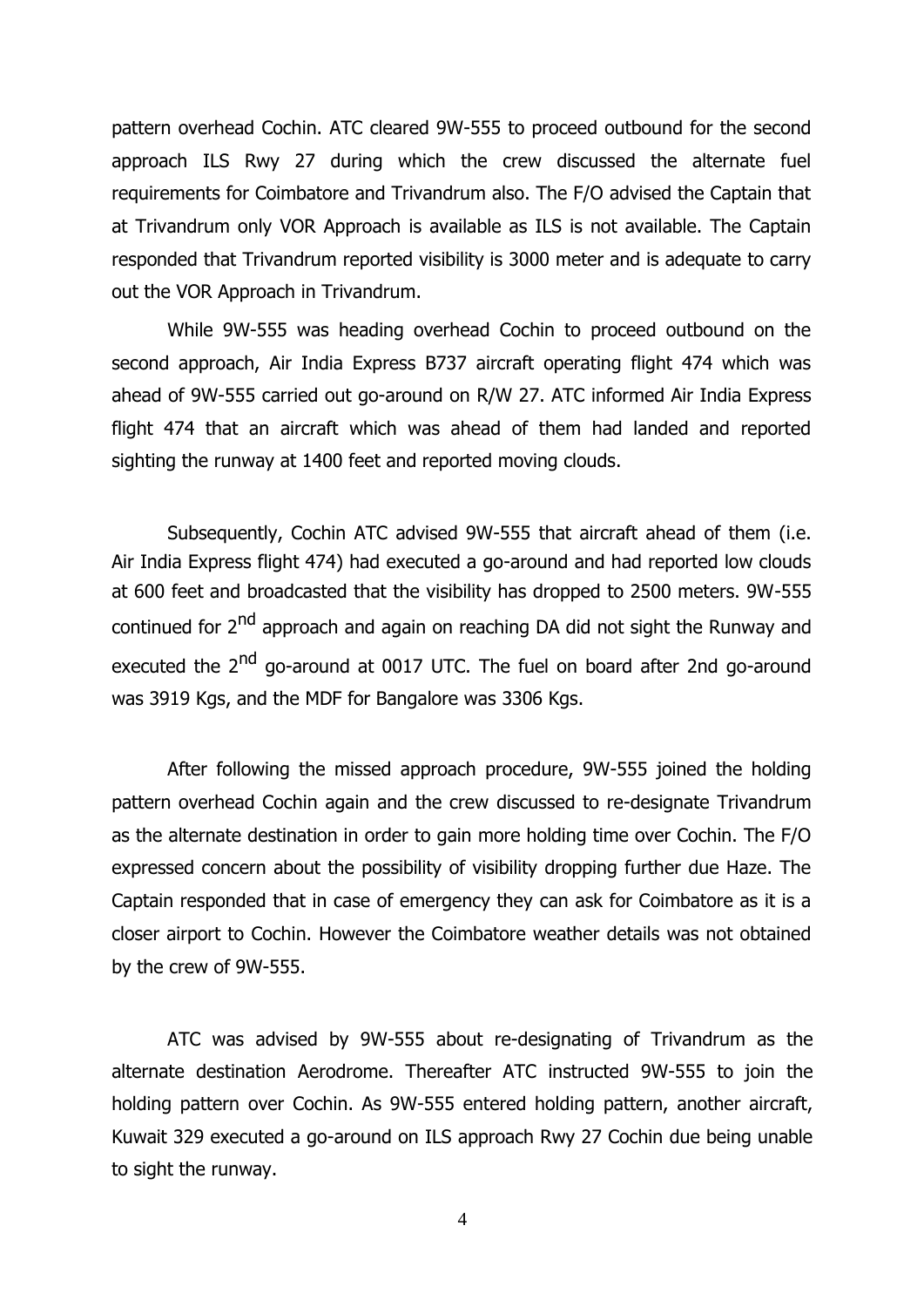Subsequent to Kuwait 329 go-around, ATC broadcasted latest visibility of 2000 m, with low clouds reported scattered at 400 feet. Air India Express flight 474 informed ATC that reported visibility at Trivandrum is 3000 m and requested Cochin ATC to confirm with Trivandrum ATC if there were any reports of low mist, haze, or go-arounds at Trivandrum. Thereafter Cochin ATC broadcasted to all stations "Trivandrum visibility is 3000 m and clouds at 1500 feet".

Cochin ATC informed 9W-555 that trend is reducing visibility and requested for their intentions. 9W-555 intimated ATC that they would like to make another attempt and if unsuccessful, they will divert to Trivandrum. ATC gave 9W-555 the option of trying an approach for R/W 09, the PIC asked for the visibility or RVR value for R/W 09. ATC intimated them that no RVR was available for R/W 09, so the PIC decided to continue for an ILS Approach R/W 27. Further ATC gave a weather updates to 9W-555 that "tempo visibility reducing to 1500 m in mist and low clouds now at 400 feet" and advised 9W-555 that in case of missed approach "turn left to intercept 180 radial Cochin and climb to 4000 feet".

After 33 minutes of  $2^{nd}$  go around, 9W-555 made third approach on Rwy 27, as the Runway was not sighted at DA the  $3<sup>rd</sup>$  go-around was initiated by PIC at 0050 UTC. The fuel after the 3<sup>rd</sup> go-around was 2644 Kgs and the MDF for Trivandrum was 2614 Kgs.

After the third go around, the crew set course and diverted to Trivandrum. While diverting from Cochin to Trivandrum 9W-555 climbed to FL 210. At 0102 UTC aircraft came in contact with Trivandrum ATC. The weather reported by Trivandrum ATC at 0100 UTC was visibility 1500 meter haze, winds 290/3 kts, scattered cloud at 1500 ft and at 2500 ft. Around 25 nm short of Trivandrum VOR, the PIC realised he was high and requested ATC for a right 360 orbit to reduce the height.

ATC cleared the aircraft 9W-555 for VOR approach and landing on Rwy 14. The crew of 9W-555 contacted Trivandrum ATC to check for the availability of high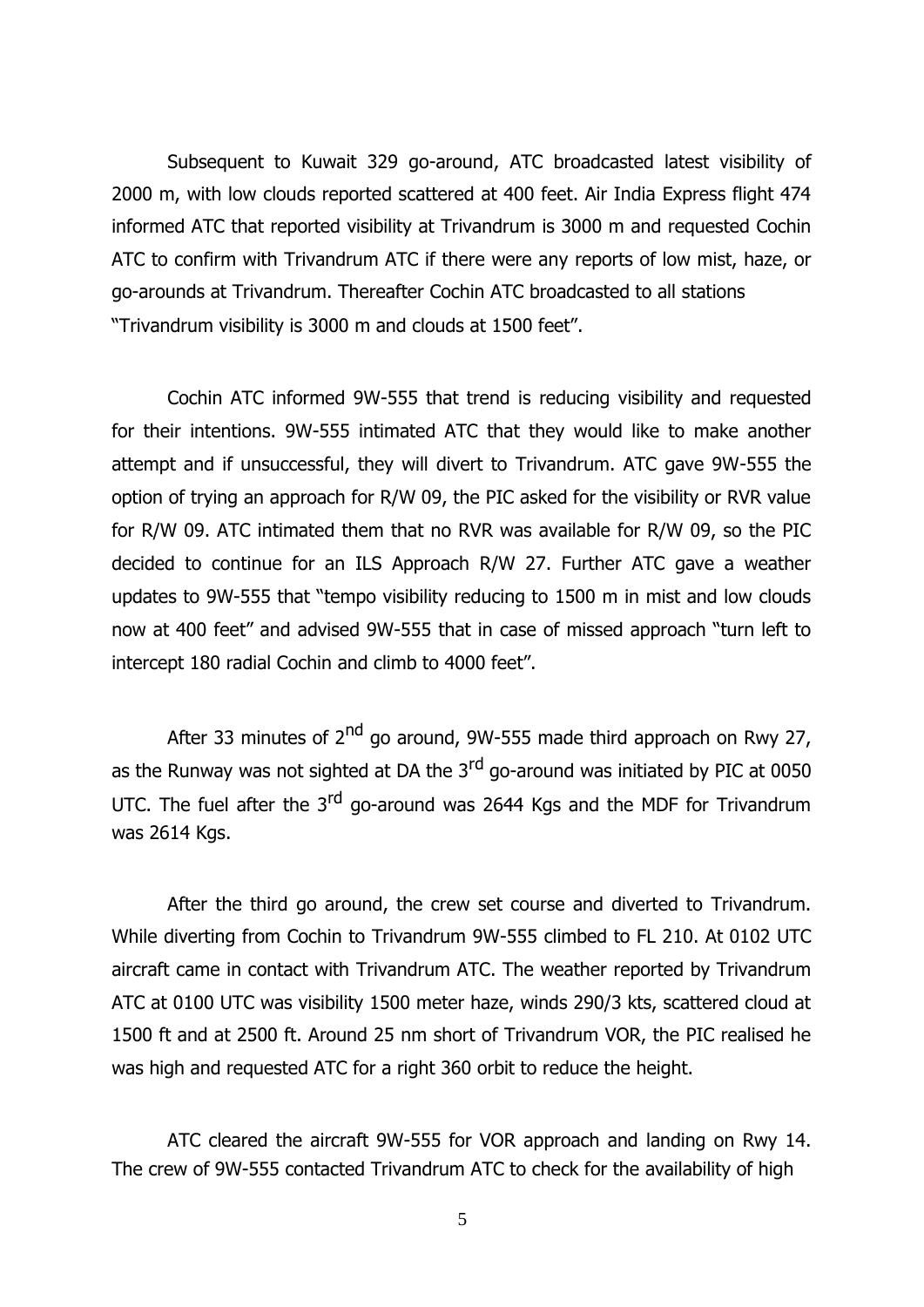intensity lighting system (HILS) on runway 14 as they would like to use CMV to land on runway 14. ATC Trivandrum informed that HILS is not available on runway 14 and only Simple intensity lighting system with high intensity is available for runway 14. The Visibility requirement was RVR 2100 m for runway 14. The crew had informed ATC about minimum fuel conditions. ATC cleared 9W-555 for landing on runway 14 with visibility 2000 m. During approach and landing, the crew was unable to sight the runway and initiated the 1st go  $-$  around at Trivandrum (4th go-round of the flight) at 0119 UTC. The fuel on board after the  $4<sup>th</sup>$  go-around was 1324 Kgs.

About 40 seconds after the Go-Around, as the fuel on board was below 1300 Kgs, 9W-555 Declared "MAY DAY due Fuel". Thereafter Captain informed ATC of his intention for right hand visual circuit for Rwy 14. As the crew of 9W-555 had declared fuel emergency, the ATC cleared 9W-555 for visual approach runway 14. On the 2nd visual approach circuit the crew was not in visual contact with the runway and sighted the runway very late and at time 0126 UTC crew initiated the 2<sup>nd</sup> go-around at Trivandrum (5<sup>th</sup> go-around of the flight) as the crew also realized that aircraft was not aligned with the runway. The fuel on board after go-around was 898 Kgs.

The PIC again requested ATC for circling visual approach for Rwy 14, however he was not in visual contact with the runway and once again crew was late in sighting the runway, too high on approach and was not able to align the aircraft on the runway and carried the  $3<sup>rd</sup>$  go around (6<sup>th</sup> go round of the flight) at 0132 UTC. The fuel on board after the go-around was 662 Kgs.

After carrying out the  $6<sup>th</sup>$  go-around at 700 feet AGL, the PIC requested ATC to take left 180° turn and self-position for landing for inbound runway 32. This manoeuvre activated EGPWS caution "TERRAIN TERRIAN" followed by EGPWS warning "TERRAIN TERRAIN PULL UP". The First officer selected Ground proximity Terrain Inhibit switch to TERR INHIBIT and at around 50 feet radio altitude, the EGPWS bank angle alert also got activated. The PIC continued the approach with all warnings and with no visual contact with the runway and finally landed on runway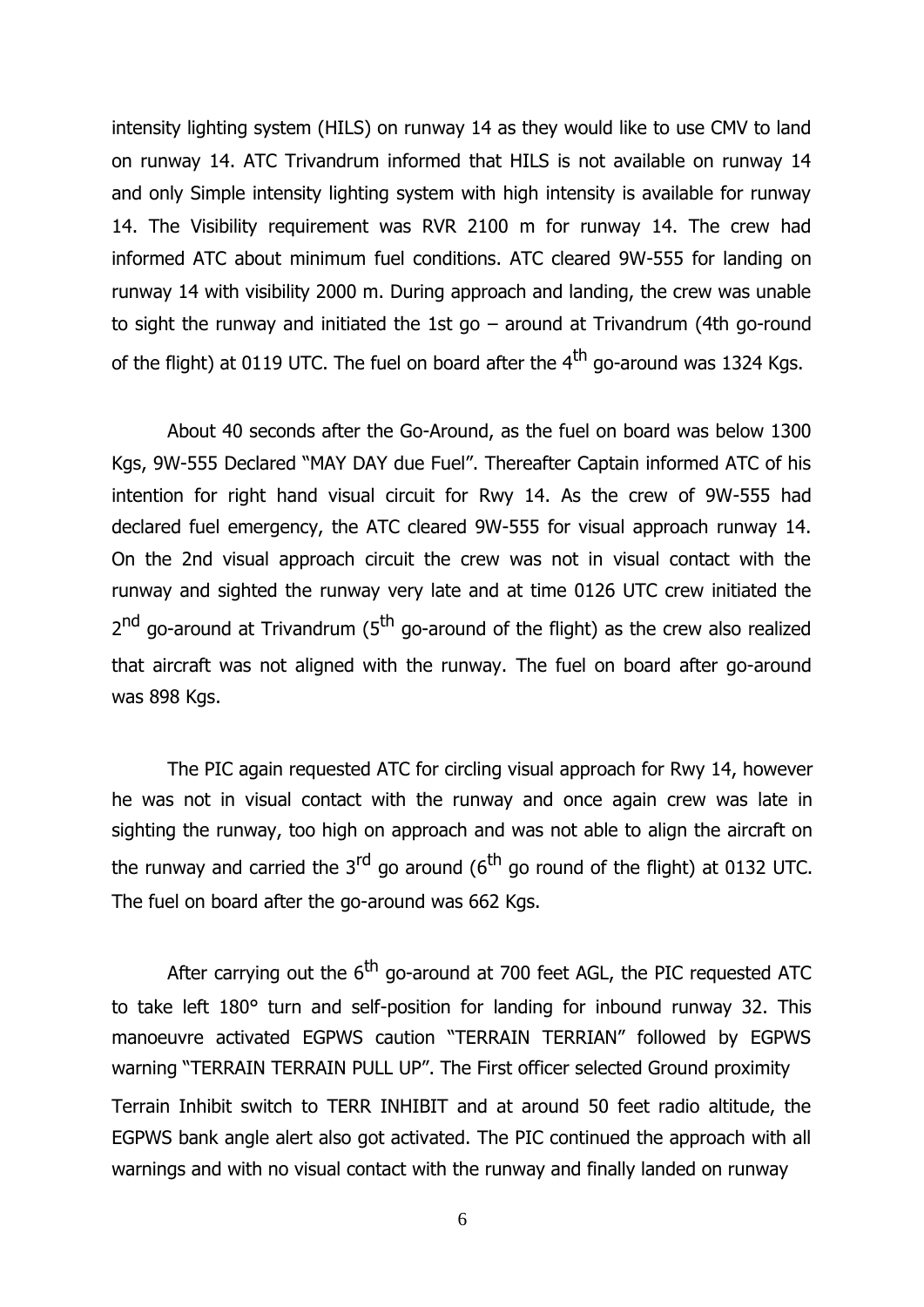32 on the 7th attempt at 0139 UTC. After landing, the total fuel on board was 349 Kgs. There was no damage to the aircraft. There were no fire and no injury to any of the occupants on board the aircraft. The occurrence was reported to DGCA by M/s Jet Airways. The aircraft was refuelled at Trivandrum and crew flew back to Cochin and landed safely.

# **1.2 Injuries to persons**

| <b>INJURIES</b> | <b>CREW</b> |     | <b>OTHERS</b> |
|-----------------|-------------|-----|---------------|
| <b>FATAL</b>    | Nil         | Nil | Nil           |
| <b>SERIOUS</b>  | Nil         | Nil | Nil           |

# **1.3 Damage to Aircraft :** NIL

# **1.4 Other damage:** NIL

# **1.5 Personnel information**

# **1.5.1 Pilot – in – Command**

| <b>AGE</b>                   | $: 40$ years                                |  |
|------------------------------|---------------------------------------------|--|
| License                      | : ALTP Holder                               |  |
| Category                     | : Aeroplane Class I                         |  |
| Endorsements as PIC          | B 737-800 (NG)<br>$\mathbb{R}^{n \times n}$ |  |
| Date of Med. Exam.           | : 26.08.2015                                |  |
| Med. Exam valid upto         | : 25.02.2016                                |  |
| <b>FRTO License Validity</b> | : 20.09.2016                                |  |
| Total flying experience      | $: 6699.18$ hours                           |  |
| Experience on type           | $: 6289.09$ hours                           |  |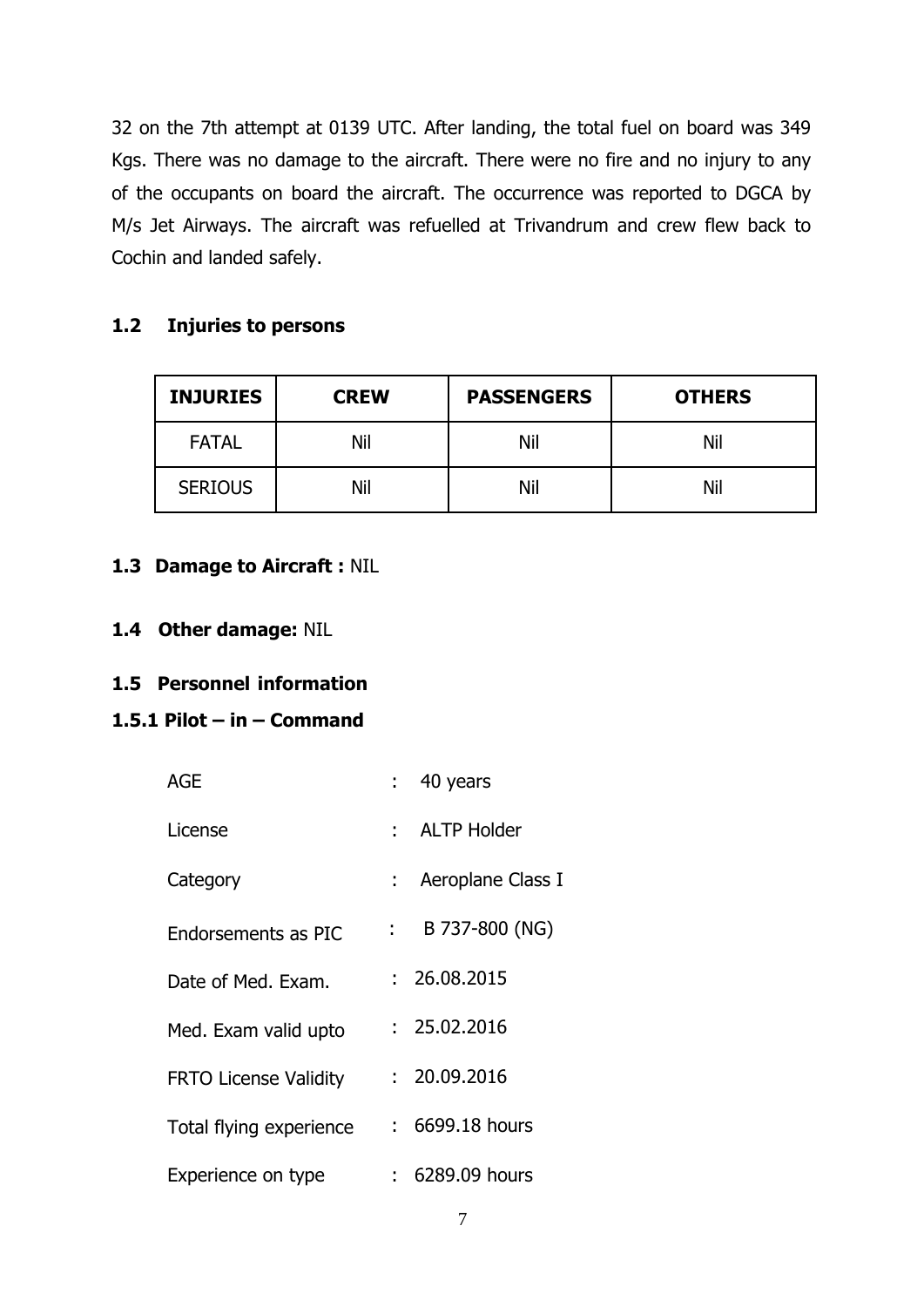| Experience as PIC on type                    |   | 2924:19 hours |
|----------------------------------------------|---|---------------|
| Total flying experience during last 180 days | ÷ | 369:23 hours  |
| Total flying experience during last 90 days  |   | 197:45 hours  |
| Total flying experience during last 30 days  |   | 71:29 hours   |
| Total flying experience during last 07 Days  |   | 22:39 hours   |
| Total flying experience during last 24 Hours |   | 05:34 hours   |

# **1.5.2 Co-Pilot**

| <b>AGE</b>                                     |              | 25 years          |                 |              |
|------------------------------------------------|--------------|-------------------|-----------------|--------------|
| License                                        |              | <b>CPLHolder</b>  |                 |              |
| Category                                       | ÷            | Aeroplane Class I |                 |              |
| Endorsements as PIC                            | t,           | N/A               |                 |              |
| Endorsements as F/O                            | $1 - 1$      | <b>B 737-NG</b>   |                 |              |
| Date of Med. Exam                              | ÷.           | 16.03.2015        |                 |              |
| Med. Exam valid upto                           | $\mathbf{r}$ | 15.03.2016        |                 |              |
| Total flying experience :                      |              | 1465:24 hours     |                 |              |
| Experience on type                             | ÷.           | 580:24 hours      |                 |              |
| Experience as PIC on type :                    |              | Nil               |                 |              |
| Total flying experience during last 180 days : |              |                   |                 | 331:27 hours |
| Total flying experience during last 90 days :  |              |                   |                 | 176:43 hours |
| Total flying experience during last 30 days :  |              |                   |                 | 84:48 hours  |
| Total flying experience during last 07 Days    |              |                   | $\sim 10^{-10}$ | 22:54 hours  |
| Total flying experience during last 24 Hours   |              |                   | $\sim 10^{-10}$ | 05:34 hours  |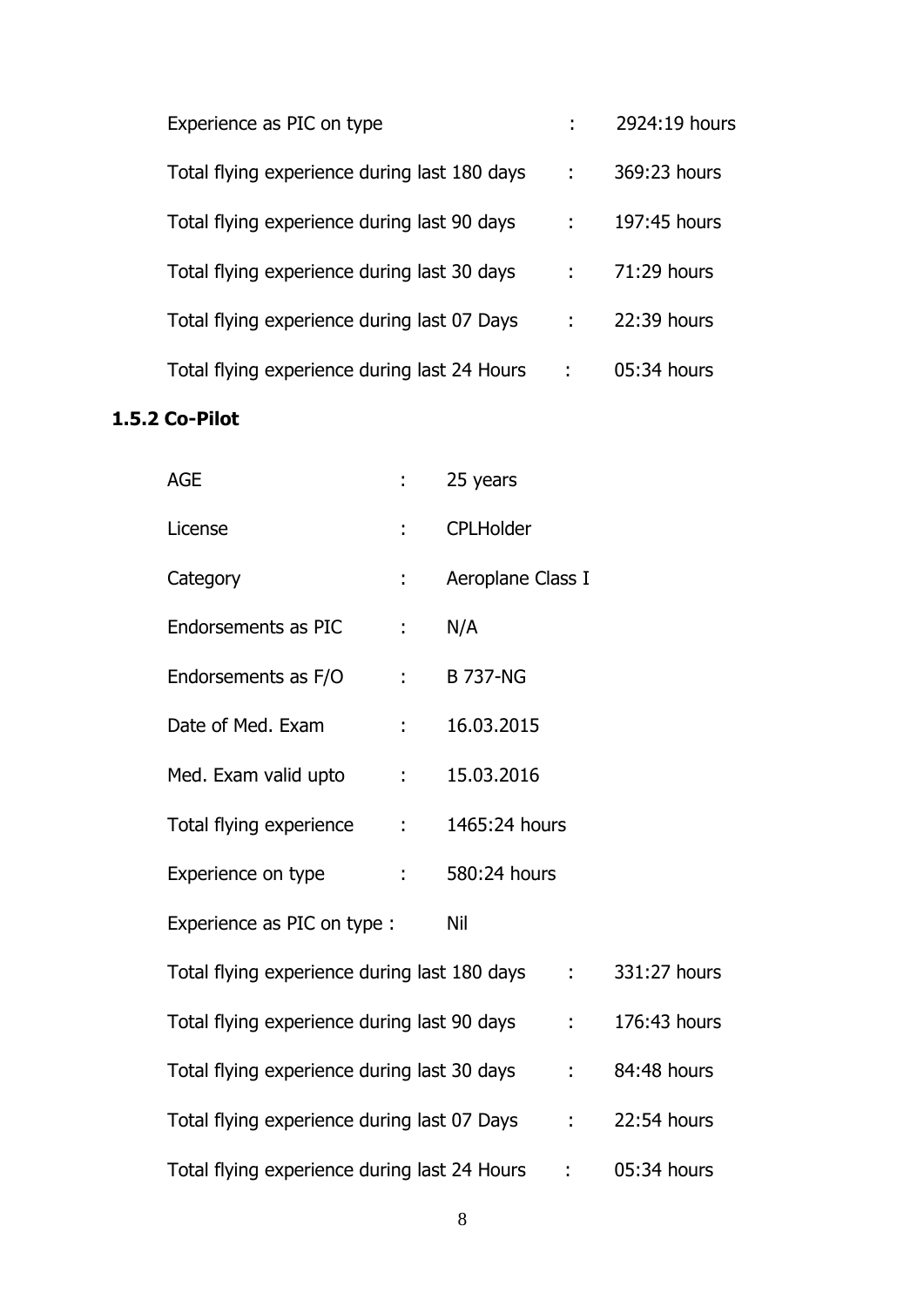Both the operating crew were not involved in any serious incident/ accident in past. Both the operating crew were current in all training and had adequate rest as per the Flight Duty Time Limitations (FDTL) requirement prior to operating the incident flight.

The Crew of 9W 555 were operating within the Flight and Duty Time Limitations contained in Chapter 2 of Operations Manual Part A, revision 10. The flight Crew had started their flight from Doha after a layover of 24hr. The following is a summary of the accumulated times compared to the various limitations.

|                 |         | <b>Block hours last</b> |               | <b>Duty time last</b> |
|-----------------|---------|-------------------------|---------------|-----------------------|
|                 | 30 days | <b>7 days</b>           | 28 days       | <b>7 days</b>         |
| <b>Max .Hrs</b> | 125:00  | 35:00                   | <b>190:00</b> | 60:00                 |
| Capt.           | 71:29   | 22:39                   | 139:14        | 45:15                 |
| F/O             | 84:48   | 22:54                   | 114:40        | 31:53                 |

The block times and hours achieved by the crew did not exceed the limitations.

#### **1.6 Aircraft Information:**

Boeing 737-800 is a Twin engine aircraft fitted with CFM 56-7B Engine and is manufactured by CFM. This aircraft is certified in Normal category, for day and night operation under VFR & IFR. The maximum operating altitude is 41000 feet and maximum takeoff weight is 79,015 Kgs. Aircraft length is 39.472meters, wingspan is 35.8 meters and height of this aircraft is 12.459meters. This airplane is certificated in the Transport Category, FAR Part 25 and Part 36.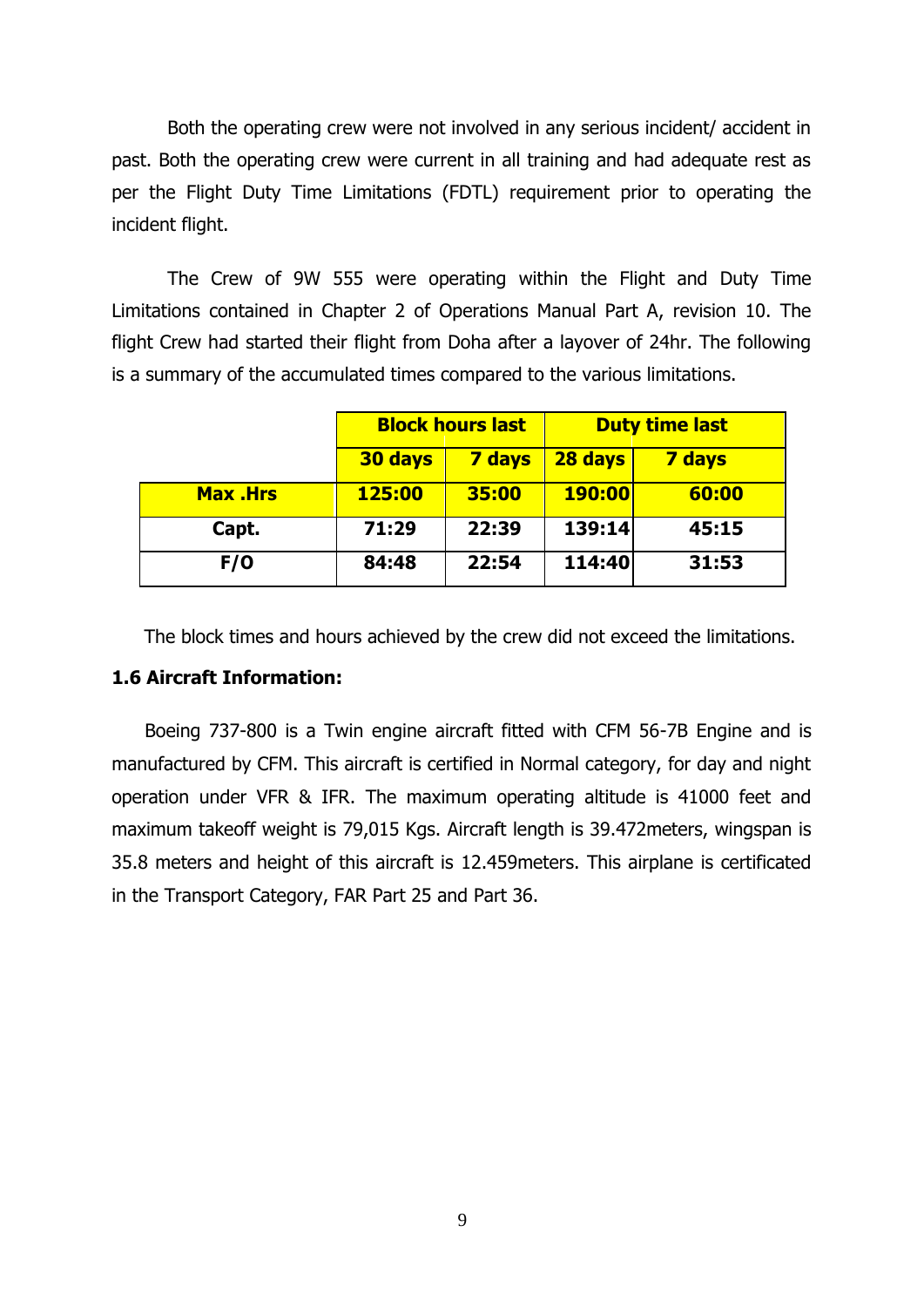

## **Construction:**

The airframe structure is fabricated, in general, of high-strength aluminium alloys. Steel, titanium, and other FAA approved materials are also used where required. Magnesium alloy is not used in primary or secondary structural application.7079 Aluminium alloy is not used in any structural applications. Aluminium alloy sheet stock are clad for gages less than 0.063 inch thick.

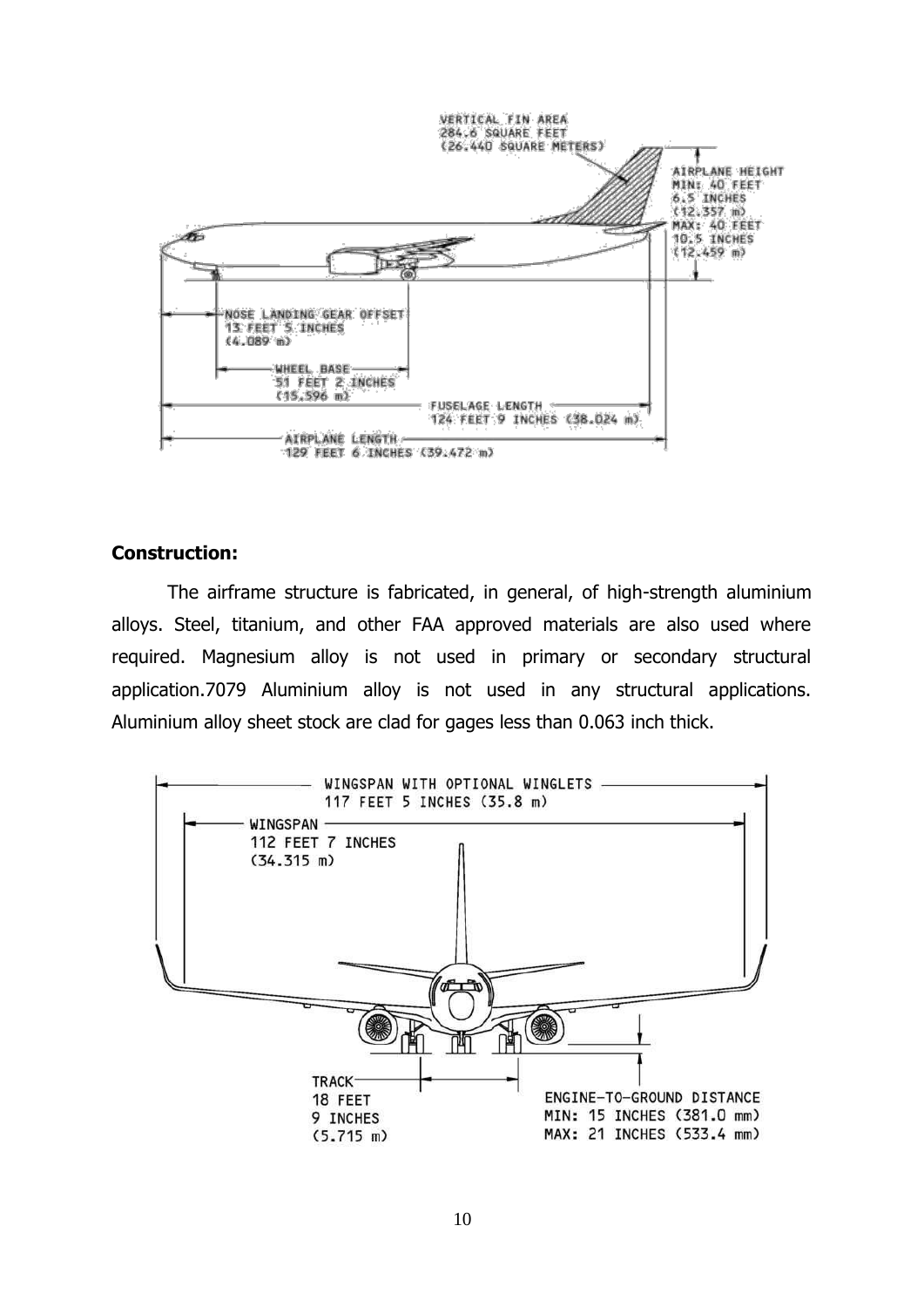The fuselage has three sections:

Flight compartment Passenger compartment Aft fuselage, which supports the stabilizers

The wing centre section is enclosed by the main fuselage section and is permanently attached to it.

The fuselage is a semi-monocoque structure with zee-type frames and skin stiffened with hat-type stiffeners. The fuselage skin panels are made of longitudinal stiffeners mechanically fastened to sheets or plates. Circumferential tear straps and doublers are used where necessary.

A nacelle encloses each engine. A strut attached to the wing holds the engine and nacelle. A firewall made of corrosion-resistant steel or titanium alloy isolates each nacelle from its strut.

#### **Wings**

The wing is made into one piece which extends through the fuselage. The wing to body attachment is permanent. The primary wing structure is an aluminium alloy skin stiffened by stringers made of extruded aluminium alloy. The spars primarily carry the shear loads. The skin and stringers carry most of the bending loads. The wing is also an integral fuel tank.

The trailing edge ribs are made of aluminium alloy. The upper surface is made of an aluminium alloy skin and reinforced honeycomb sandwich of fibre glass and graphite. The lower surface is made of an aluminium alloy skin with a reinforced honeycomb sandwich of aramid/graphite and fiberglass/graphite. There is access to inside of the trailing edge for inspection, maintenance, and repair.

The fixed structure of the leading edge is made of aluminium alloy, fiberglass, or composite fibreglass and aramid, as necessary.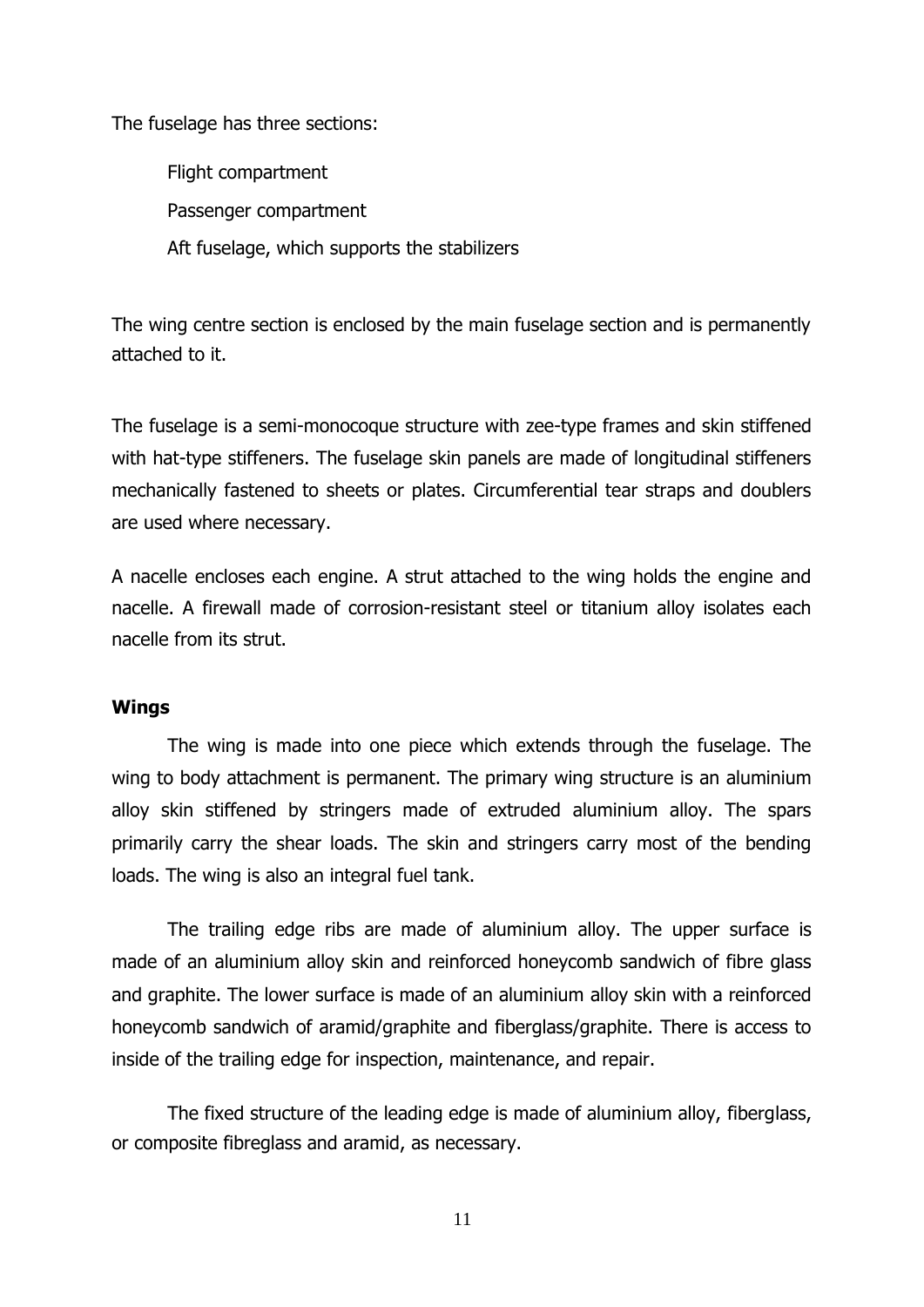One winglet is installed for each wing. The wing tips consist of upward sweeping winglets. These winglets enhance airplane performance for some operations. The winglets are removable.

Aircraft VT-JFA (MSN 38029) had been manufactured in year 18 July 2012. The aircraft was registered with DGCA under the ownership of M/s Celestial Aviation Trading 71 Limited. The aircraft is registered under Category 'A' and the Certificate of registration No. 4345.

The Certificate of Airworthiness Number 6454 under "Normal category" subdivision Passenger / Mail / Goods was issued by DGCA on 19.07.2012. The specified minimum operating crew is two and the maximum all up weight is 79,015 Kgs. At the time of incident the Certificate of Airworthiness was current and valid up to 24 July 2017.

The Aircraft was holding a valid Aero Mobile License No A-006/WRLO-12 at the time of incident. This Aircraft was operated under Scheduled Operator's Permit No 064 which was valid up to 12.02.2018. As on 18th August 2015 the aircraft had logged 12866:52 Airframe Hours and 7085 cycles.

The aircraft and its Engines are being maintained as per the maintenance program consisting of calendar period/ flying Hours or Cycles based maintenance as per maintenance program approved by Regional Airworthiness office, Mumbai.

Accordingly, the last major inspection A2 (1000 FH) check carried out at 7071 cycles on 15.08.2015. Subsequently all mandatory lower inspections were carried out as and when due before the incident.

The aircraft was last weighed on 10.07.2012 at Mumbai and the weight schedule was prepared and duly approved by the office of Director of Airworthiness, DGCA, Mumbai. As per the approved weight schedule the Empty weight of the aircraft is 41482.00 Kgs and operating Empty weight of the aircraft is 42452.00 Kgs.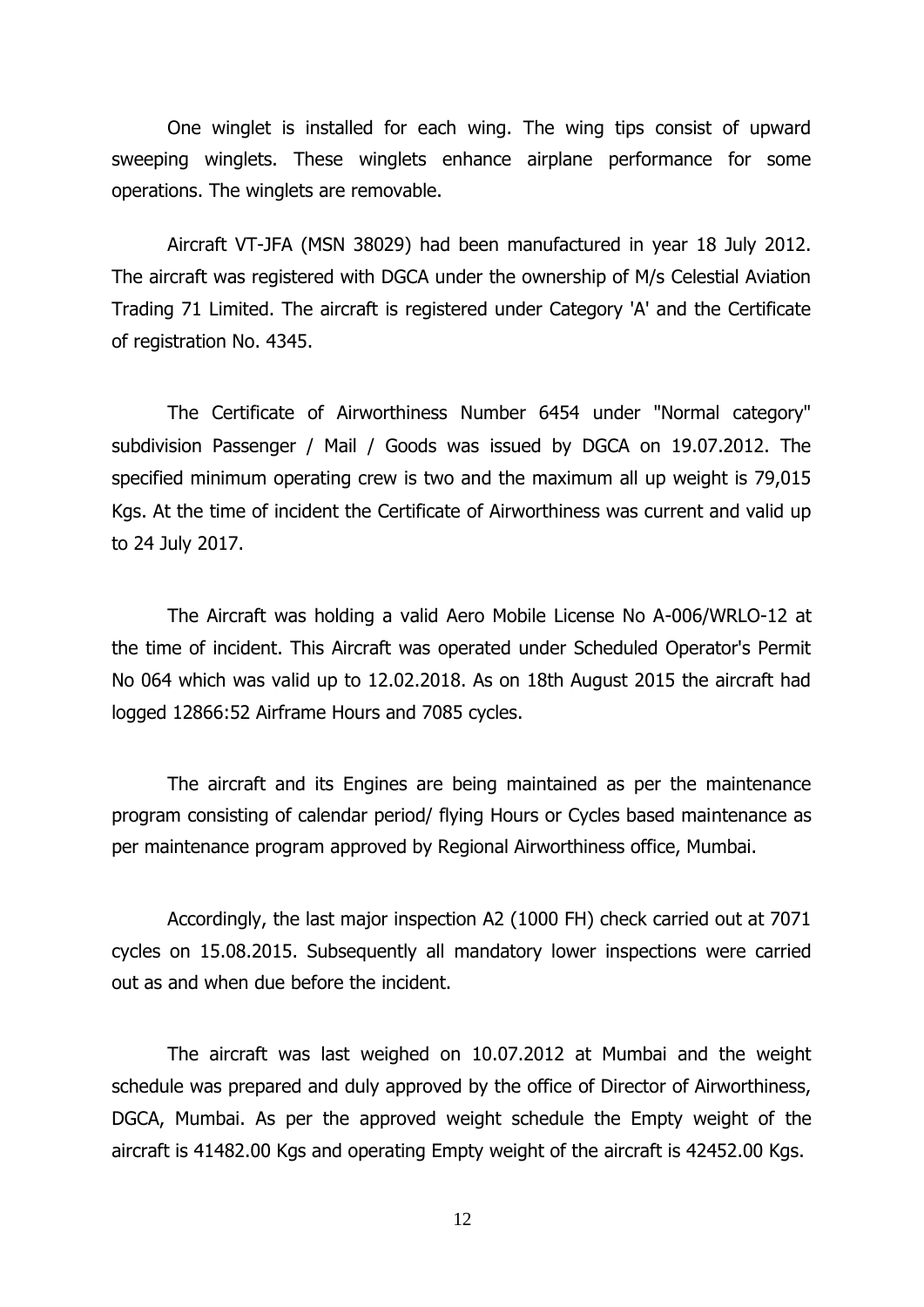Maximum Usable fuel Quantity is 20446 Kgs. Maximum payload with fuel tanks full is 16117 Kgs. Empty weight CG is 16.71 meters aft of datum. As there has not been any major modification affecting weight & balance since last weighing, hence the next weighing is due on  $9^{th}$ July 2017. Prior to the incident flight, the weight and balance of the aircraft was well within the operating limits.

All the concerned Airworthiness Directive, mandatory Service Bulletins, DGCA Mandatory Modifications on this aircraft and its engine has been complied with as on the date of event.

Transit Inspections are carried out as per approved Transit Inspection schedules and all the higher inspection schedules including checks A1 inspection as per the manufacturer's guidelines as specified in Maintenance Program and are approved by the Continuing Airworthiness Manager (Post Holder for Continuous Airworthiness).

The last fuel microbiological test was done on 22nd April 2015 at Delhi by using FUELSTAT RESINAE kit as per Task Card JPL-28-INSP-001-00 and the colony count was within acceptable limits.

The left Engine S/N 960994 had logged 12839 and 7071 cycles and the right Engine S/N 960351 had logged 16062 Hrs. and 6934 cycles. There was no defect report on the engine on the previous flight.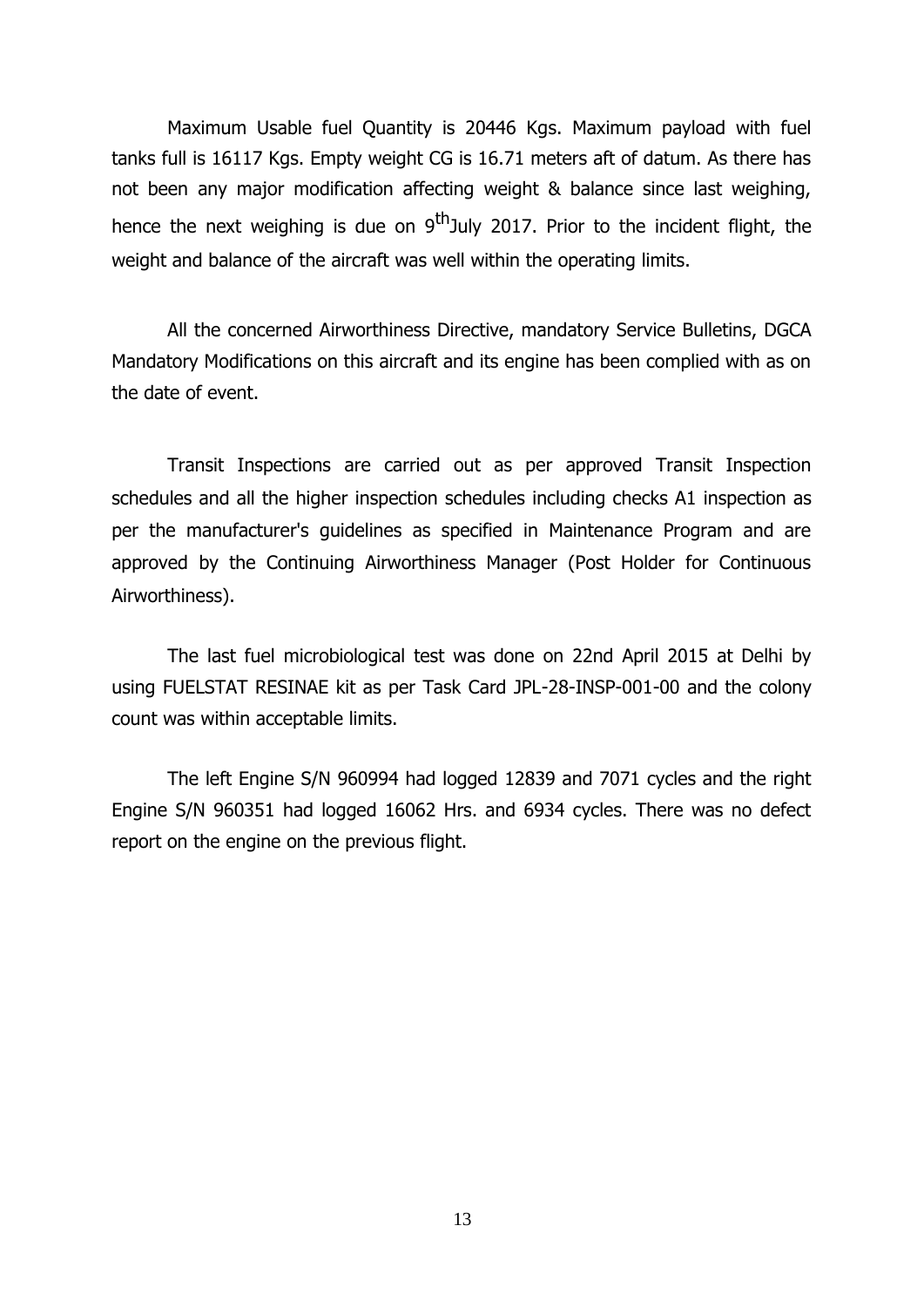# **1.7 Meteorological information**

On 17.08.2015, aircraft departed Doha at 1937 UTC and schedule time of arrival Cochin was 0010 UTC on 18 Aug 2015. Weather reported before departure at Doha:

|                                  |      | Time (UTC)   Visibility $(m)$ | Winds (Kts) | Clouds                           |
|----------------------------------|------|-------------------------------|-------------|----------------------------------|
| Destination<br>(Cochin)          | 0900 | 4000                          | 300/05      | <b>SCT 015</b><br><b>BKN 090</b> |
| Alternate<br>(Bangalore)         | 0900 | 8000                          | 290/10      | <b>SCT 012</b><br><b>SCT 080</b> |
| <b>Diversion</b><br>(Trivandrum) | 0900 | 4000                          | 270/05      | <b>SCT 015</b><br><b>BKN 090</b> |

Actual weather at the time of landing in Cochin.

|             |      | Time (UTC) Visibility (m) | Winds (kts) | Clouds         | <b>Trend</b>      |
|-------------|------|---------------------------|-------------|----------------|-------------------|
| Destination | 2300 | 3500                      | 000/00      | <b>FEW 015</b> | <b>BECMG</b>      |
| (Cochin)    |      |                           |             | <b>SCT 080</b> | 3000 BR           |
|             | 0000 | 3000                      | 000/00      | <b>SCT 006</b> | <b>BECMG 2000</b> |
|             |      |                           |             | <b>SCT 015</b> | BR                |
|             | 0030 | 2000                      | 000/00      | <b>SCT 006</b> | <b>BECMG 1500</b> |
|             |      |                           |             | <b>SCT 015</b> | <b>BR</b>         |
|             | 0100 | 1800                      | 000/00      | <b>BKN 004</b> | <b>NOSIG</b>      |
|             |      |                           |             | <b>SCT 015</b> |                   |

Actual weather at the time of landing in Trivandrum

|                           | Time (UTC) | Visibility (m) | Winds (kts)   Clouds |                                  |
|---------------------------|------------|----------------|----------------------|----------------------------------|
| Alternate<br>(Trivandrum) | 0100       | 2000           | 290/03               | <b>SCT 015</b><br><b>SCT 025</b> |

# **1.8 Aids to navigation**

At Trivandrum airport only one runway is available orientation of which is 14/32. ILS approach is only available on Runway 32 and for runway 14 only VOR DME approach is available. PAPI is available for both sides of all the runways. The B737-800 (NG) family of aircraft is fitted with all modern navigational equipment including the DME and ILS systems.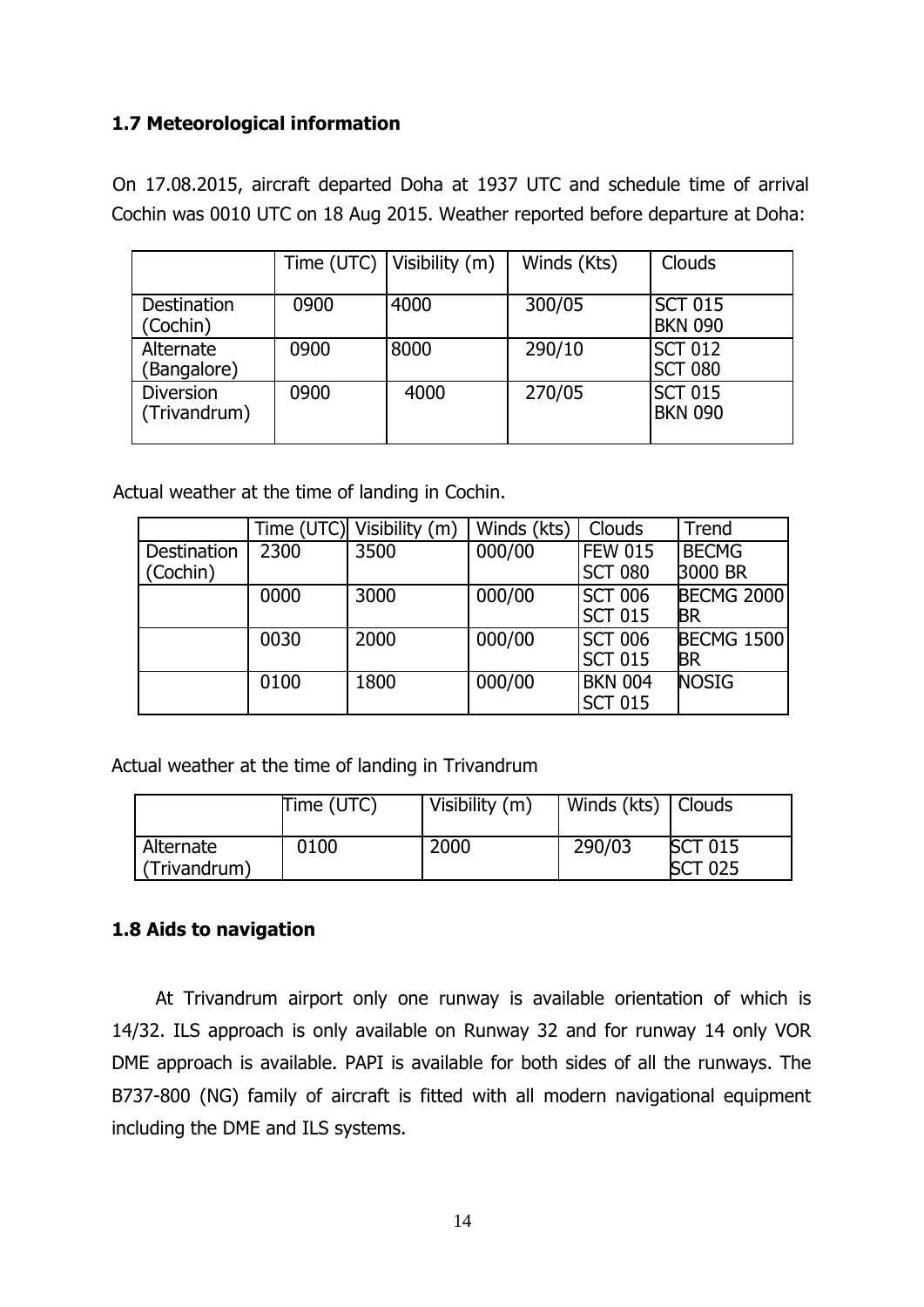# **1.9 Communications**

There was always two way communications between the cockpit crew and ATC Cochin and subsequently with ATC Trivandrum.

# **1.10 Aerodrome information**

# **Cochin Aerodrome information**

# **ICAO :VOCI**

Co-ordinates

ARP : 100914 N 0762425 E

Elevation : 30 Ft.

Runway Orientation and dimension

Orientation- 09/27 Dimension – 3400m x 45m

R/W & Taxi Tracks Markings Standard as per Annex- 14

Approach and Runway Lighting:

| <b>RWY</b> | <b>APCH</b><br><b>LGT</b><br><b>TYPE</b><br><b>LEN</b><br><b>INTST</b> | <b>THR</b><br><b>LGT</b><br><b>COLO</b><br><b>UR</b><br><b>WBA</b><br>R | <b>VASIS</b><br>(MEHT)<br><b>PAPI</b>       | <b>TDZ</b><br><b>LGT</b><br><b>LEN</b> | <b>RWY</b><br>centre<br>line LGT<br>Length,<br>spacing,<br>colour<br>and<br>intensity | <b>RWY edge</b><br><b>LGT</b><br>Length,<br>spacing,<br>colour and<br>intensity |
|------------|------------------------------------------------------------------------|-------------------------------------------------------------------------|---------------------------------------------|----------------------------------------|---------------------------------------------------------------------------------------|---------------------------------------------------------------------------------|
| 09         | <b>SALS420</b><br>M, High<br>Var.                                      | Green                                                                   | PAPI,LEF<br>T <sub>30</sub>                 | <b>NIL</b>                             | 3400M30M                                                                              | 3400M,60M,W<br><b>HITE, HIRL</b>                                                |
| 27         | CAT1,90<br>0M, High<br>Var.                                            | Green                                                                   | PAPI, LEF<br>T <sub>30</sub><br>20.317<br>М | <b>NIL</b>                             | 3400M30M                                                                              | 3400M,60M,W<br><b>HITE, HIRL</b>                                                |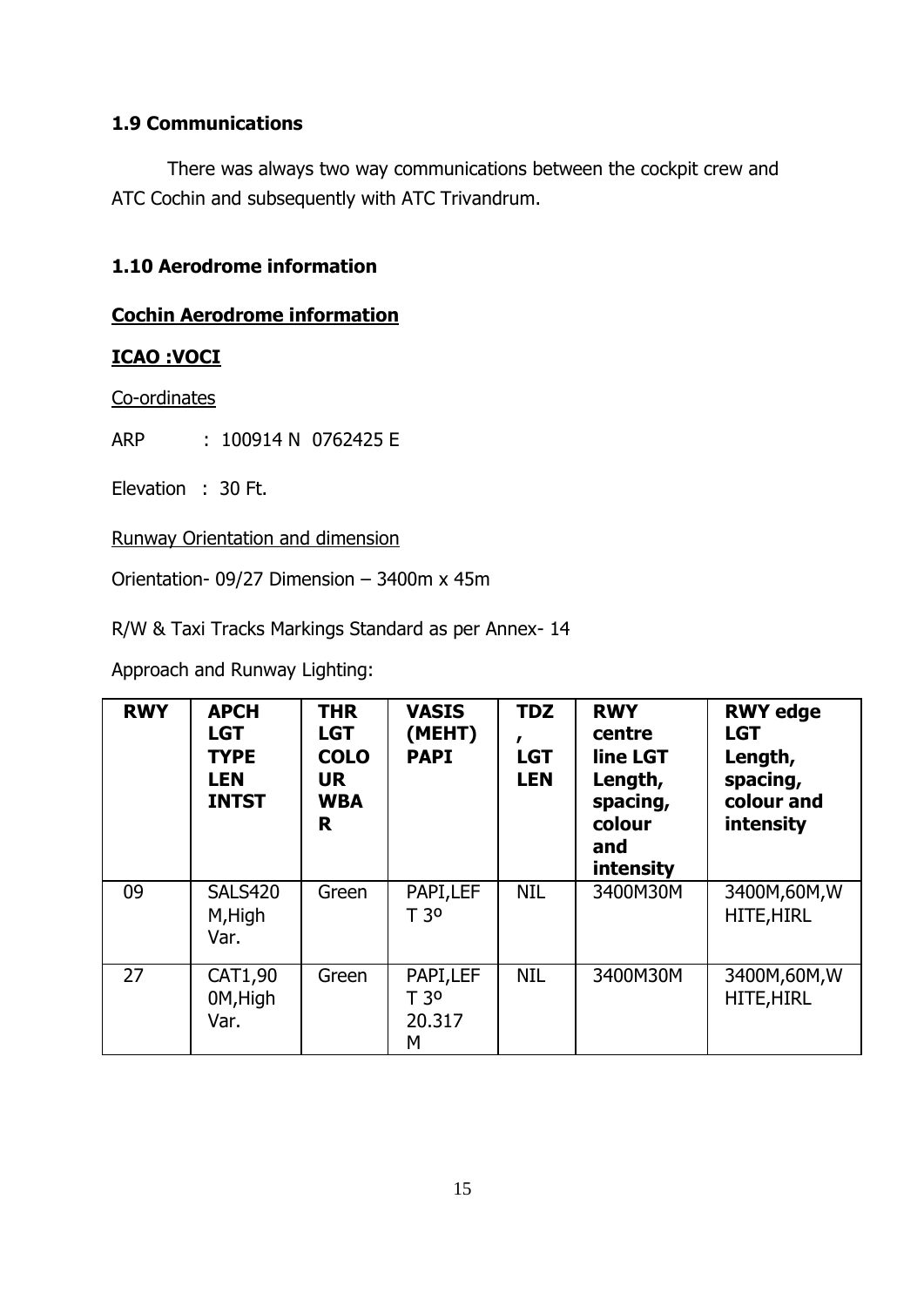#### Met Services

MET services are available at the airport. TAF, Trend Forecast and Briefing is available.

Navigation and Landing Aids

PAPI, DVOR, DME and ILS systems are available.

Only manual RVR is available on the aerodrome.

| <b>Service</b><br>designation | Call sign             | <b>Frequency</b>     | <b>Hours of</b><br>operation | <b>Remarks</b>                                                  |
|-------------------------------|-----------------------|----------------------|------------------------------|-----------------------------------------------------------------|
| <b>APP</b>                    | Cochin<br>Approach    | 119.75<br><b>MHZ</b> | H <sub>24</sub>              | Emergency<br>121.50MHz<br>with<br>TWR, APP<br>and<br><b>SMC</b> |
| <b>TWR</b>                    | Cochin<br>Tower       | 118.8 MHZ            | H <sub>24</sub>              | Emergency<br>121.50MHz<br>with<br>TWR, APP<br>and<br><b>SMC</b> |
| <b>ATIS</b>                   | Cochin<br>Information | 126.2 MHZ            | H <sub>24</sub>              |                                                                 |
| <b>SMC</b>                    | Cochin<br>Ground      | 121.75<br><b>MHZ</b> | H <sub>24</sub>              | ٠                                                               |

ATS Communication Facilities

RFSS (Rescue & Firefighting Services) Category 9

# **Trivandrum Aerodrome Information**

# **ICAO :VOTV**

Co-ordinates

ARP : 082847N 0765511E

Elevation : 15 Ft.

Runway Orientation and dimension

Orientation- 14/32 Dimension – 3398m x 45m

R/W & Taxi Tracks Markings Standard as per Annex- 14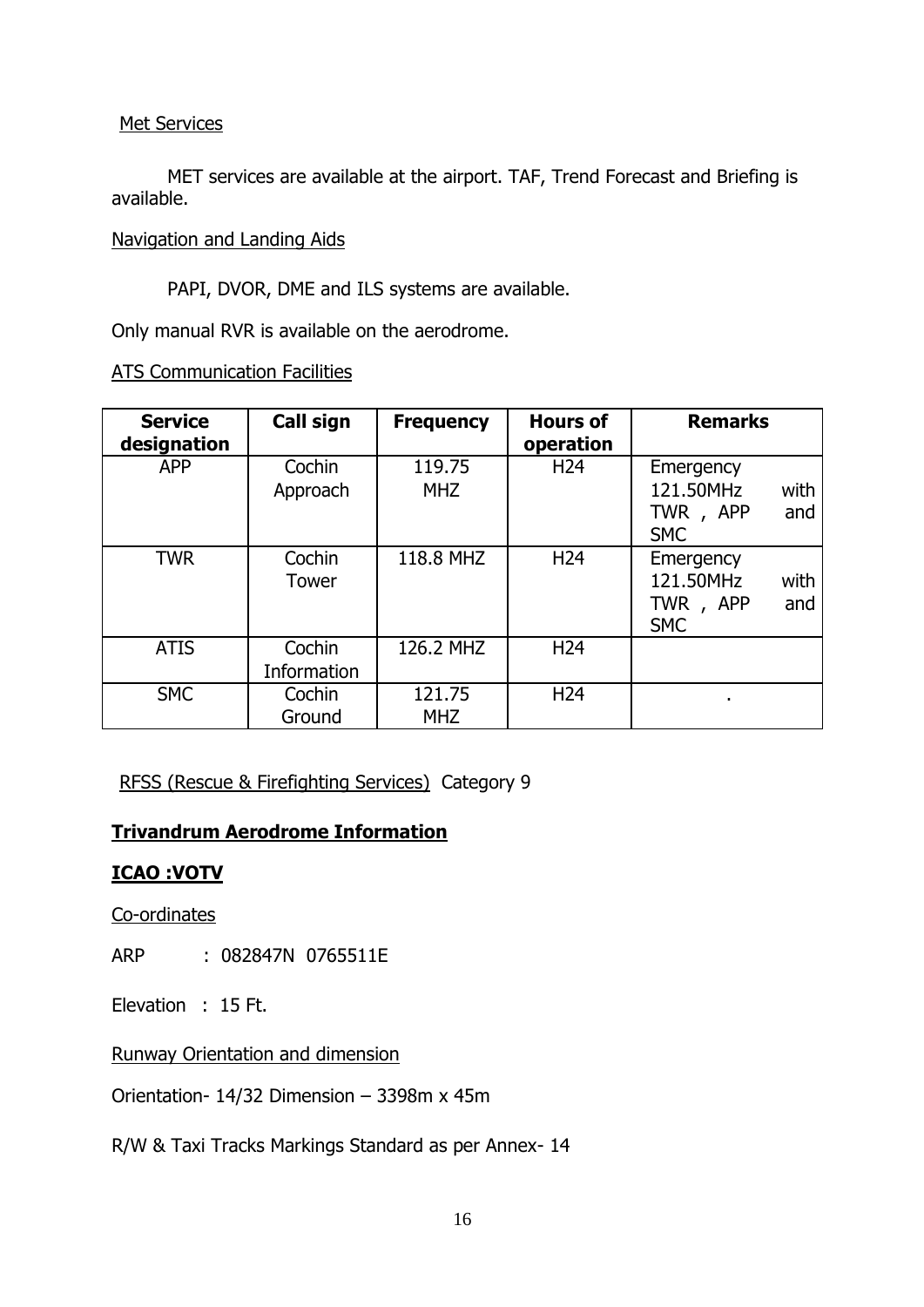Approach and Runway Lighting:

| <b>RWY</b> | <b>APCH LGT</b><br><b>TYPE LEN</b><br><b>INTST</b>         | <b>THR LGT</b><br><b>COLOUR</b><br><b>WBAR</b> | <b>VASIS</b><br>(MEHT)<br><b>PAPI</b>      | TDZ,<br><b>LGT</b><br><b>LEN</b> | <b>RWY centre</b><br>line LGT<br>Length,<br>spacing,<br>colour and<br>intensity | <b>RWY edge</b><br><b>LGT</b><br>Length,<br>spacing,<br>colour and<br>intensity |
|------------|------------------------------------------------------------|------------------------------------------------|--------------------------------------------|----------------------------------|---------------------------------------------------------------------------------|---------------------------------------------------------------------------------|
| 14         | <b>SALS</b><br>420M                                        | Green                                          | <b>PAPI</b><br>Left/ $3^{\circ}$           |                                  |                                                                                 | 3218M<br>60M                                                                    |
|            |                                                            |                                                | 19.04M                                     |                                  |                                                                                 | white, LIH                                                                      |
| 32         | CAT I<br><b>SALS</b><br>540M<br><b>HIL</b><br><b>3BARS</b> | Green                                          | <b>PAPI</b><br>Left/ $3^{\circ}$<br>20.76M |                                  |                                                                                 | 3218M<br>60M<br>white, LIH                                                      |

# Met Services

MET services are available at the airport. TAF, Trend Forecast and Briefing is available.

# Navigation and Landing Aids

PAPI, DVOR, DME and ILS systems are available.

Only manual RVR is available on the aerodrome.

# ATS Communication Facilities

| <b>Call sign</b>               | <b>Frequency</b> |
|--------------------------------|------------------|
| Thiruvananthapuram Radar       | 119.6 MHZ        |
| Thiruvananthapuram Approach    | 119.6 MHZ        |
| Thiruvananthapuram Tower       | 118.1 MHZ        |
| Thiruvananthapuram Information | 126.6 MHZ        |
| <b>EMERGENCY</b>               | 121.5 MHZ        |
| Thiruvananthapuram Radar       | 120.9 MHZ        |
|                                | 125.95 MHZ       |
| Thiruvananthapuram Ground      | 121.9 MHZ        |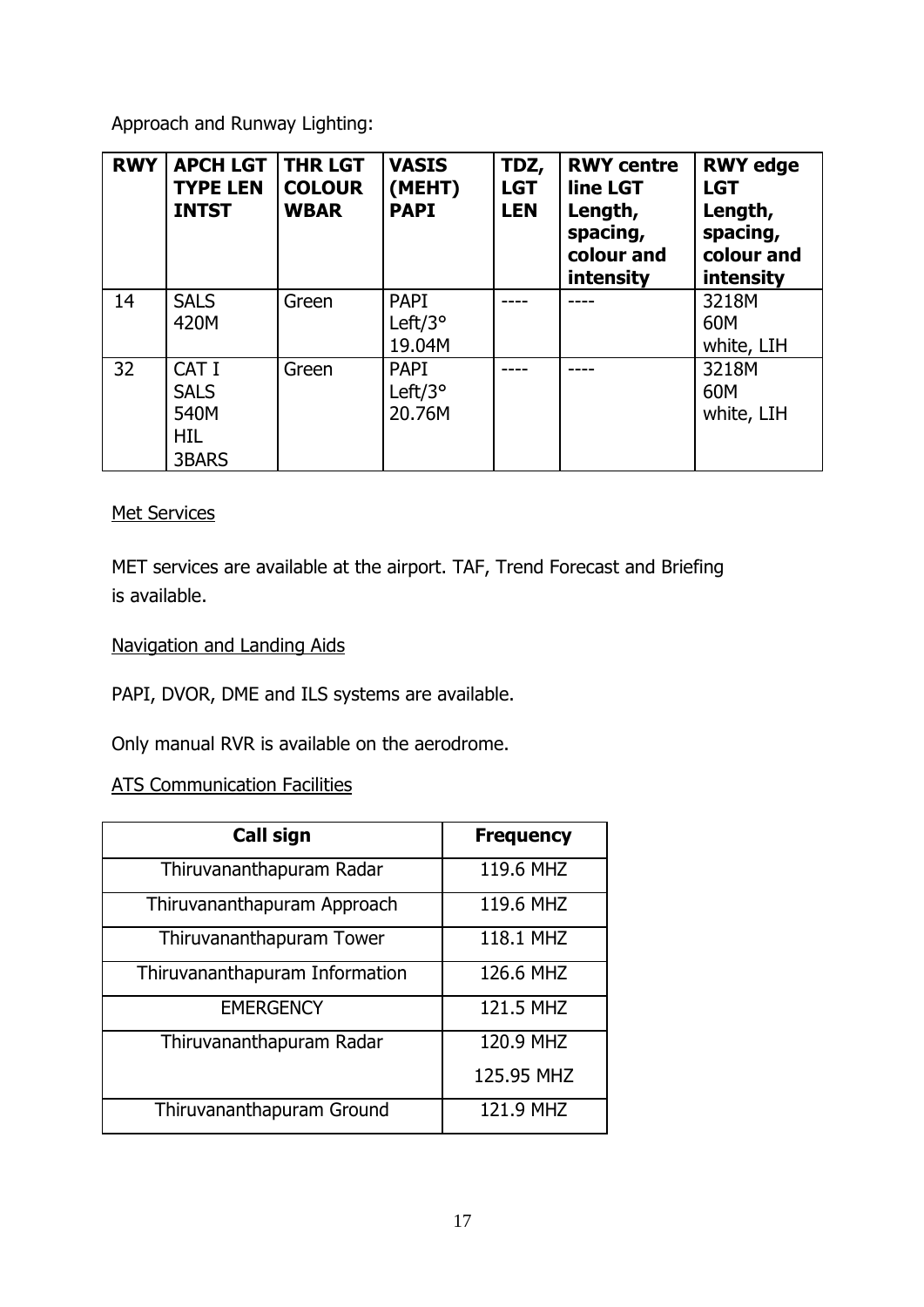#### RFSS (Rescue & Firefighting Services) Category 9

NOTAM was issued by Trivandrum ATC that "ILS 32 NOT AVBL DUE EQPT REPLACEMENT from  $17<sup>th</sup>$  Aug 2015 till 24<sup>th</sup> Aug 2015."

### **1.11 Flight recorders**:

The aircraft was fitted with Solid state Cockpit Voice Recorder having part No. 2100-1025-22 and Serial No. 000729096 and Digital Flight Data Recorder having part No. 2100-4045-22 and Serial No. 000820570 and Digital Flight Data Recorder

#### **1.11.1 Cockpit Voice Recorder:**

The CVR was removed at Trivandrum for investigation. During analysis it was observed that 02 hrs of recording was available which starts at time 00:04:40 UTC, when the first go around at Cochin had already taken place and both the crew are discussing about the alternate aerodrome. The First officer informed PIC that Bangalore is given as alternate destination, Coimbatore as second alternate destination and Trivandrum is not given as an alternate. The First officer also informed the PIC that Trivandrum is a VOR approach as ILS is unserviceable. However PIC mentions that visibility reported at Trivandrum is 3000 m, which is okay. At 00:12:41 UTC Cochin ATC advised that visibility has dropped now to 2500 m and at time 00:13:37 UTC cleared 9W-555 for second approach and landing. However 9W-555 was unable to sight the runway and initiated 2<sup>nd</sup>Go around. Thereafter at time 00:20:06 9W-555 informed ATC that they are re-designating Trivandrum as alternate. The PIC discusses with First officer that by re-designating Trivandrum as alternate, they will have about 20 minutes holding fuel and by that time hopefully the weather will improve for landing, also as the sun is coming up in another 10 mins. At time 00:30:52, Cochin ATC broadcasted that at Trivandrum visibility 3000 m and clouds 1500 ft. After 33 minutes of  $2<sup>nd</sup>$  go around, the crew of 9W-555 initiated third approach for Rwy 27, however were not able to sight the Runway and initiated 3<sup>rd</sup>Go-Around at 00:50 UTC. Thereafter, Cochin ATC vectored 9W-555 for Trivandrum.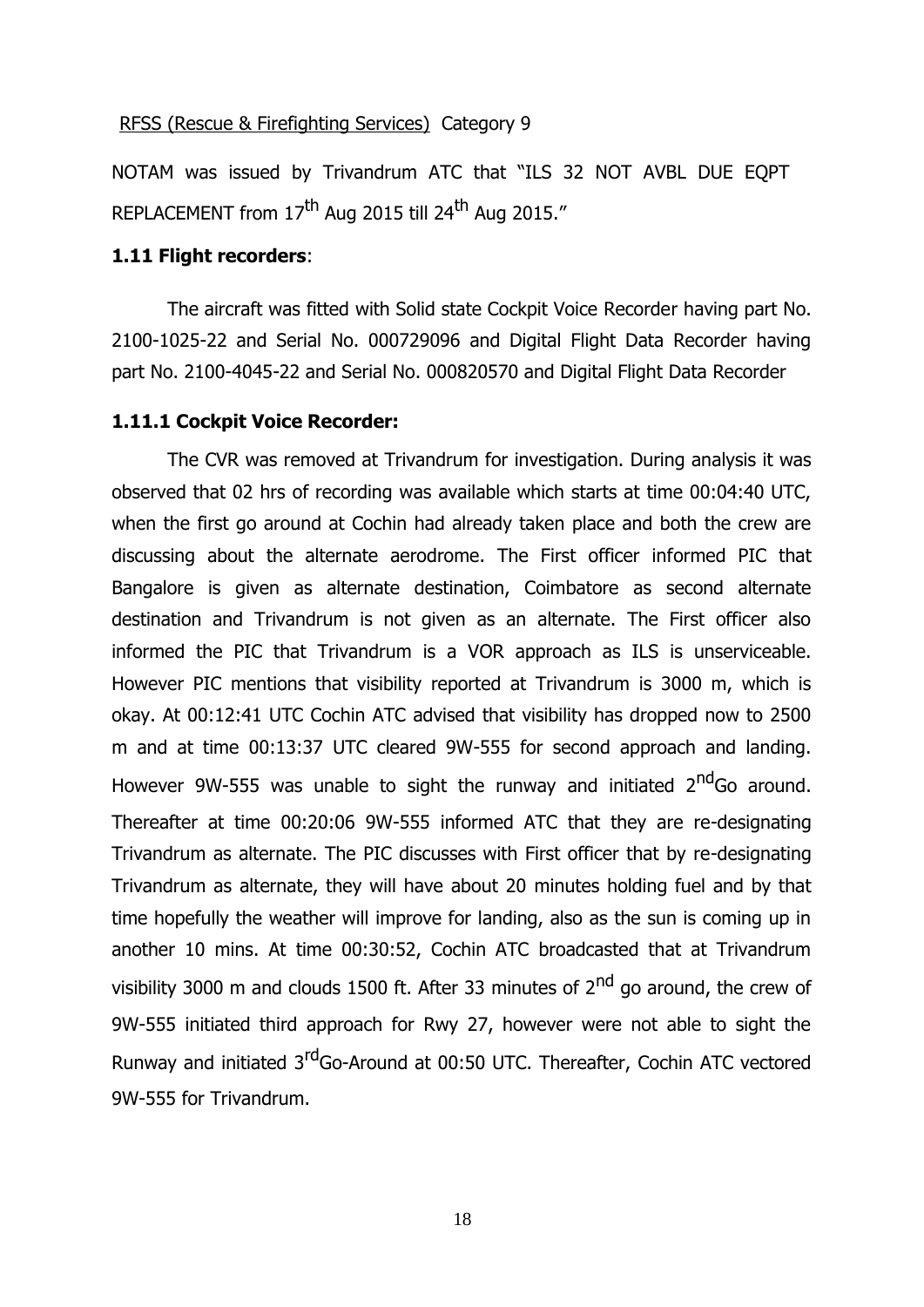9W-555 came in contact with Trivandrum ATC at 01:02 UTC and the latest weather was obtained visibility as 1500 m. At time 01:04:32 UTC, PIC requested information from Trivandrum ATC for High intensity approach lights on runway 14 as they would like to use CMV as they were Minimum on Fuel. At time 01:04:42 UTC, ATC informed that only Simple approach lighting system with high intensity is available and also advised 9W-555 to descent to FL110. At time 01:09:09 UTC, 9W-555 informed ATC that they are high on approach and would like to have 360 orbit to the right. AT 01:17:29 UTC, ATC cleared 9W-555 for VOR approach landing Rwy 14. At time 01:19:48 UTC, 9W-555 executed go around and 40 seconds later at time 01:20:38 UTC declared MAY DAY due fuel. Thereafter 9W-555 informs ATC of their intentions of carrying out the visual approach circuit for runway 14. ATC cleared 9W-555 for visual approach runway 14, however the flight crew was not able to sight the runway and executes go-around at 01:26 UTC. The PIC again asked ATC for visual approach for runway 14, ATC at time 1:33:34 UTC cleared Jet 9W-555 for runway 14 with wind 230/03 Kts. The crew again initiates go-around and request ATC to take left 180 degrees turn and self-position for landing inbound on runway 32. At time 1:37:14 UTC ATC cleared Jet 9W-555 for runway 32 wind 230 degrees 04 knots. Thereafter EGPWS caution is activated in the cockpit for caution terrain however crew responds terrain visuals. Later EGPWS pull up warnings are activated and the PIC says terrain is visual. The first officer asked PIC at time 1:38:06 UTC "do you know where it is" and PIC mentions that "just going blindly", thereafter autopilot disconnect noise is recorded and the bank angle alert is also heard and subsequently the aircraft lands on the runway.

#### **1.11.2 DFDR**

| <b>TIME</b> | <b>Place</b> | Go                 | <b>Fuel on</b> | <b>Altitude</b>   | <b>Vref</b> | <b>CAS</b> | <b>GPWS</b>    |
|-------------|--------------|--------------------|----------------|-------------------|-------------|------------|----------------|
| (UTC)       |              | <b>Around</b>      | <b>Board</b>   | (f <sup>t</sup> ) |             |            | <b>Warning</b> |
|             |              |                    | (Kg)           |                   |             |            |                |
| 2358        | Cochin       | $1st$ Go<br>Around | 4699           | 256               | 145         | 150        | Nil            |
| 0017        |              | $2nd$ Go<br>Around | 3919           | 256               | 144         | 150        |                |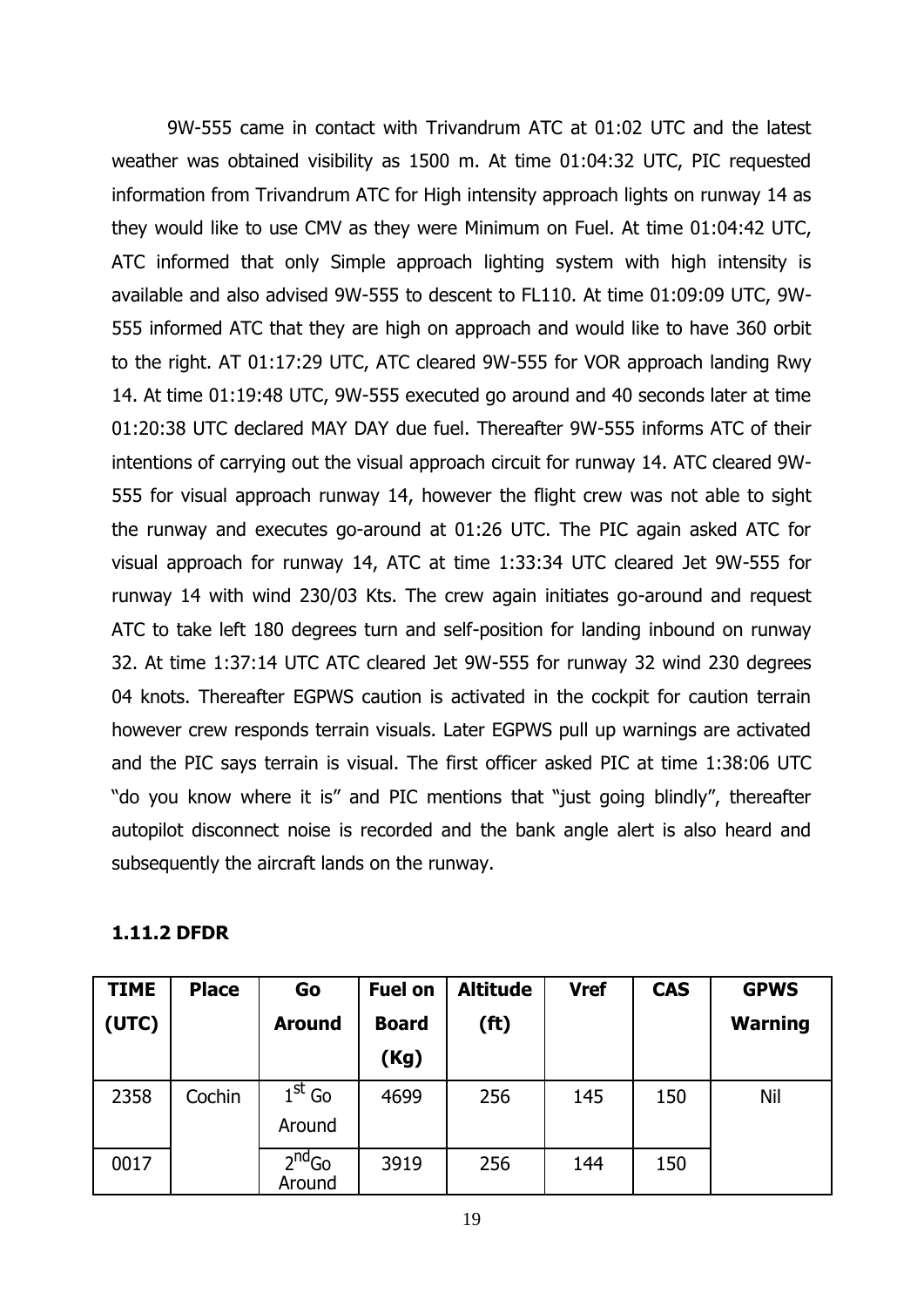| 0050 |                | $3rd$ Go<br>Around           | 2644 | 288 | 142 | 148 |                |
|------|----------------|------------------------------|------|-----|-----|-----|----------------|
| 0119 | Trivandr<br>um | 4 <sup>th</sup> Go<br>Around | 1324 | 603 | 141 | 148 |                |
| 0127 |                | 5 <sup>th</sup> Go<br>Around | 898  | 586 | 141 | 152 |                |
| 0132 |                | $6th$ Go<br>Around           | 662  | 39  | 141 | 149 |                |
| 0137 |                |                              |      | 538 | 141 | 145 | <b>TERRAIN</b> |
| 0137 |                |                              |      | 535 | 141 | 145 | PULL UP        |
| 0139 |                | Landing                      | 349  |     |     |     |                |

#### **1.12 Wreckage and impact information :**

There was no damage to the aircraft.

#### **1.13 Medical and pathological Information:**

As per the existing Civil Aviation Requirements the pre-flight medical is not carried out at foreign station; however a post flight Breath Analyser (BA) check is carried out at the final destination. The crew had not undergone pre-flight medical check at Doha and the same was not carried out at Trivandrum after the incident. After the aircraft had flown back to Cochin the post flight BA test was carried out, which was negative.

### **1.14 Fire**

There was no fire.

#### **1.15 Survival aspects**

The incident was survival.

#### **1.16 Tests and research :** Nil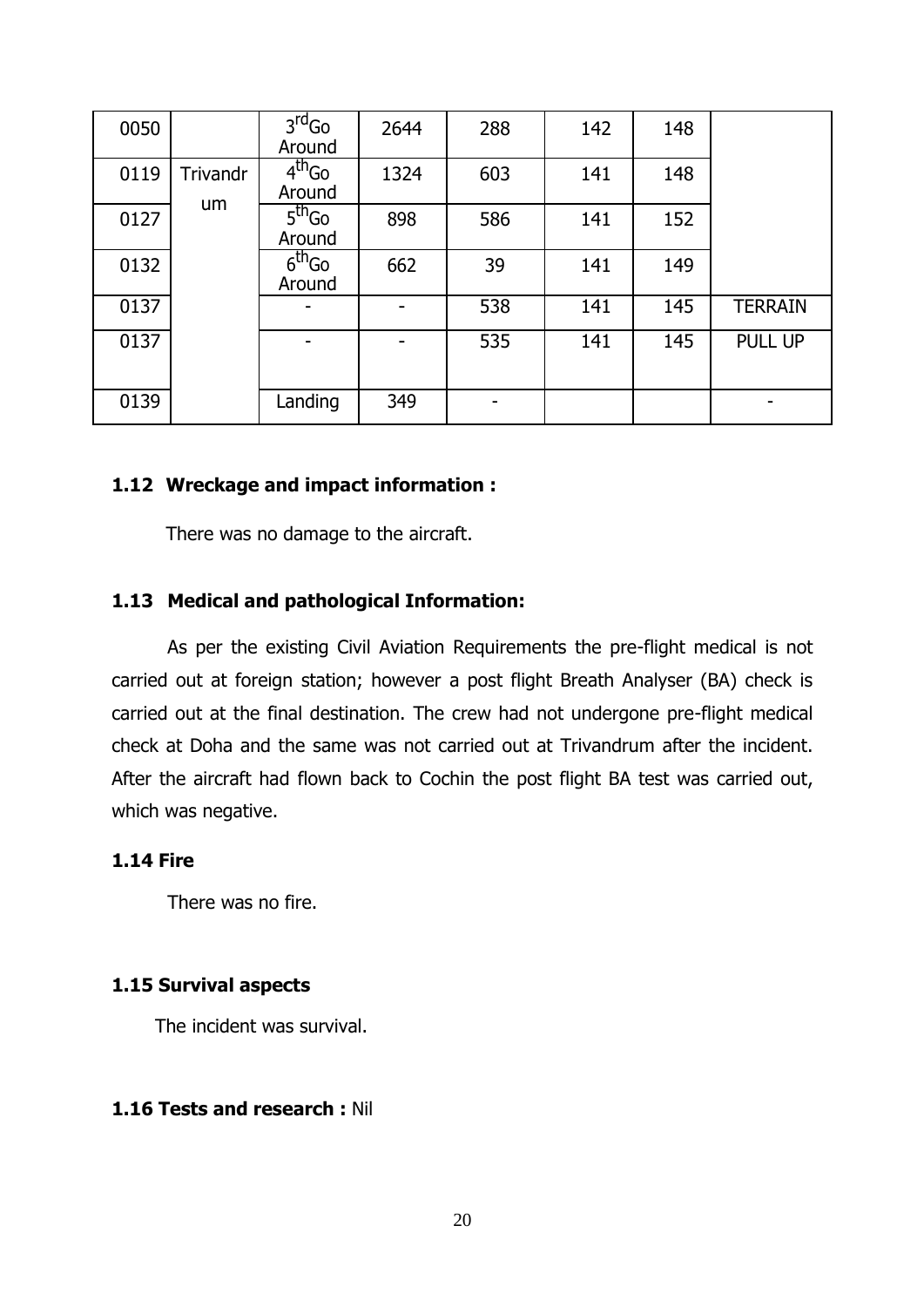#### **1.17 Organizational and management information:**

M/s Jet Airways (India) Ltd. is a Scheduled Airline having DGCA SOP No. S-6A in Category Passenger and Cargo. The Airline Head Quarter is located at Mumbai. The Air operator permit of the Airline is valid till 12/02/2018. The airline commenced its commenced operations on 5<sup>th</sup> May 1993.

The Company is headed by CEO assisted by a leadership team of professional of various departments. The Flight Safety Department is headed by Chief of Flight Safety approved by DGCA. The Chief of Safety is a Senior Vice President in the company who reports directly to the Chairman

The airlines operates a fleet of aircraft, which includes 04 Boeing 777-300 ER aircraft, 08 Airbus A330-200 aircraft,68 next generation Boeing 737-700/800/900 aircraft and 18 ATR 72-212A turboprop aircraft. M/s Jet Airways operates 68 destinations (47 Domestic + 21 international) and having approx 13900 employees.

M/s Jet Airways has a full established Operations training facility for the pilots. The training facility for the Airbus pilots is set up at Bangalore and for the Boeing pilots in Mumbai. Both the training facilities are headed by the Vice President Training who reports to CEO directly. The Engineering training facility for the maintenance of the aircraft is established at Mumbai and Delhi.

# **1.18 Additional information**

#### **1.18.1 Fuel Policy of Jet Airways:**

Jet Airways fuel policy is in compliance with DGCA CAR Section 8, Series O, Part II para 4.3.6. This is documented in Jet Airways Operation Manual Part A, Chapter 12.

The fuel policy of M/s Jet Airways for B737 with Destination Alternate is defined as:

a) **Taxi out Fuel**: 180 kg @ 12 kg/min (Typically 15 min taxi-out fuel would be catered in the system. However, this can be changed by Flight Dispatch based on historical data).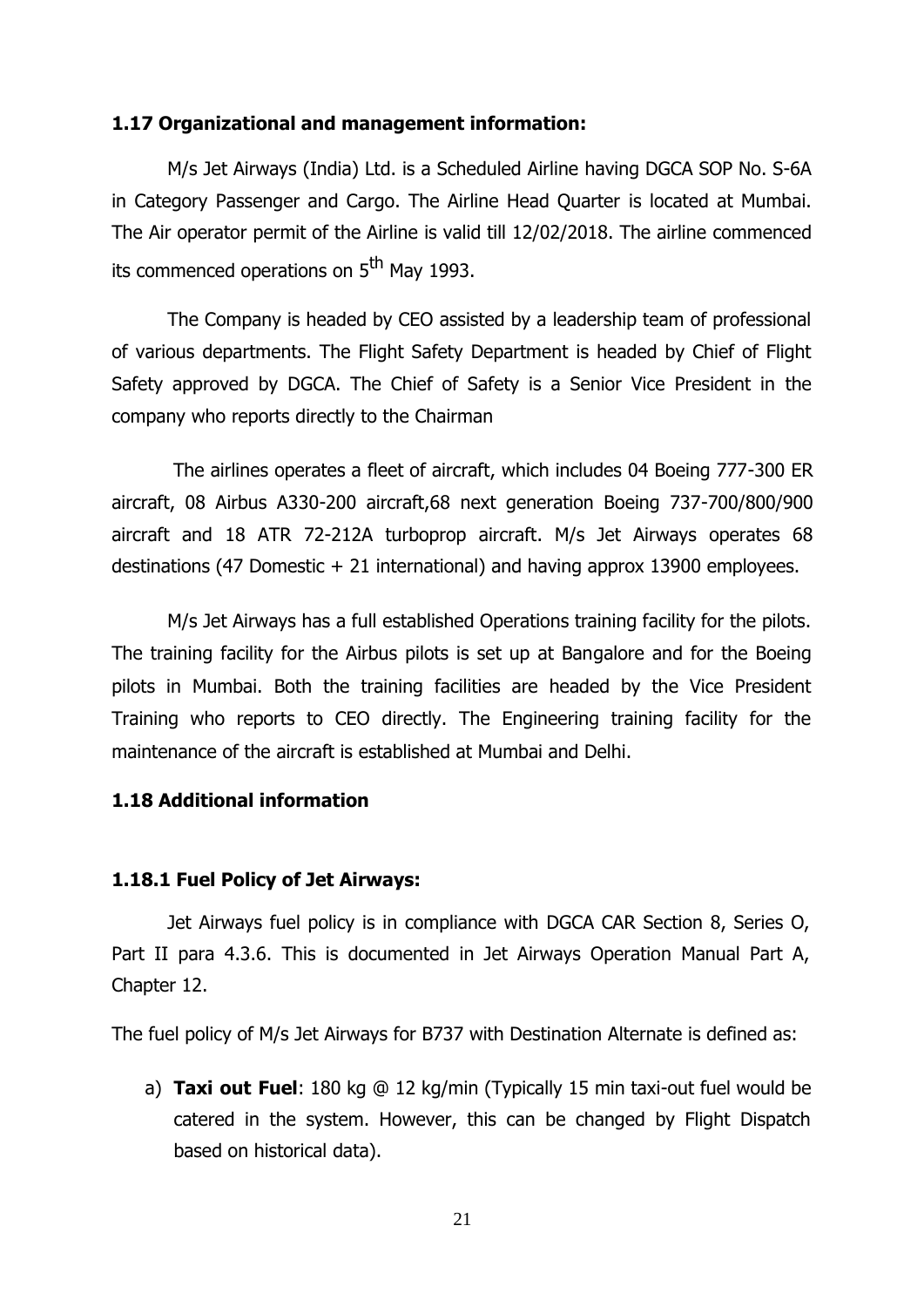- b) **Trip Fuel**: Starts from Brake Release followed by Climb, Cruise. Descent till 1500 ft AGL over destination and approach and land (240 kgs) Trip fuel calculations from Departure to Destination are at Advisory Cost Index or at constant Mach No, as appropriate. These calculations also include SID and STAR, if applicable.
- c) **Contingency Fuel**: 5% of Trip Fuel for Computerised Flight Plan (10% of Trip Fuel in case of manual flight plan) or of the fuel required from the point of in-flight re-planning based on the consumption rate used to plan the trip fuel but in any case shall not be lower than the amount required to fly for five minutes at holding speed at 450 m (1500 ft) above the destination aerodrome in standard conditions.
- d) **Alternate Fuel**: Missed approach fuel till 1500 ft AGL over destination (130 kg) followed by climb, cruise, descent till 1500 ft AGL over alternate and approach and land (240 kgs). These calculations also include STAR, if applicable. Alternate fuel calculations are at Cost Index or at Max Range Cruise (MRC).
- e) **Final Reserve Fuel**: 30 min holding at 1500 ft AGL over alternate (1400 kgs for manual flight plan).
- f) **APU Fuel** (1 hour): 105 kgs.

#### **1.18.2 Fuel Planning for the sector DOH-COI:**

The flight dispatch taking into consideration the fuel policy stated above, expected weather, expected delays, and other pertinent information about destination and alternate airports had carried out the fuel planning for 9W-555.

9W555 was dispatched with a total of 16100 Kgs. The minimum legally required fuel for the flight was 15295 Kgs. In case of 9W555 the Advisory hold fuel was 00:19 minutes (750 Kgs)

Departure fuel was 16,100kgs which included advisory extra holding fuel at Cochin of 750 kgs which gives 19 min holding fuel.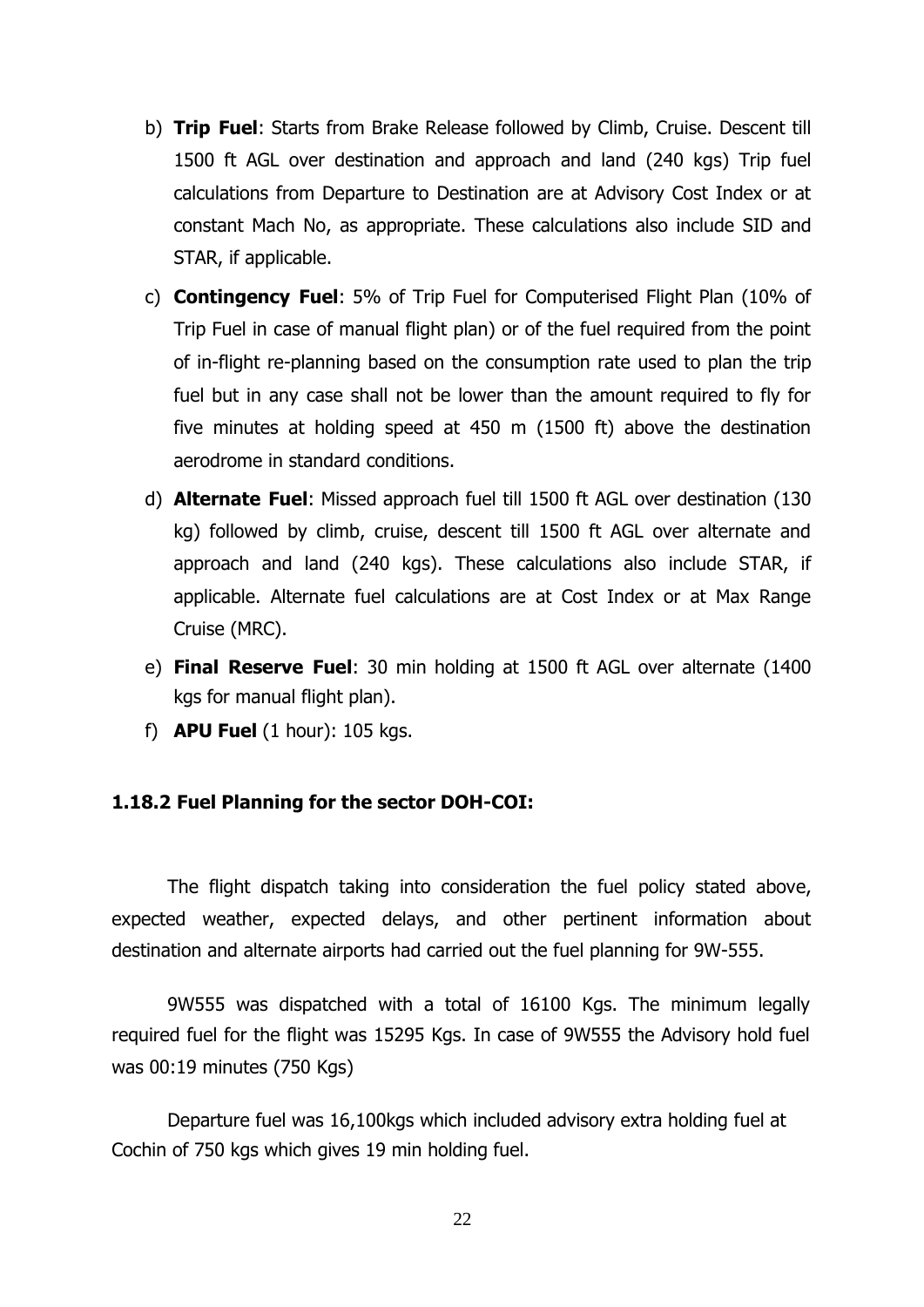| <b>Fuel Component</b>                 | Quantity | Time  |
|---------------------------------------|----------|-------|
| Taxi                                  | 216 Kgs  | 00:18 |
| Trip                                  | 11112Kgs | 04:07 |
| Contingency                           | 556Kgs   | 00:14 |
| Alternate - VOBL                      | 2178Kgs  | 00:44 |
| <b>Final Reserve</b>                  | 1128Kgs  | 00:30 |
| <b>APU</b>                            | 105Kgs   |       |
| Min Fuel Required                     | 15295Kgs | 05:53 |
| <b>Advisory Hold Over Destination</b> | 750Kgs   | 00:19 |
| Round Off Extra                       | 55Kgs    |       |
| <b>Total Fuel</b>                     | 16100Kgs | 06:13 |
| <b>Fuel Over Destination</b>          | 4772Kgs  |       |
| Minimum Take-Off Fuel                 | 15079Kgs |       |
| <b>Actual Departure Fuel</b>          | 16100Kgs | 06:13 |

Following is the detailed breakup of fuel summary uplifted from Doha.

# **1.18.3 Low Fuel State**

M/s Jet Airways Operational Manual defines the process of coordinated escalation process with ATC for protection of final reserve fuel in case of fuel emergency. The escalation process is define in three steps.

1) **Step 1**: The PIC shall request delay information from ATC when unanticipated circumstances may start leading to a situation of calculated on-board fuel on landing at the destination aerodrome less than Minimum Diversion Fuel (MDF) i.e. sum of the final reserve fuel plus any fuel required to proceed to an alternate aerodrome.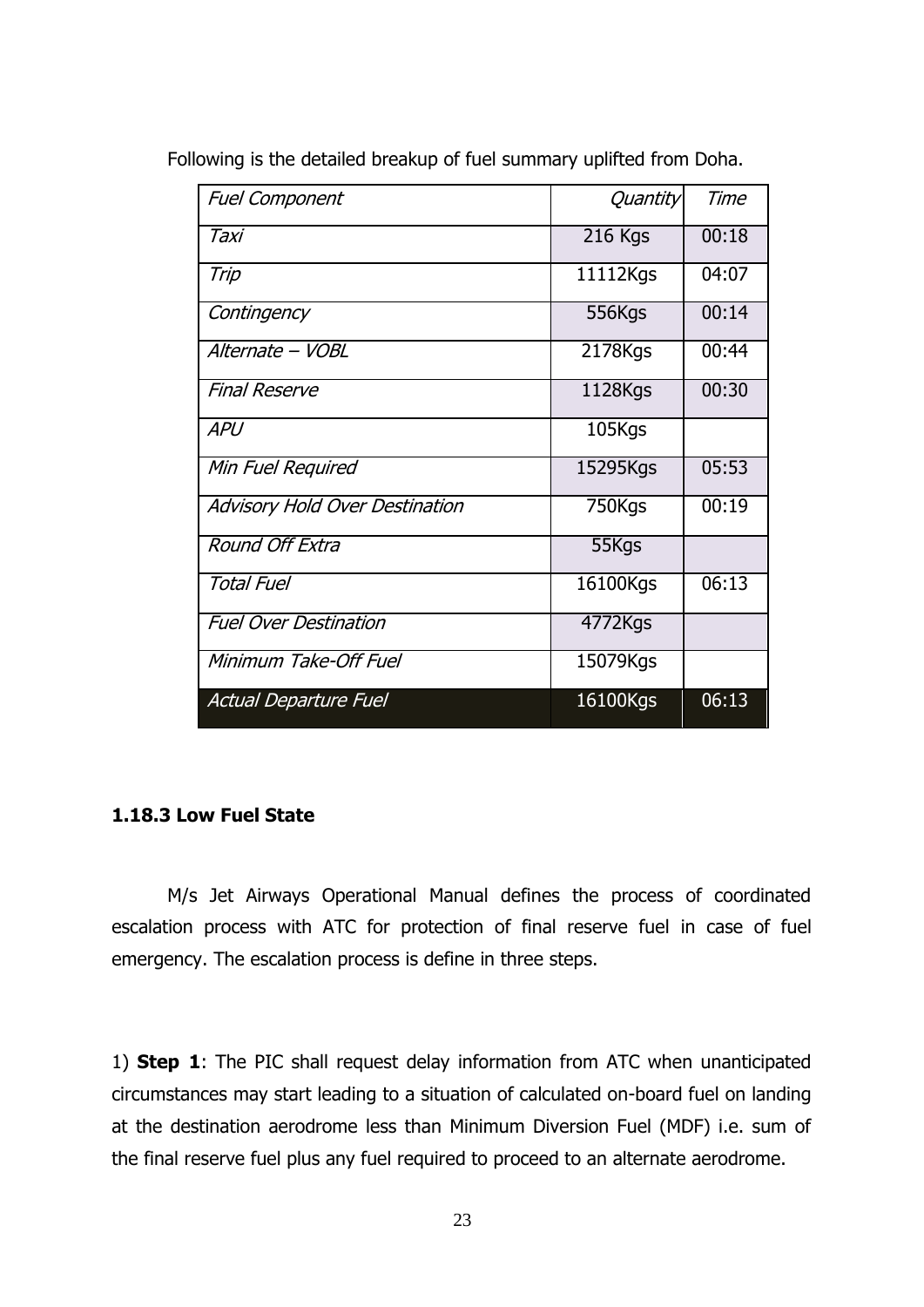Note: It is also considered when approaching the MDF, ATC should be informed regarding fuel / flight time to make good a landing else divert to alternate.

2) **Step 2** : The PIC shall advise ATC of a minimum fuel state by declaring minimum fuel when, having committed to land at a specific aerodrome, the pilot calculates that any change to the existing clearance to that aerodrome may result in landing with less than planned final reserve fuel.

Note: The declaration of minimum fuel informs ATC that all planned aerodrome options have been reduced to a specific aerodrome of intended landing and any change to the existing clearance may result in landing with less than planned final reserve fuel. This is not an emergency situation but an indication that an emergency situation is possible should any additional delay occur.

3) **Step 3**: The PIC shall declare a situation of fuel emergency by broadcasting MAYDAY, MAYDAY, MAYDAY, FUEL. When the calculated usable fuel predicted to be available upon landing at the nearest aerodrome where a safe landing can be made is less than the planned final reserve fuel.

Note: If the aircraft lands with less Than Final Reserve Fuel, a FSR must be filed.

# **1.18.4 CONVERSION OF REPORTED METEOROLOGICAL VISIBLITY (CMV) TO RVR**

In accordance with DGCA CAR section 8, series F part I para 4.9, M/s Jet Airways Operation Manual defines the CMV which shall not be used as planning tool for dispatch of a flight; it shall only be used by Flight crew during in-flight.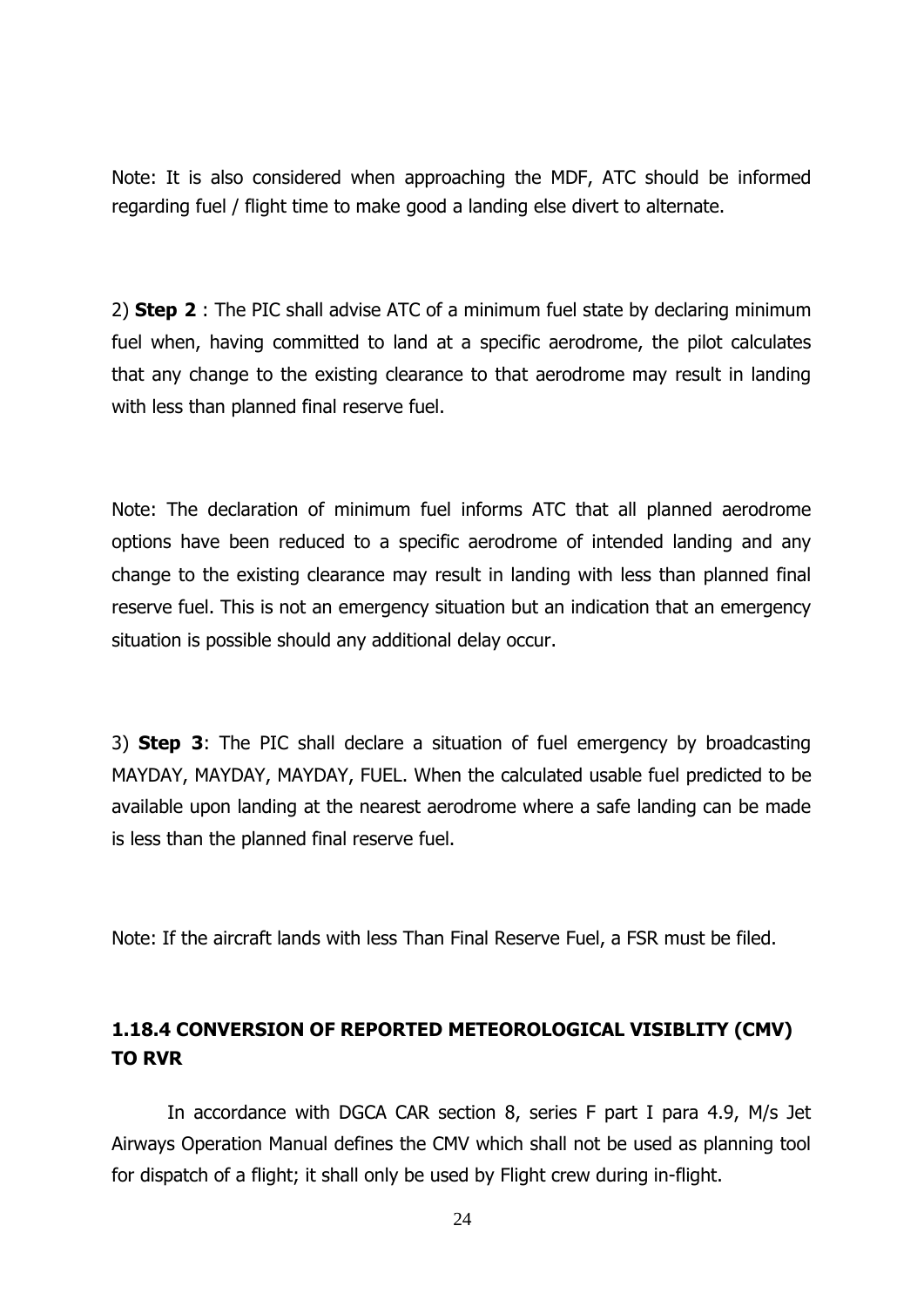In case when RVR is not reported, a pilot shall derive RVR/CMV (equivalent to an RVR) by using the following conversion table depending upon the type of approach lighting and day/night conditions. The RVR/CMV derived will be used by the Flight Crew to commence or continue an approach to the applicable Decision Altitude/Minimum Decision Altitude.

The availability / serviceability of runway lighting facilities will be checked from airport or from the concerned ATC Tower. The minimum length of approach lights for application of CMV is 420 m. The CMV table shall not be used for the following:

- a) for calculating take-off minima. or
- b) for calculating any other required RVR minimum below 800 m. or
- c) for visual approach / circling approach. or
- d) when reported RVR is available.

If the RVR is reported as being above the maximum value assessed by the aerodrome operator. e.g. 'RVR more than 1500 meters it is not considered to be a reported RVR in this context and the conversion table may be used.

In case of international airfields CMV can only be used provided that State authorise application of CMV. This information is published in the Jeppesen Text: Section - ATC country specific pages or Aeronautical Information Publication (AIP) of the State.

# **Conversion of Meteorological visibility to RVR:**

| $RVR / CMV = Reported Metevological Visibility x Factor$ |        |                |  |  |  |
|----------------------------------------------------------|--------|----------------|--|--|--|
| Lighting Elements in                                     | Factor |                |  |  |  |
| Operation                                                | Day    | <b>Night</b>   |  |  |  |
| HI approach and runway                                   | 1.5    | 2.0            |  |  |  |
| lighting                                                 |        |                |  |  |  |
| Any type of lighting                                     | 1.0    | 1.5            |  |  |  |
| installation other than                                  |        |                |  |  |  |
| above                                                    |        |                |  |  |  |
| No lighting                                              | 1.0    | Not applicable |  |  |  |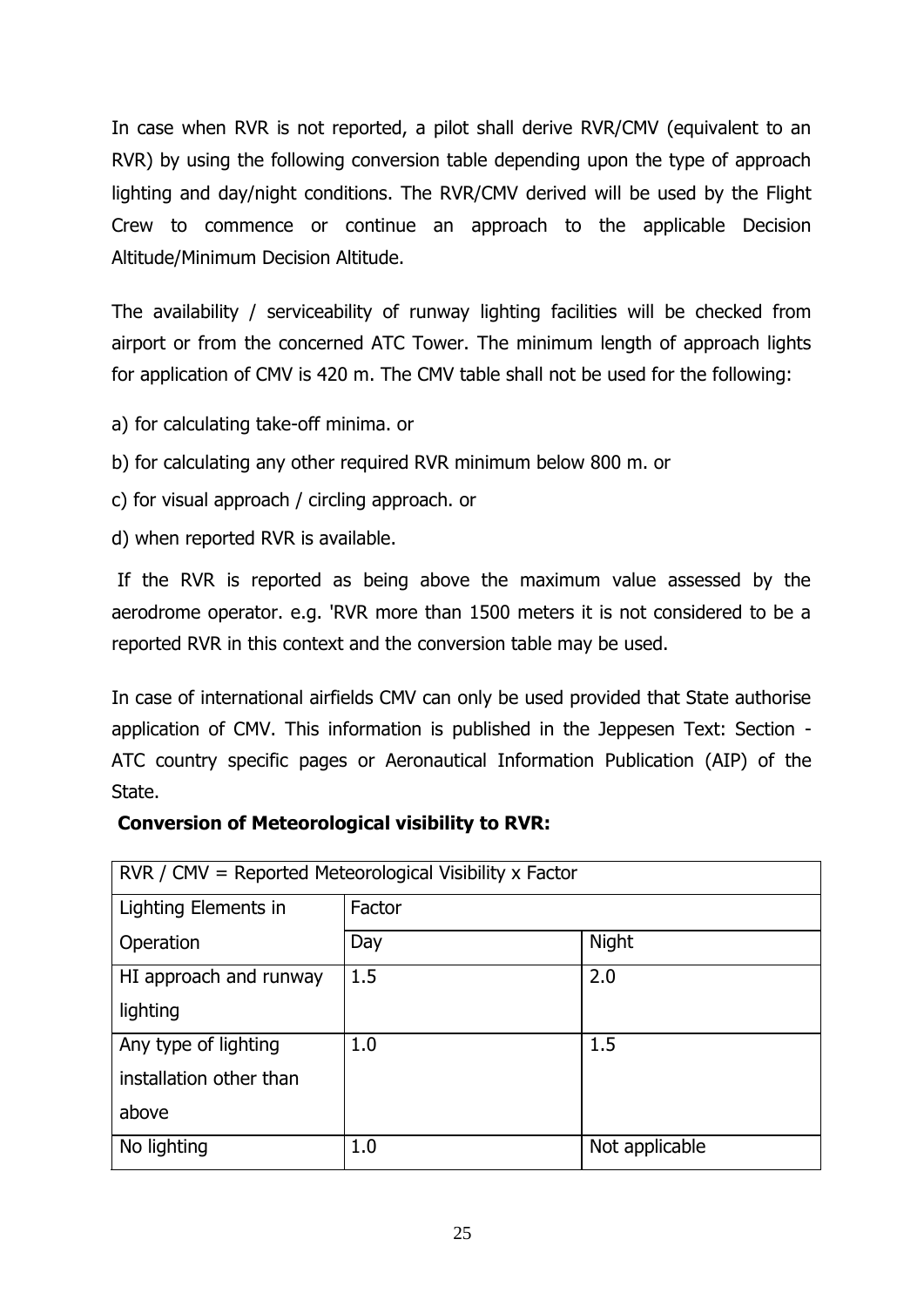#### **1.18.6 Alternate Airport Requirement**

Jet Airways Operation Manual Part A, Chapter 7, specifies the requirements for the nomination of Alternate Airports. As the weather condition at expected time of arrival at destination were forecasted to be above the landing minima, only one destination alternate airport was required to be nominated.

The nominated Alternate Airport also fulfilled the criteria specified in Operations Manual Part A, Chapter 7 for Destination Alternate Aerodromes.As per Jet Airways operational manual, there is no provision of re-designating an alternate aerodrome in flight.

#### **1.18.7 ATC Radar Plots of Trivandrum Aerodrome**

The radar pictures at Trivandrum ATC were analysed and all the 03 approaches made by 9W-555 at Trivandrum for runway 14 and 01 approach made for runway 32 were captured and analysed.



**1 st VOR approach on Runway 14 at Trivandrum**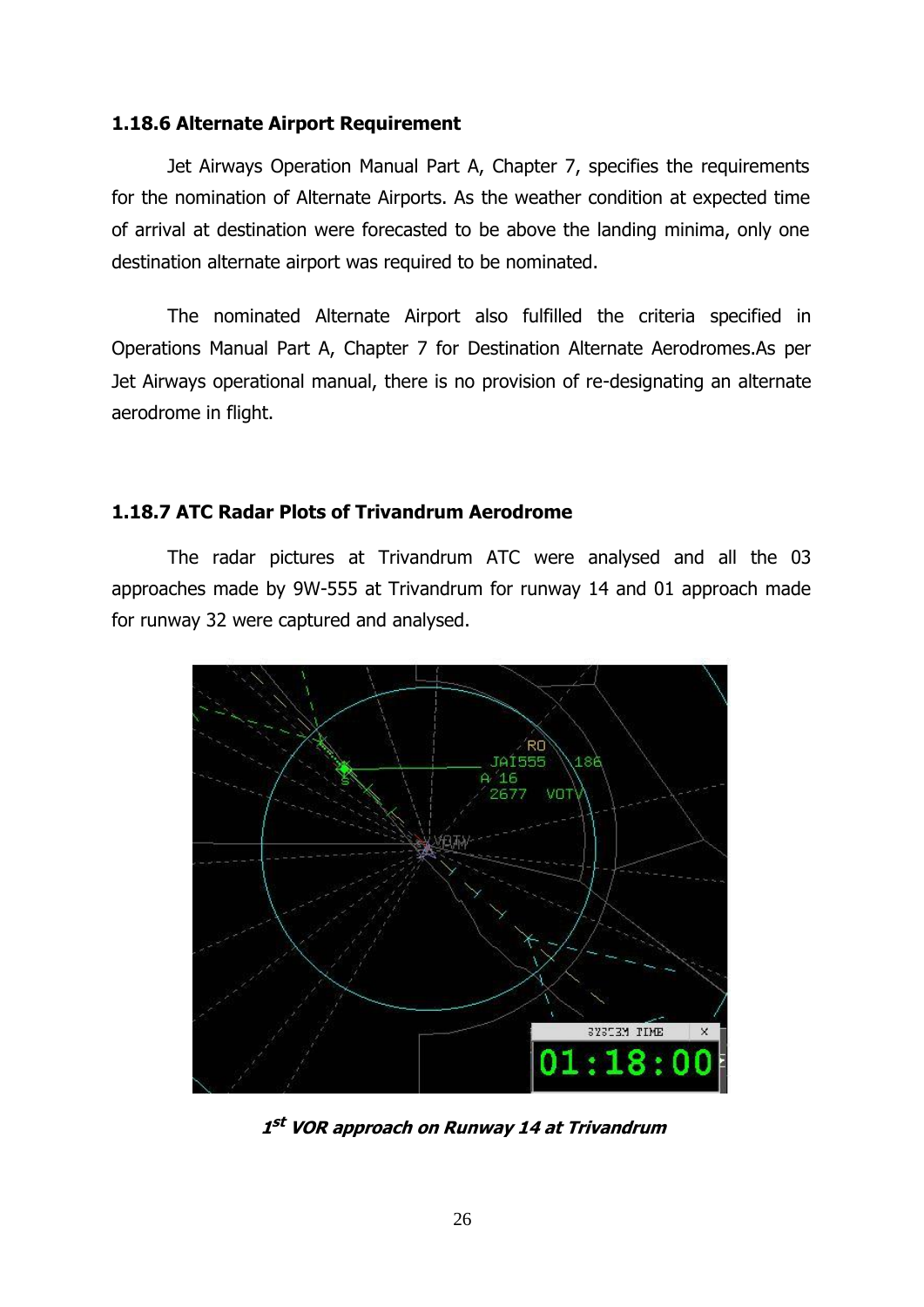

**Aircraft turning right with less than 02 nm to make 2 nd visual approach on runway 14 without the runway being in visual contact and thereby being unstabilized.**



**Aircraft turning right at around 02 nm to make 3 rd visual approach on runway 14 without the runway being in visual contact and thereby being unstabilized**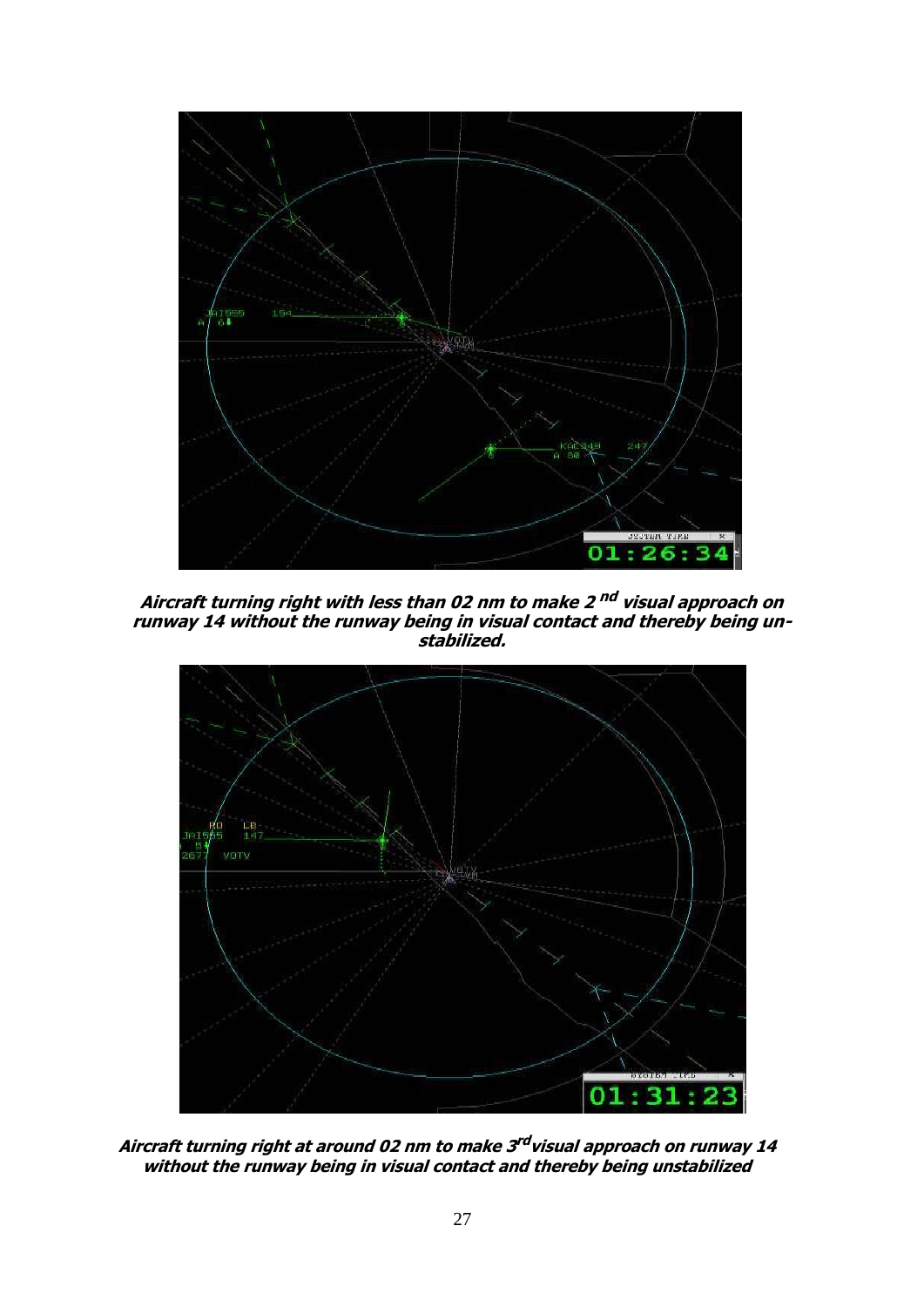

**After 3 rd go-around aircraft takes 360 0 to self-positioned for runway 32**



**On 4 th approach PIC sights the runway 32 below 500 ft for landing without being in prior visual contact with the runway.**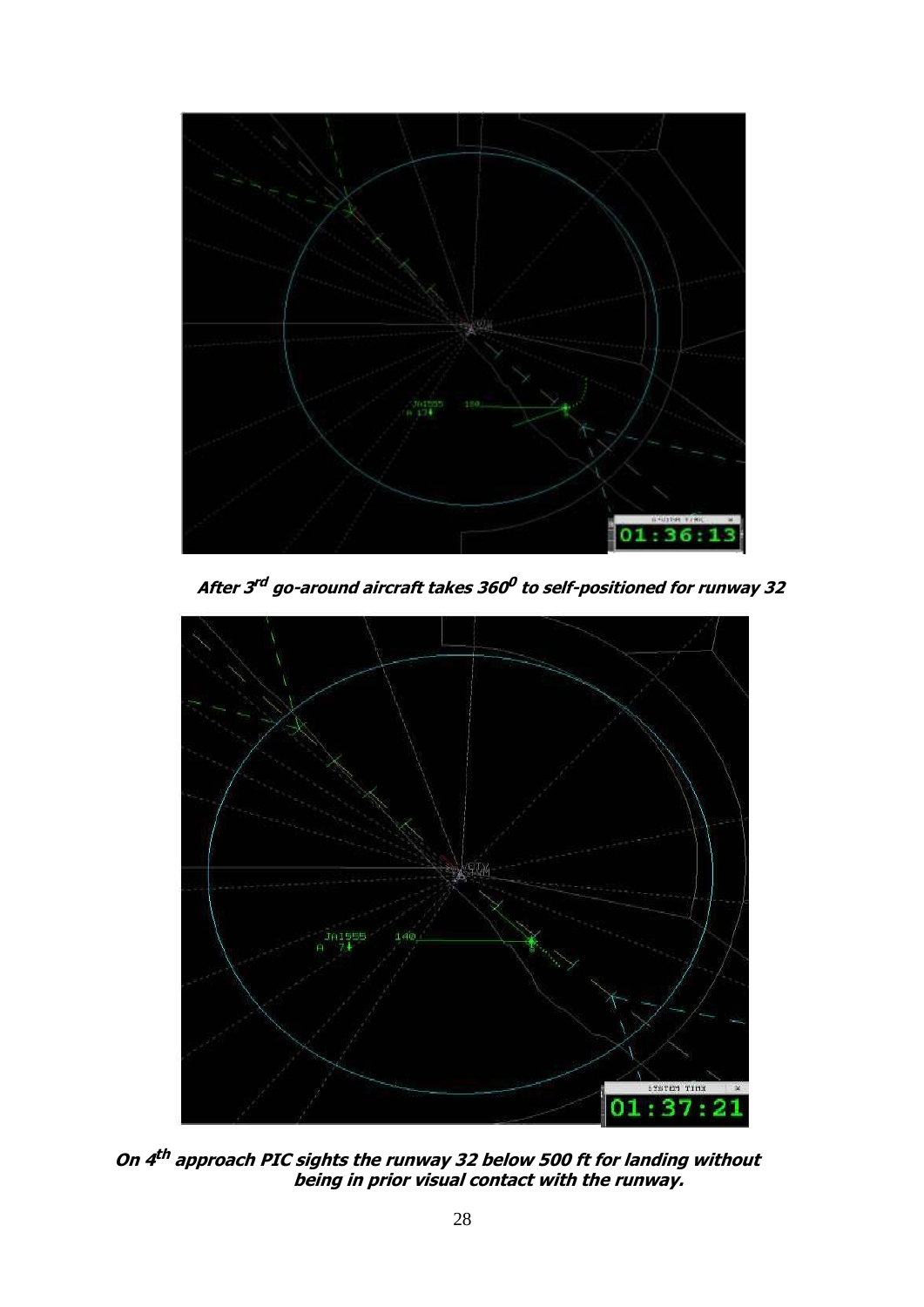#### **1.18.8 Co-ordination between Trivandrum and Cochin ATC**

The ATC tape transcript of Trivandrum and the Direct Speech Circuit (DSC) between Cochin and Trivandrum was replayed for investigation. As per the DSC replay, at time 00:29:15 UTC, ATC Cochin informed Trivandrum that three aircraft are holding overhead Cochin for weather improvement and are most likely to divert to Trivandrum. At time 00:29:23 UTC, Trivandrum ATC informed Cochin that current prevailing visibility is 3000 m. Further at 00:33:07, Trivandrum ATC confirmed Cochin to accept the diversions for Trivandrum. At time 00:37:03 UTC, Cochin ATC informed Trivandrum that visibility at Cochin is now 2000 m and trend is one thousand five hundred meters. At time 00:46:24 UTC, Cochin ATC informed Trivandrum that 9W-555 is likely to divert to Trivandrum. At time 00:53:37 UTC, Cochin ATC informed Trivandrum that 9W-555 has diverted and set course to Trivandrum. At time 00:56:39 UTC, ATC Trivandrum informed Cochin that visibility has now dropped to 2500 m and trend is reducing. At time 00:59:42 UTC, ATC Trivandrum updated Cochin that visibility is 1500 m now and informed Cochin to advise Jet Airways accordingly. The same was acknowledged by Cochin ATC.

At time 01:00:27 UTC, Trivandrum ATC asked Cochin whether he has advised about the latest weather to the diverting aircrafts.

At time 01:01:44 UTC, 9W-555 came in contact with Trivandrum ATC and . At time 01:02:49 UTC, Trivandrum ATC informed Cochin that for runway 14 approach minima is 2100 m and the present visibility is 1500 m and for runway 32 approach 2500 m and informed Cochin ATC to advise diverting aircraft that now they have to decide whether to hold at Trivandrum or back to Cochin. At time 01:05:10 UTC, Trivandrum ATC informed Cochin that still visibility is 1500 m and trend is 2000 m.

#### **1.19 Useful or effective investigation techniques:** NIL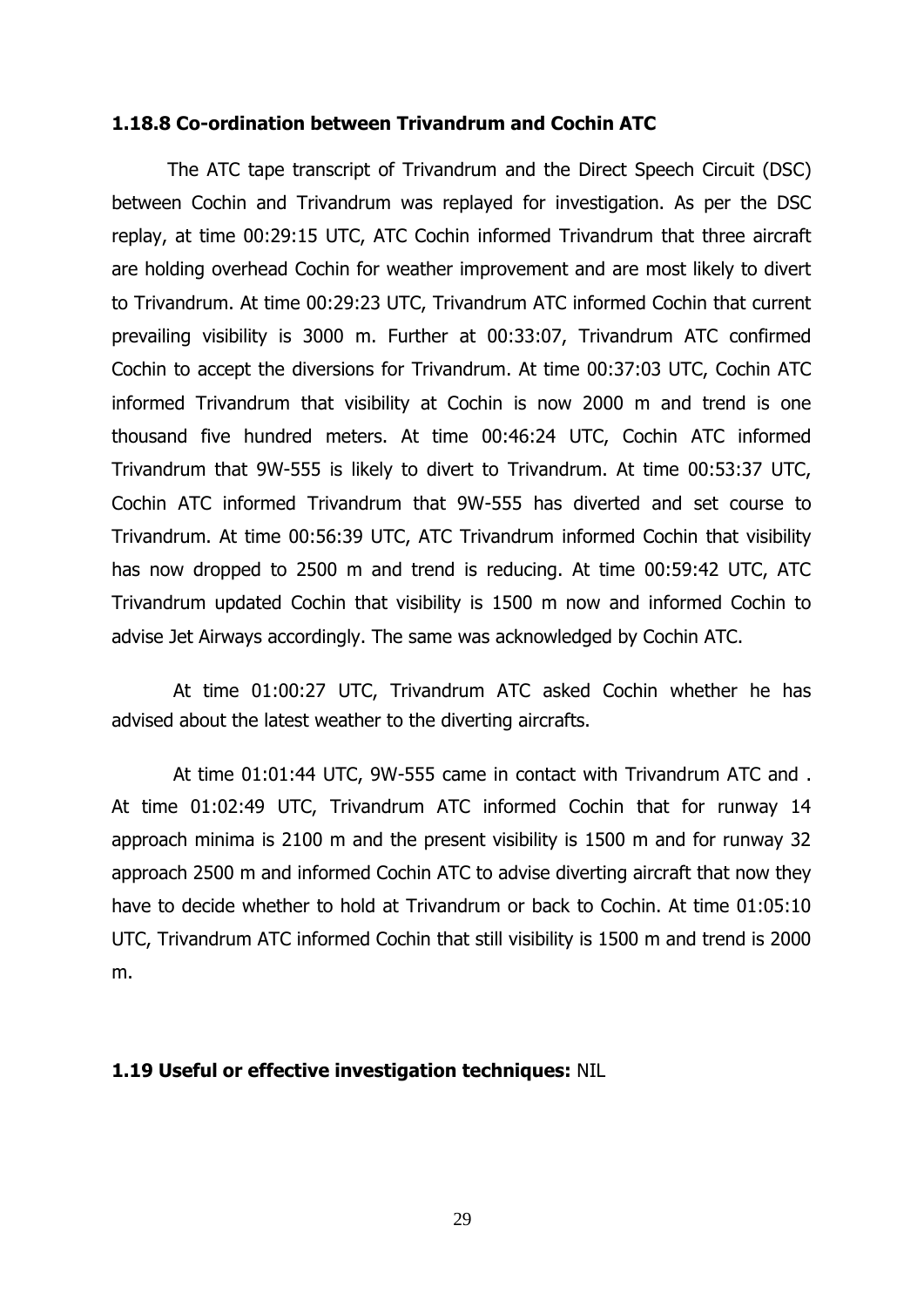#### **2. ANALYSIS**

#### **2.1 Serviceability of the aircraft:**

Aircraft VT-JFA (MSN 38029) had been manufactured in year 2012. The aircraft was registered with DGCA under the ownership of M/s Celestial Aviation Trading 71 Limited. At the time of incident the Certificate of Airworthiness and flight release prior to flight was current and was valid. On the day of incident, the aircraft VT-JFA had logged 12866:52 Airframe Hours and 7085 cycles. This Aircraft was operated under Scheduled Operator's Permit No 064 which was valid up to 12.02.2018.

The aircraft and Engines were being maintained under continuous maintenance as per maintenance program consisting of calendar period based maintenance and flying Hours/ Cycles based maintenance as per maintenance program approved by O/o Deputy Director General, DGCA, Mumbai. Accordingly, the last major inspection A2 (1000 FH) check carried out at 7071 cycles on 15.08.2015. Subsequently all mandatory lower inspections were carried out as and when due before the incident.

The left Engine S/N 960994 had logged 12839 and 7071 cycles and the right Engine S/N 960351 had logged 16062 Hrs. and 6934 cycles. There was no defect report on the engine on the previous flight.

All the concerned Airworthiness Directive, mandatory Service Bulletins, DGCA Mandatory Modifications on this aircraft and its engine has been complied with as on date of event. The defect record of the aircraft were scrutinised for a period of one month prior to the date of occurrence of the serious incident and no defect was found pending on the aircraft. Prior to the incident flight the weight and balance of the aircraft was well within the operating limits.

From the above it is inferred that the serviceability of the aircraft is not a factor to the incident.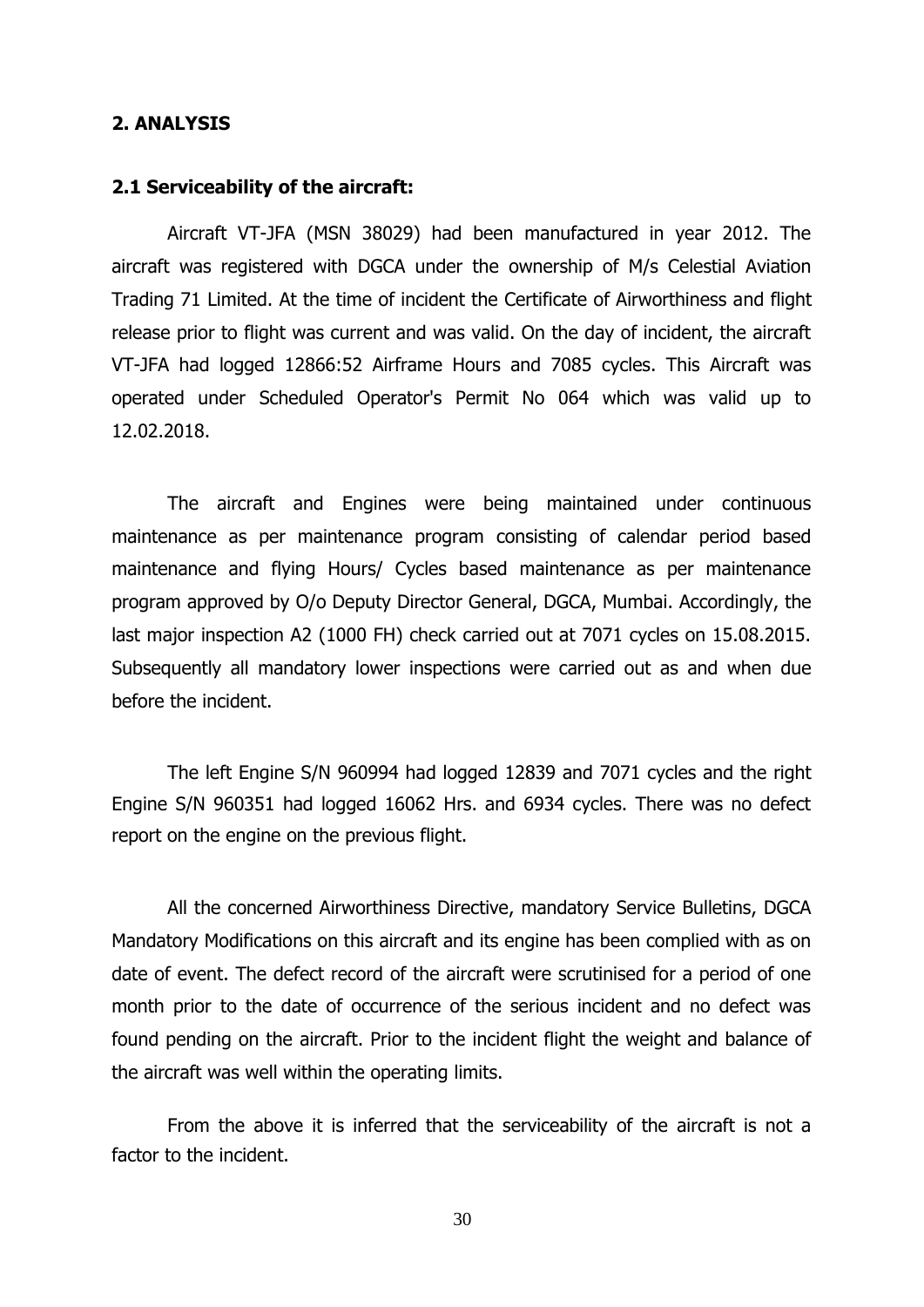#### **2.2 Fuel Planning**

The Jet Airways fuel policy is in compliance with DGCA CAR Section 8, Series O, Part II para 4.3.6 and the same is also documented in Jet Airways Operation Manual Part A, Chapter 12. The Fuel upliftment for the sector is calculated by central flight dispatch at Mumbai taking into consideration the fuel policy, expected weather, expected delays, and other pertinent information about destination and alternate airports. Considering the fuel policy the minimum legally required fuel for the flight was 15295Kg however 9W-555 was dispatched with a total of 16100Kg with the advisory hold fuel was 00:19 minutes (750 Kgs).

From the above it is inferred that the fuel planning for the flight was not a factor to the incident.

#### **2.3 Weather**

After the 9W-555 came in contact with Cochin ATC the weather reported by ATC at 2300 UTC was visibility 3500 meter haze, few clouds at 1500 ft and scattered cloud at 8000 ft. The visibility requirement for landing on ILS runway 27 was RVR 650m and the DA was 320 feet.The flight was uneventful until top of descent into Cochin. However during approach the crew was not able to make visual contact with the runway due to low clouds and initiated a go-around.

Subsequent to the first Go-Around the ATC broadcasted that the visibility has dropped to 2500m. The PIC attempted second approach on runway 27 and again on reaching DA did not sight the Runway and executed 2<sup>nd</sup> go-around. Immediately thereafter, Cochin ATC broadcasted latest visibility as 2000m, with low clouds and trend is reducing visibility.

After 33 minutes of  $2^{nd}$  go around, 9W-555 initiated third approach; the ATC gave weather updates to 9W-555 as visibility reducing to 1500m in mist and low clouds at 400 feet. And again on third approach the PIC was not able to sight the runway at DA and carried out the 3rd Go-Around and diverted to Trivandrum.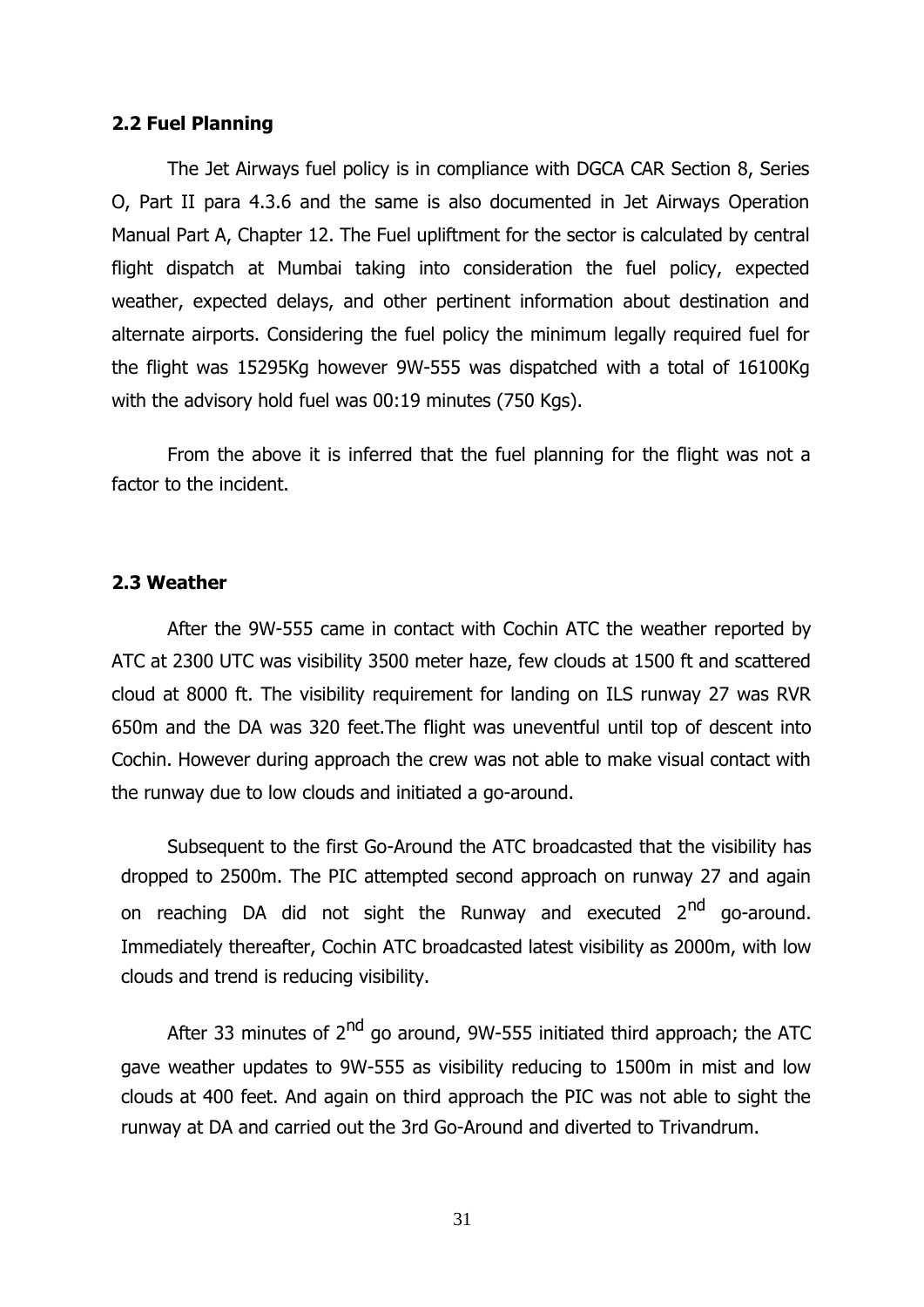After carrying out the 2nd Go-Around at Cochin at 0017 UTC the PIC redesignated his alternate destination as Trivandrum as the reported visibility was 3000 meters at Trivandrum. However after diversion when 9W-555 came in contact with Trivandrum ATC at 01:02 UTC the visibility at Trivandrum had dropped to 1500 meter.

Trivandrum ATC cleared the aircraft 9W-555 for VOR approach landing Rwy 14 with visibility reported as 2000 metres. The crew of 9W-555 made 03 attempts on runway 14 however could not sight the runway at DA on all the three attempts due to low clouds in the approach path. The aircraft finally landed on runway 32 on the fourth attempt.

From the above it is inferred that weather was the contributory factor affecting the PIC decision which eventually resulted into fuel emergency at Trivandrum.

#### **2.4 Pilot Decision making and situational assessment:**

On 17/08/2015, M/s Jet Airways, Boeing 737-800 aircraft VT-JFA was scheduled to operate flight 9W-555 (Doha-Cochin). Both the operating crew had rested prior to operating the flight.

The flight departed Doha at 1940 UTC. The flight was uneventful until top of descent into Cochin and arrived overhead Cochin at 2348 UTC. ATC cleared the flight for ILS approach Rwy 27.The weather reported by ATC Cochin at the time of landing was visibility 3500 meter, haze. The visibility requirement for Rwy 27 was RVR 650m. During approach, crew was not able to make visual contact with the runway due to low clouds and carried out a go-around at around DA.

Thereafter the PIC followed the missed approach procedure and joined the holding pattern to attempt the second approach. The crew discussed the alternate destination fuel requirements for Coimbatore and Trivandrum. The F/O informed the PIC regarding the NOTAM that at Trivandrum only VOR Approach is available as ILS is unavailable.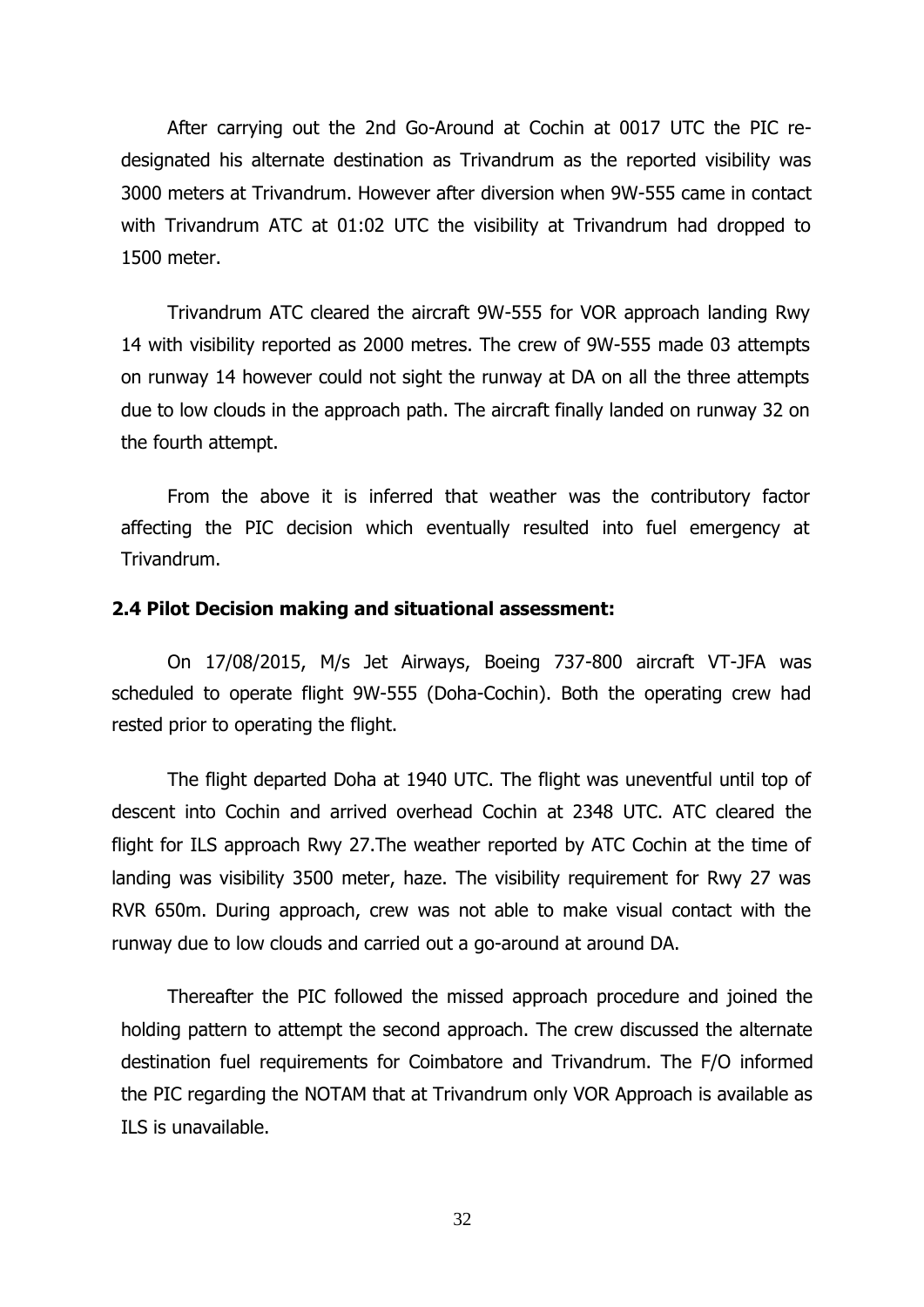While 9W-555 was heading to overhead Cochin to proceed outbound for making second approach, Air India Express flight 474 which was ahead of 9W-555 executed a go-around and reported low clouds at 600 feet. Thereafter ATC advised 9W-555 that the visibility has dropped to 2500 meters. However the PIC of 9W-555 still continued the approach, and again on reaching DA did not sight the Runway and executed  $2<sup>nd</sup>$  go-around. `The fuel on board after the  $2<sup>nd</sup>$  go-around was 3919 Kgs and was above MDF for alternate destination i.e. Bangalore of 3306 Kgs however the PIC re-designated alternate destination in order to make  $3<sup>rd</sup>$  approach at Cochin. The decision of PIC to re-designate Trivandrum as alternate Aerodrome may have been influenced by the departing Kuwaiti 352 aircraft informing Cochin ATC that on line-up there was a small patch of cloud touching the ground but visibility was around 3 Kms and also ATC Cochin had broadcasted that Trivandrum visibility is 3000 m and clouds at 1500 feet.

The F/O had expressed concern about the possibility of visibility dropping further due Haze at Trivandrum, however the PIC took the decision of re-designation Trivandrum as alternate destination. Cochin ATC had informed 9W-555 of reducing trends in visibility to 1500 m in mist and low clouds now at 400 feet, however the PIC informed ATC his intentions for  $3<sup>rd</sup>$  approach even though the weather had further deteriorated.

After 33 minutes of  $2^{nd}$  go around, 9W-555 made 3<sup>rd</sup> approach for Rwy 27 however at DA as Runway could not be sighted and initiated the 3<sup>rd</sup> go-around. After making three unsuccessful landings attempts at Cochin, the fuel on board was just above the MDF Trivandrum, the PIC of 9W-555 diverted to Trivandrum.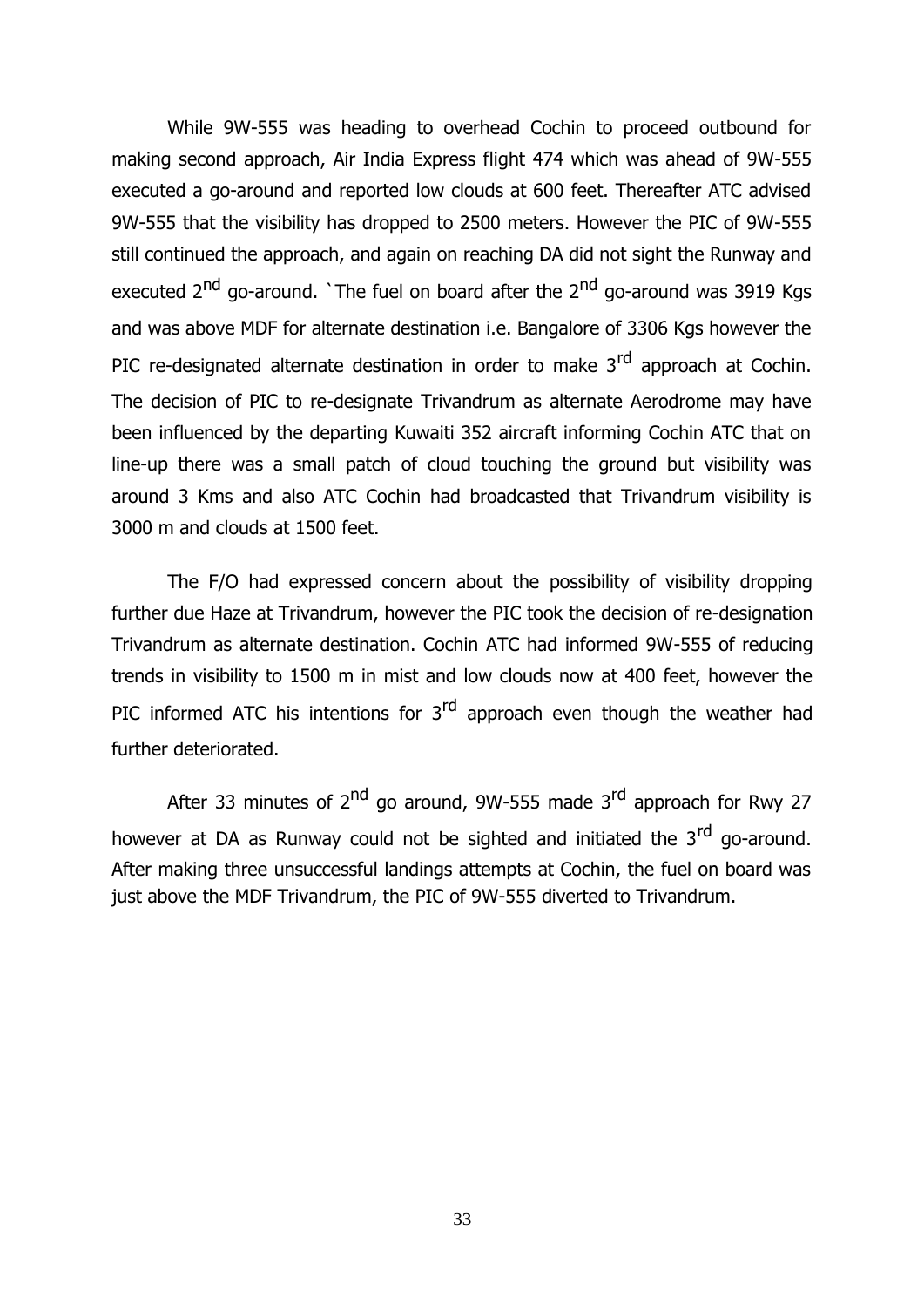

At 0100 UTC, Cochin ATC advises 9W555 that as per latest information from Trivandrum, visibility is 2500m. At 0102 UTC 9W-555 contacted Trivandrum ATC and on initial contact with Trivandrum ATC, informed that the latest visibility at Trivandrum is 1500 m and to expect R/W 14 for arrival as RVR of Rwy 14 was 2100 metres and was less than Rwy 32.

PIC of 9W-555 converted the visibility of Rwy 14 at Trivandrum into RVR using CMV which was calculated to be 2250 m and was within the Aerodrome Operating Minima of the crew of 9W-555.

The crew advised ATC that they were on "MINIMUM FUEL". Thereafter, ATC vectored 9W-555 for straight in VOR approach Rwy 14 with visibility 2000 metres. During approach and landing, the crew was unable to sight the runway and initiated the  $1^{st}$  go – around at Trivandrum (4th go round of the flight) at 0119 UTC and declared "MAY DAY due Fuel".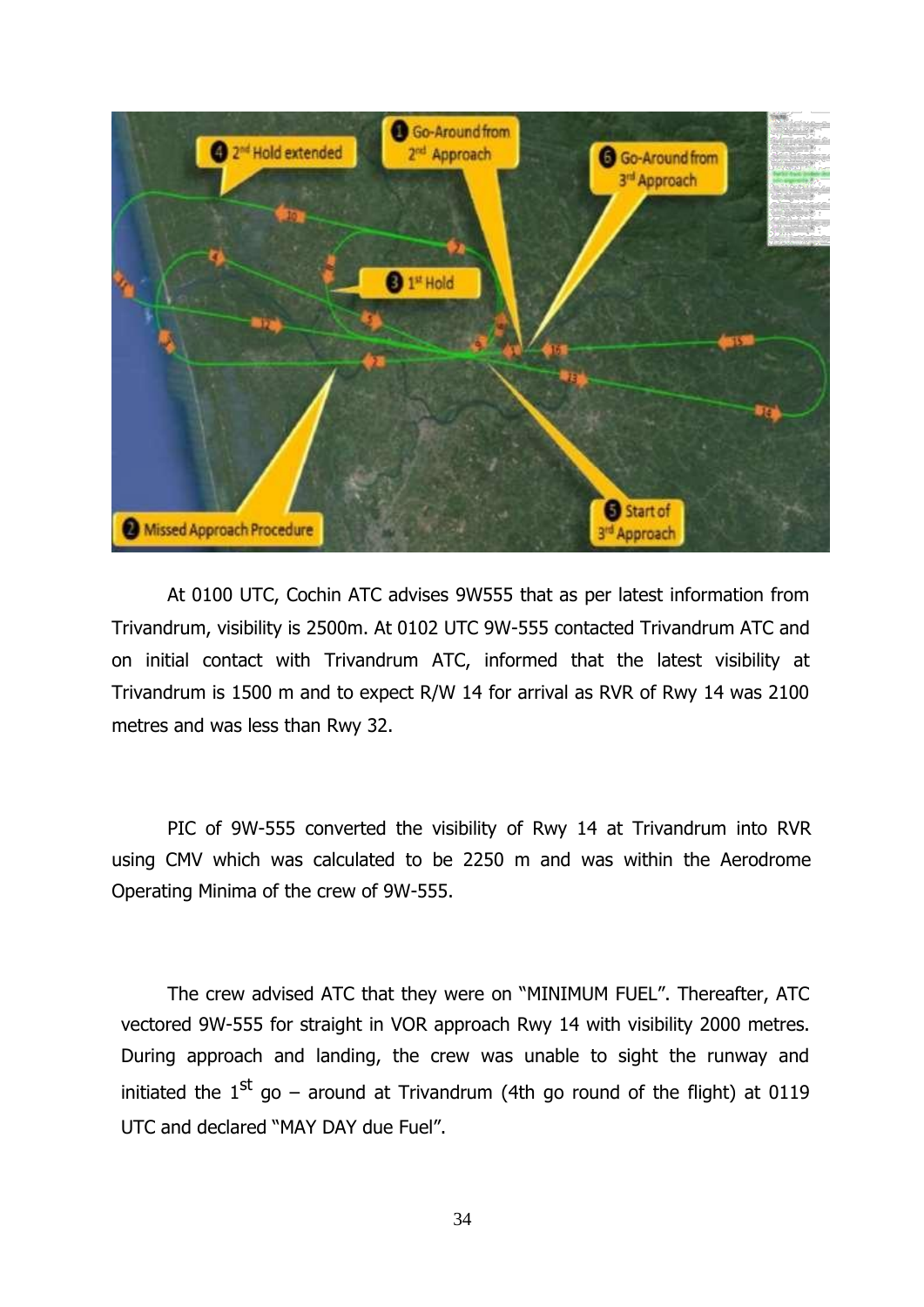

After carrying out the go-around the PIC requested ATC for right hand visual circuit for Rwy 14. As 9W-555 reported turning base, ATC advises 9W555 that they were just abeam the runway and same was acknowledged by 9W-555. During the approach to Rwy 14/32 the PIC was not in visual contact with the airfield and by the time 9W-555 sighted the runway the crew realize that they are too high and not aligned with the runway. The PIC realizing that they are too high for a safe landing, the PIC decided to initiates the second go-around (Fifth Go-Around of the flight).

The PIC again request Trivandrum ATC for a visual approach for R/W 14. ATC informed 9W-555 that visibility for both the runways at Trivandrum is 2000m. The PIC descends to 1000 feet of airfield elevation on downwind, and later descends to 500 feet while turning base, however, the visual contact with runway was not made. During this approach also the aircraft was not aligned to the extended runway centreline, as neither crew had the Runway insight as they turned final. As the crew start a bank left to align with the runway GPWS "Bank Angle" warning is activated and PIC initiated go-around. This was the 3rd Go- Around in Trivandrum and 6th Go-Around of the flight. The fuel on board after go-around was 662Kg.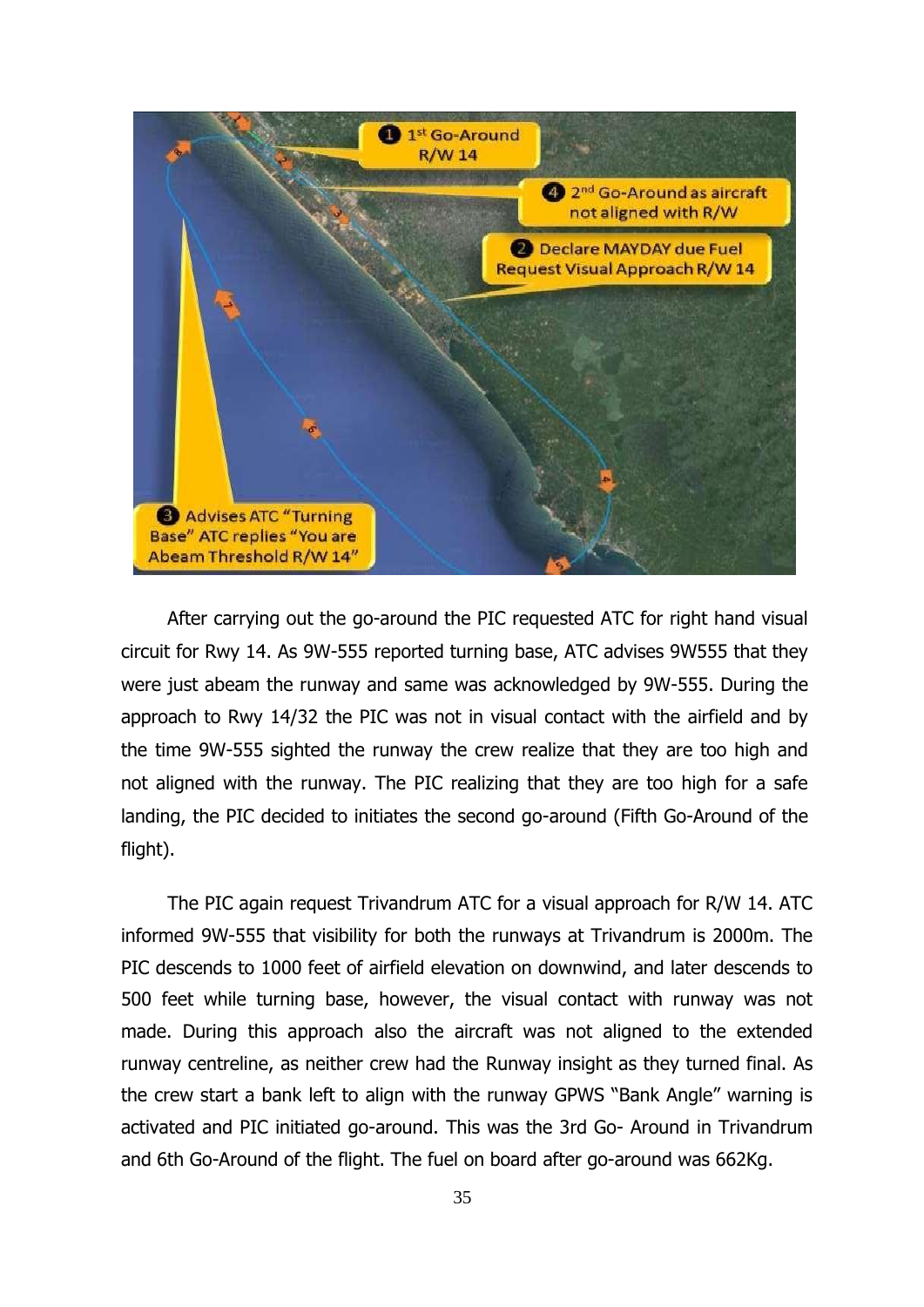

After carrying out the  $6<sup>th</sup>$  Go around and climbing to 700 feet AGL the PIC realised that fuel was very less and requested ATC to take left 180 $^{\rm 0}$  turn and to self-position for making visual landing for inbound runway 32. The PIC continued the approach for runway 32 without any visual contact with the runway and with all GPWS warnings "TERRAIN TERRAIN PULL UP" and also the GPWS bank angle alert as the aircraft manoeuvred at low altitude. The aircraft finally landed safely on runway 32 on the  $7<sup>th</sup>$  approach. After landing, the total fuel on board was only 349 Kgs.

From above it is inferred that flight crew situational awareness and decision making and for the same is a factor to the incident on following accounts.

a) The PIC carried out a total of 07 approaches for the sector flight

b) PIC decision of Re-designating the alternate destination to have more holding fuel in order to carry out another approach at Cochin when the ATC had broadcasted that visibility had reduced and with reducing trends.

c) All the three visual approaches at Trivandrum were in below minima conditions and below circuit altitude. The PIC also ignored several EGPWS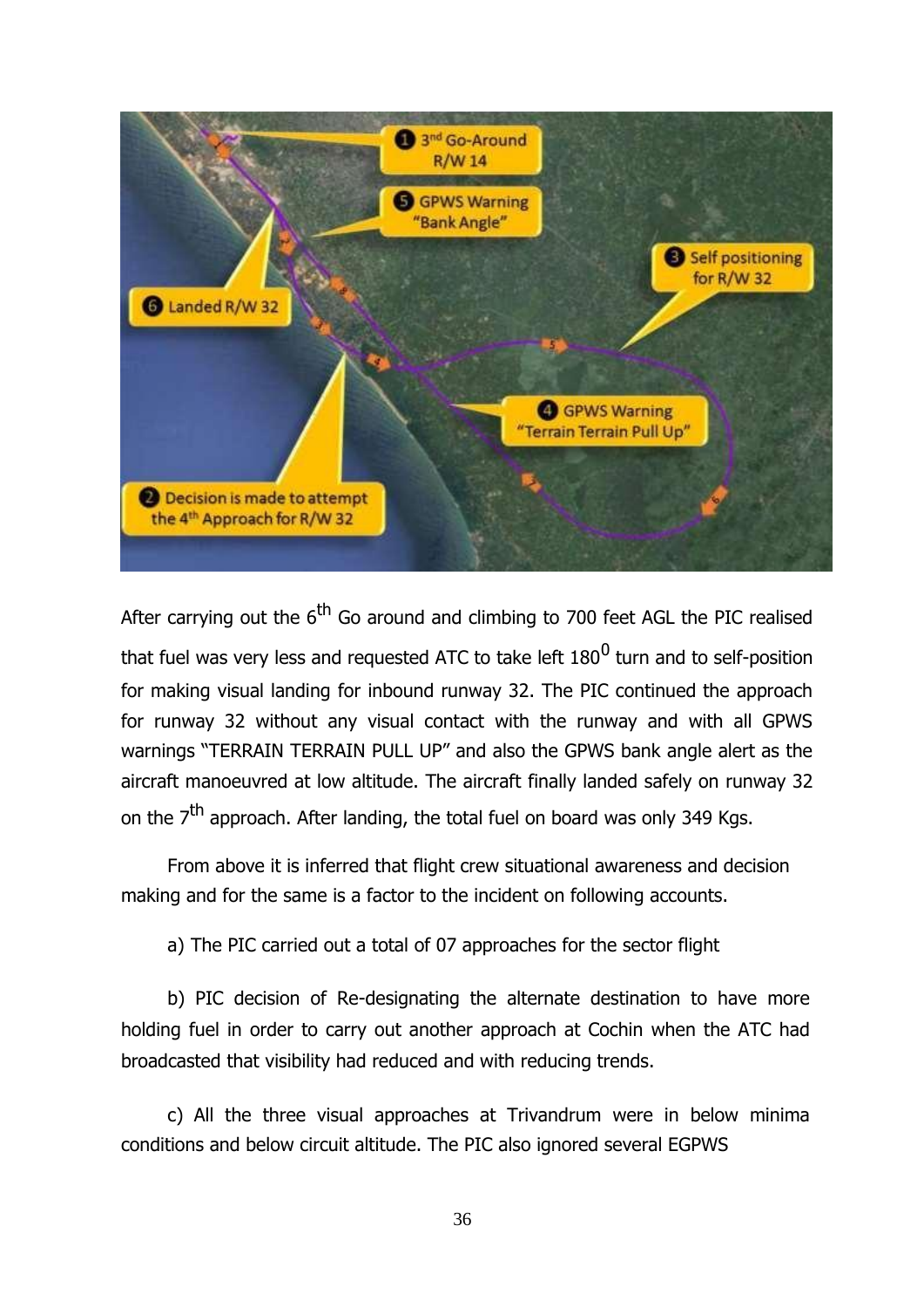cautions/warnings on the last approach in a manner that jeopardised the safety of the passengers and the aircraft.

d) The decision of PIC to choose Trivandrum over Bangalore as alternate destination as Bangalore had better prevailing weather conditions and had ILS available for landing.

# **2.5 Co-ordination between Cochin and Trivandrum ATC**

As the MAY DAY call was given by 9W-555 at Trivandrum, the Tape transcript and Direct Speech Circuit (DSC) were preserved and available for investigation. The same was downloaded and were analysed. However the tape transcript for Cochin ATC was not preserved and hence were not available for investigation.

On initial contact of Kuwaiti 349 with VOTV ATC, Kuwaiti 349 is advised about the visibility of 1500m in VOTV. Kuwaiti 349 advises ATC that with the reported visibility they would not be able to start an approach into VOTV. ATC responds that the reducing trend in visibility from 2500m was advised to VOCI ATC earlier; and that the visibility has now dropped to 1500 m. Kuwaiti 349 responds that they had not been advised about this information by VOCI ATC, and that the last visibility information they had was 3000 m. VOTV ATC again responds by advising Kuwaiti that the trend in reduction of visibility was informed to VOCI ATC.

Analysis of the Direct Speech Circuit (DSC), it was known that at time 01:00:27 UTC, Trivandrum ATC had asked Cochin whether the latest weather has been advised to the diverting aircrafts, however there is no confirmation from Cochin recorded on the DSC for this transmission.

It appears that there was a lag in flow of information regarding the downward trend of visibility from Trivandrum ATC to the diverting aircrafts that were under control of Cochin ATC. The timely and accurate transmission of information may have had an effect on the decision made by the diverting aircraft to Trivandrum which was under Cochin ATC control.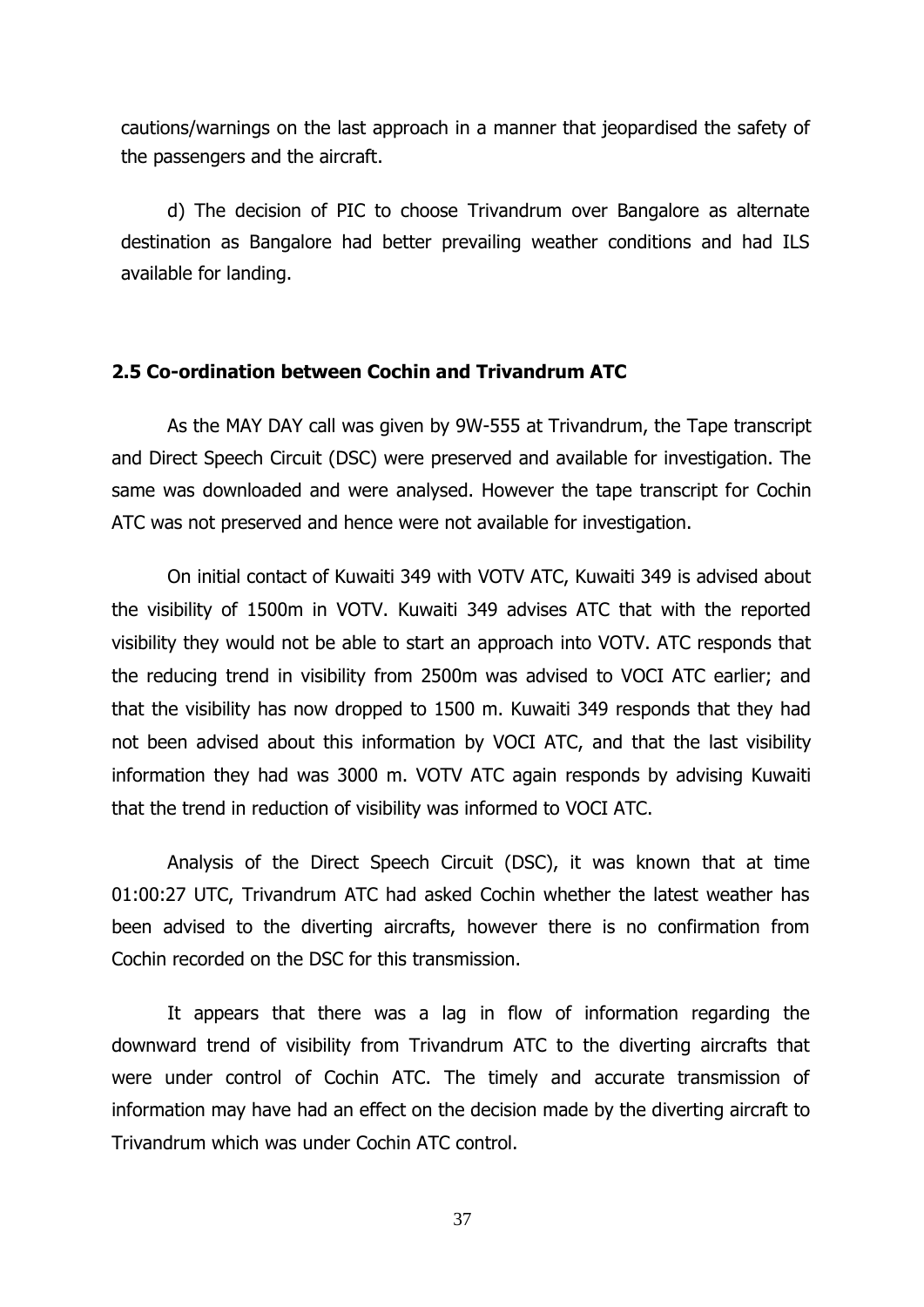#### **2.6 Circumstances leading to the Incident**

M/s Jet Airways has no company policy pertaining to the number of approaches/missed approaches to be made in inclement weather conditions. After carrying out two go-arounds at Cochin the PIC of 9W-555 re-designated Trivandrum as the alternate Aerodrome in order to gain more holding fuel over and above the planned advisory holding fuel over Cochin. Also the PIC did not value the inputs given by the first officer that at Trivandrum ILS was not available and if the weather drops at Trivandrum, they will be stuck with VOR approaches, however PIC took decision to divert to Trivandrum.The absence of a company policy pertaining to the re-designation of destination alternate during the flight in inclement weather led to the flight crew choosing an alternate, which was probably not the best decision given the available information and the prevailing weather conditions.

When the crew came in contact with Trivandrum ATC, visibility had deteriorated to 2000 m. After carrying out the first Go-around at Trivandrum, the aircraft fuel was below the Minimum reserve fuel and subsequently, the MAYDAY call was announced by the PIC. Thereafter the crew decided to undertake visual approaches at circuit altitude for Rwy 14.

After declaring MAYDAY, the crew attempted 02 visual approaches for Rwy 14 and 01 visual approach for Rwy 32. All the three visual approaches at Trivandrum were in below minima conditions and below circuit altitude. Crew also ignored several EGPWS cautions/warnings on the last approach and finally landed on Rwy 32 in a manner that jeopardised the safety of the passengers and the aircraft. The crew were committed to land due to fuel shortage.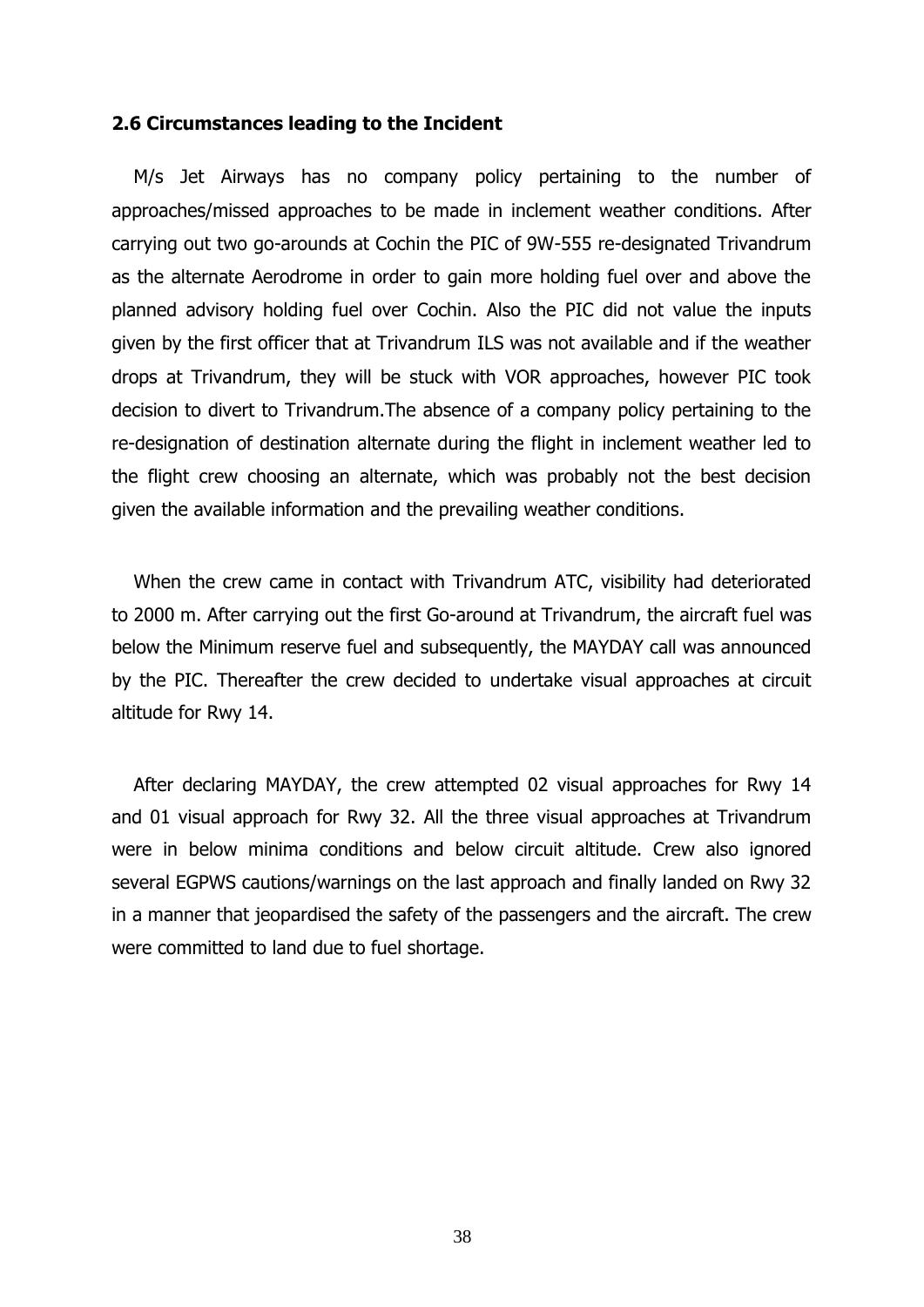# **3. Conclusions**

# **3.1 Findings**

- 1. The Aircraft had valid Airworthiness Certificate and was complying all the concerned Airworthiness Directive, mandatory Service Bulletins, DGCA Mandatory Modifications on this aircraft and its engine as on date of event.
- 2. Both the operating crew were duly qualified on type B737 aircraft to operate the flight.
- 3. Both the crew had rested well prior to undertaking the flight Doha-Cochin on 18/8/2015.
- 4. The complete sector flight is during the period of WOCL.
- 5. 9W555 was dispatched with a total fuel of 16100 Kgs which was well above the minimum legally required fuel as per CAR for the flight i.e. 15295 Kgs.
- 6. The departure time for 9W-555 was 1937 UTC, however weather available for Cochin before Departure from Doha was of 0900UTC.
- 7. The aircraft came in contact with Cochin ATC, at around 2300 UTC and the visibility reported was 3500 metres in haze.
- 8. The RVR requirement for ILS runway 27 at Cochin was 650 metres and the DA was 320 feet.
- 9. The crew of 9W-555 initiated the first Go-Around at 2358 UTC due low clouds and being not able to sight the runway.
- 10.After carrying out the first Go-Around the crew discussed the alternate fuel requirements for Coimbatore and Trivandrum. The F/O advised the Captain that at Trivandrum only VOR Approach is available as ILS is not available.
- 11.Air India Express B737 aircraft operating flight 474 which was ahead of 9W-555 on approach for R/W 27 at Cochin executed a Go-Around due low clouds at 600 feet.
- 12.Thereafter Cochin ATC broadcasted that the visibility has dropped to 2500 meters.
- 13. 9W-555 thereafter commenced a 2nd approach and again on reaching DA did not sight the Runway due low clouds and executed 2<sup>nd</sup> go-around at 0017 UTC.
- 14. The fuel on board after the 2<sup>nd</sup> go-around was 3919Kg, which was above the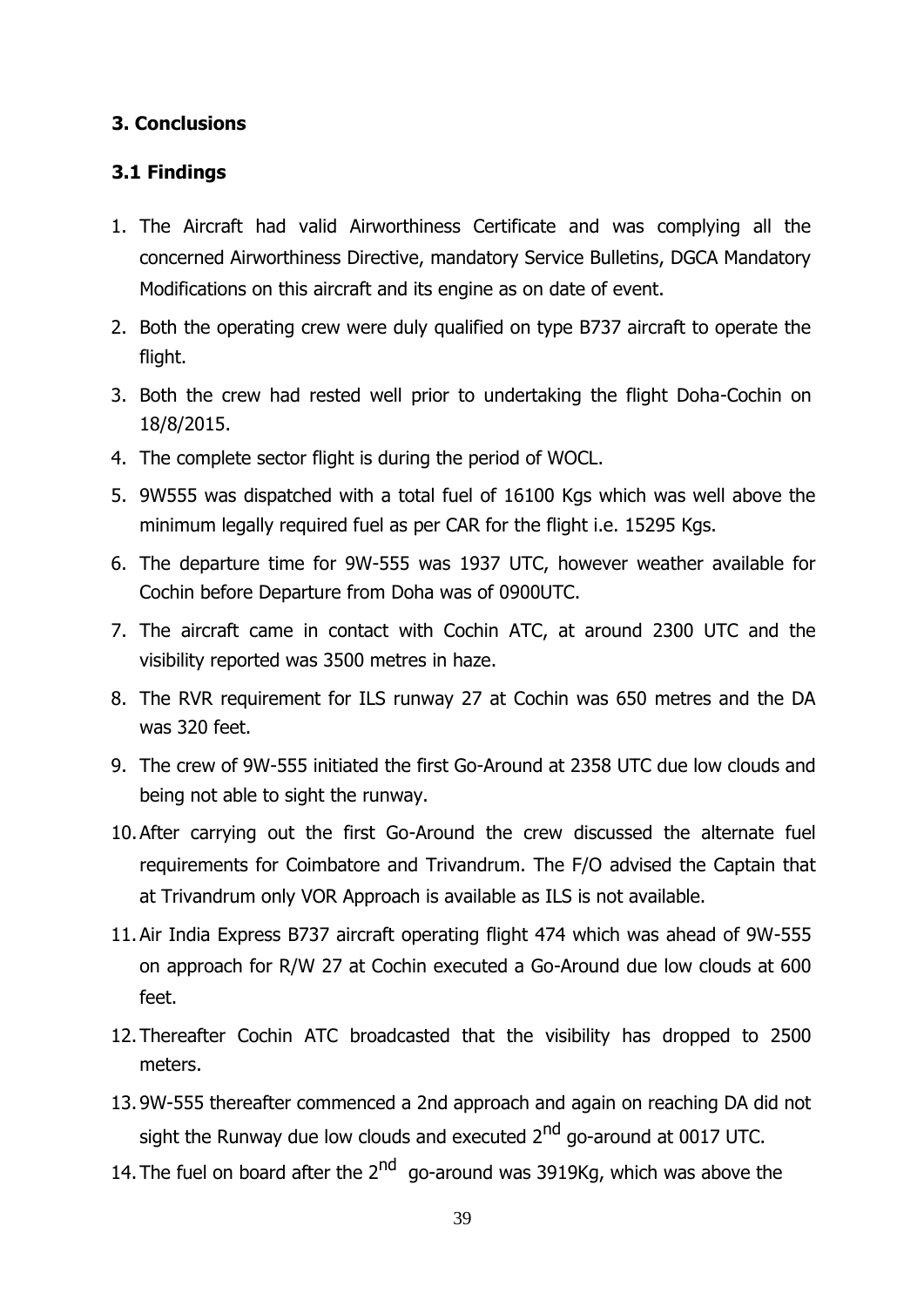MDF for Bangalore i.e. 3306 Kgs.

- 15.The crew of 9W-555 thereafter advise the ATC about re-designation of Trivandrum as the alternate Aerodrome, as this would give them 20 min more holding time over Cochin.
- 16.ATC Cochin cleared the aircraft to return overhead CIA to commence the third approach. At the same time advised them that visibility has dropped to 2000 m with a trend of reducing visibility.
- 17.Air India Express flight 474 requested Cochin ATC to confirm visibilitywith Trivandrum ATC. Subsequently Cochin ATC broadcasted to all stations "Trivandrum visibility is 3000 m and clouds at 1500 feet".
- 18.The crew of 9W-555 intimated Cochin ATC that they would like to make 3rd attempt and if unsuccessful, they will be diverting to Trivandrum.
- 19. ATC Cochin gave further weather updates to 9W-555 that weather for ILS 27 "tempo visibility reducing to 1500 m in mist and low clouds now at 400 feet" and thereafter cleared 9W-555 for ILS approach runway 27.
- 20. After 33 minutes of 2<sup>nd</sup> go around, 9W-555 initiated 3<sup>rd</sup> Go-Around at 0050 UTC at DA as the Runway was not sighted.
- 21. The fuel on board after 3<sup>rd</sup> Go-Around was 2644Kgs which was above the MDF for Trivandrum i.e. 2614 Kgs
- 22.After the third go around, the crew of 9W-555 set course and diverted to Trivandrum.
- 23.ATC Trivandrum at time 00:56:39 UTC, had informed Cochin ATC that visibility has dropped to 2500 m with reducing trend and subsequently at time 00:59:42 UTC, informed that visibility is 1500 m and to advise Jet Airways 9W-555 accordingly. The same was acknowledged by Cochin ATC.
- 24.As per ATC tape transcript and CVR readout available the change of visibility in Trivandrum was not broadcast by Cochin ATC to 9W-555 which was diverting to Trivandrum.
- 25.On the initial contact with TRV Approach Radar, 9W-555 was informed that the prevailing visibility at the airfield is 1500 m. The crew of 9W-555 thereafter informed Trivandrum ATC about minimum fuel conditions.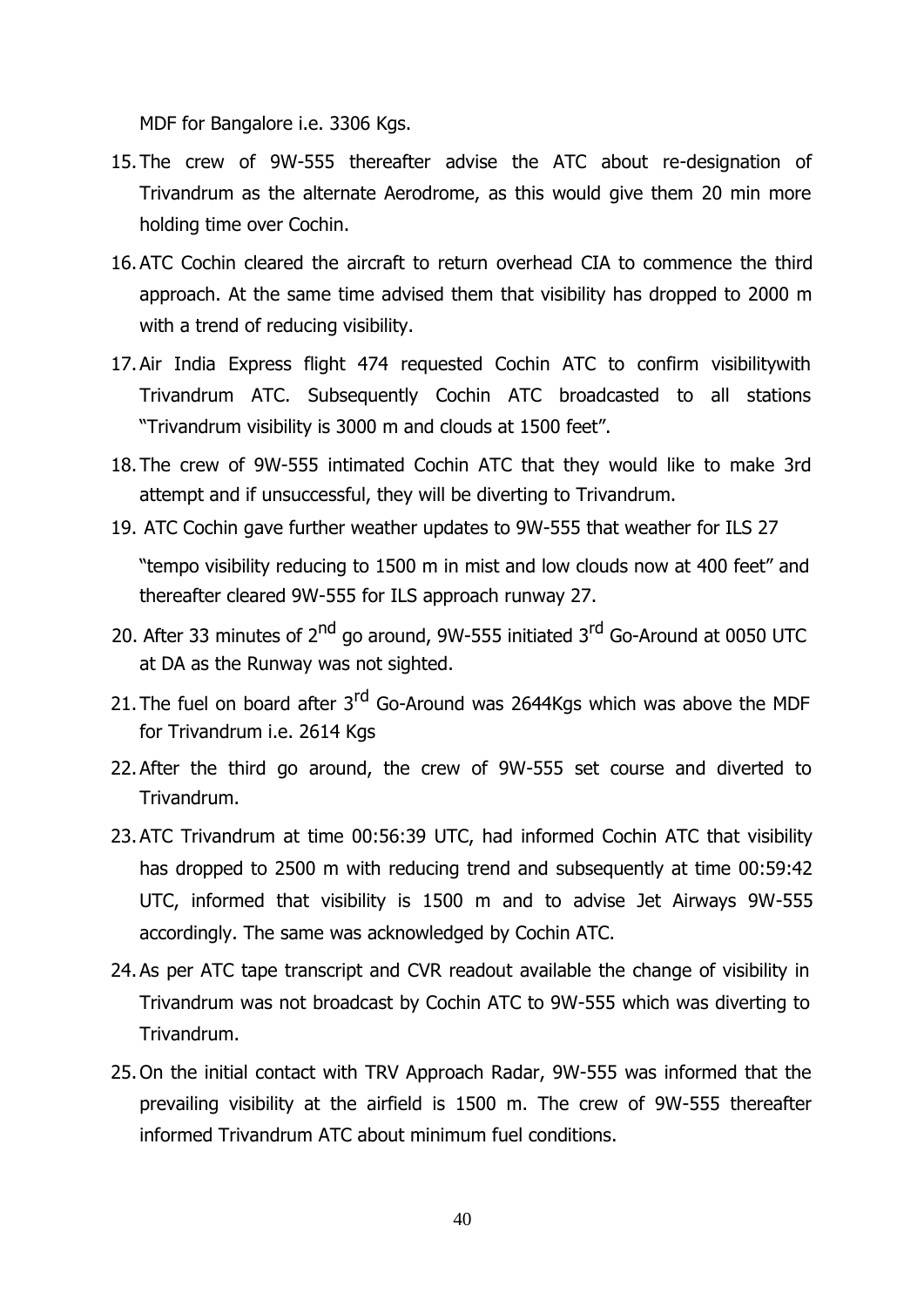- 26.ATC Trivandrum informed that for runway 14 RVR is 2100m and the MDA was 560.
- 27.The crew of 9W-555 checked for the availability of high intensity lighting system (HILS) on runway 14 as they would like to use CMV to land on runway 14. ATC Trivandrum informed that HILS was not available on runway 14 and only Simple intensity lighting system with high intensity is available for runway 14.
- 28.At around 12,000 feet, the crew of 9W-555 requested for a right orbit to lose height as they were being vectored straight in for VOR DME Rwy 14 and were high on profile.
- 29.ATC cleared 9W-555 for VOR approach Rwy 14with a visibility of 2000 m.
- 30.During approach and landing, the crew was unable to sight the runway and initiated the  $1^{st}$  go – around at Trivandrum (4th go round of the flight) at 0119 UTC. The fuel on board was 1324 Kgs.
- 31.About 40 seconds after the Go-Around, when the fuel on board was below 1300 Kgs, 9W-555 Declared "MAY DAY due Fuel".
- 32.Thereafter the PIC of 9W-555 informed ATC of his intention for a right Hand visual circuit for Rwy 14.
- 33.The Trivandrum ATC cleared 9W-555 for visual approach runway 14 with a visibility 2000 metres.
- 34.During the 2nd approach the crew sighted the runway late and realize that they were not aligned with the runway.At time 0126 UTC crew initiated the  $2^{nd}$ go around at Trivandrum ( $5<sup>th</sup>$ go around of the flight).
- 35.The crew again requested Trivandrum ATC for circling approach for Rwy 14,but during finals, once again crew was late in sighting the runway and the aircraft was again not aligned with the runway, and at 0132 UTC the crew initiated the

3rd go around at Trivandrum ( $6<sup>th</sup>$  go around of the flight). The fuel on board was now 662 Kgs.

36. Thereafter the PIC requested ATC to take left  $180^0$  turn to self-position for inbound runway 32 at 700 feet. This activated EGPWS caution "TERRAIN TERRIAN" followed by EGPWS warning "TERRAIN TERRAIN PULL UP". The aircraft finally landed safely on runway 32 on the  $7<sup>th</sup>$  attempt at 0139 UTC.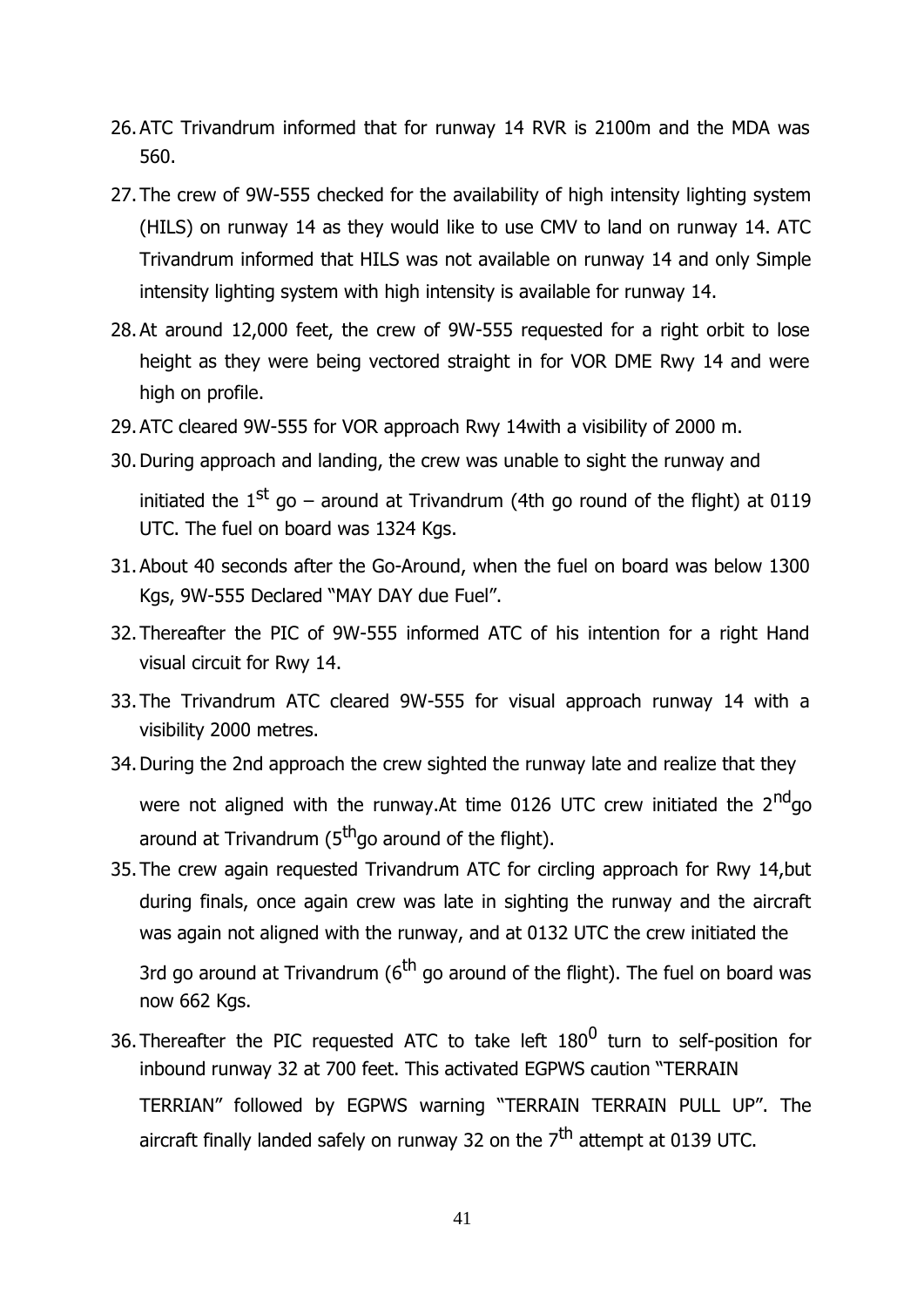- 37.The PIC of 9W-555 preferred visual approach over VOR approach and carried all three visual approaches in below minima conditions.
- 38.The final reserve fuel was 1128 Kgs however after landing the total fuel on board was 349 Kgs.
- 39.There was no damage to the aircraft.
- 40.There were no fire and no injury to any of the occupants on board the aircraft.
- 41.The aircraft was refuelled at Trivandrum and crew flew back to Cochin and landed safely.
- 42. Jet Airways Company Operations Manual does not have any guidelines for the number of approaches to be carried out before a diversion is considered.
- 43. Jet Airways Company Operations Manual does not have any guidelines for redesignating the alternate aerodrome in flight.